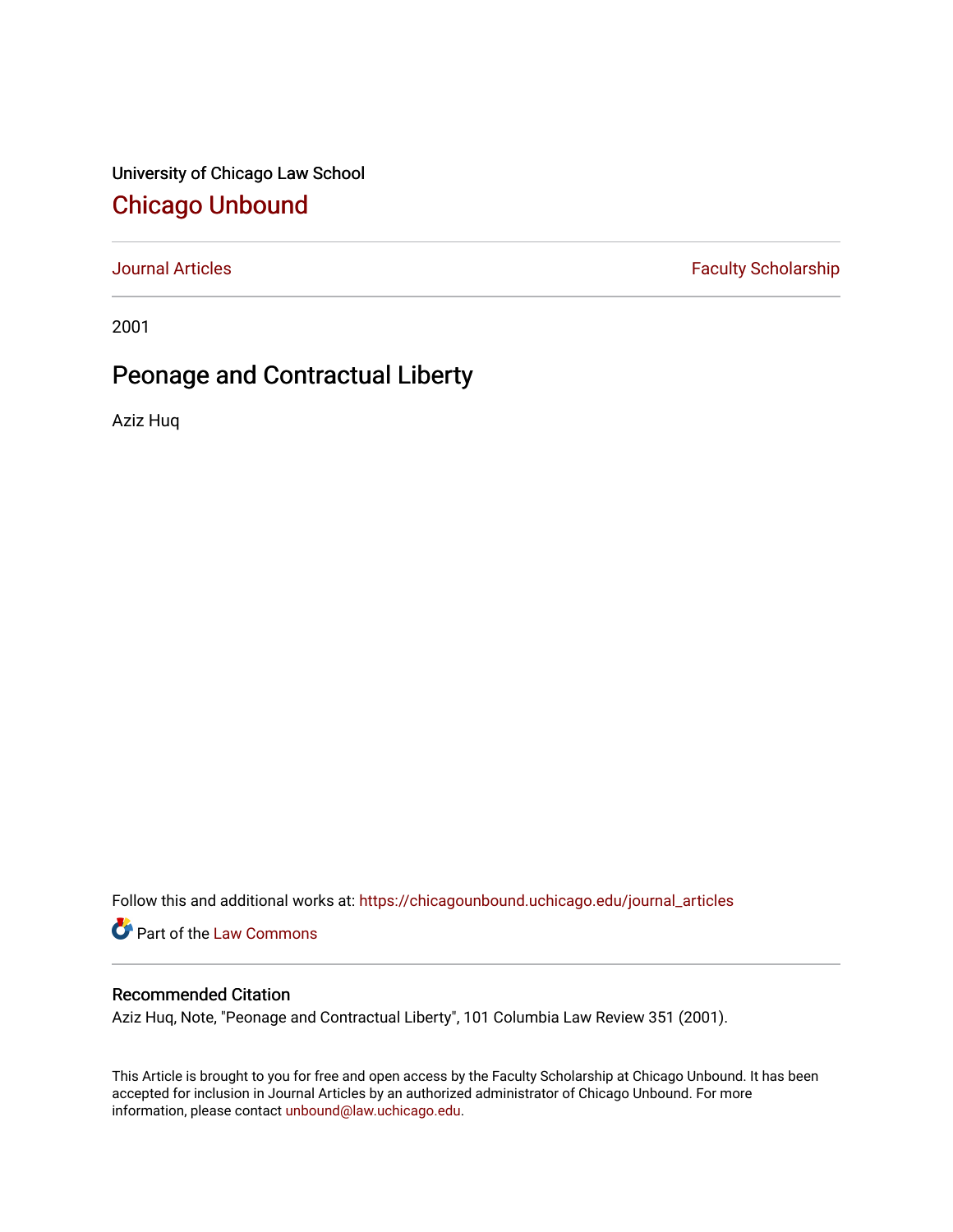# **PEONAGE AND CONTRACTUAL** LIBERTY

## *Aziz Z. Huq*

*Supreme Court jurisprudence concerning the Thirteenth Amendment is sparse. However, in 1911 and 1914, the Court decided two cases concerning peonage laws: laws that had the effect of extracting labor from blacks under threat of criminal sanction. Although the Court in this epoch was typically hostile to claims of racial subordination, in both these cases, black litigants won. This Note argues that these cases are best understood in light of freedom of contract jurisprudence. In particular, freedom of contract theory suggested an understanding of coercion that was transplanted into the Thirteenth Amendment context. Recent case law suggests that this theory persists in the Court's understanding of the Thirteenth Amendment.*

#### **INTRODUCTION**

The Thirteenth Amendment's promise of relief from "slavery [and] involuntary servitude"' has borne little fruit, unlike its contemporaneous kin the Fourteenth and Fifteenth Amendments.<sup>2</sup> The impotence of an Amendment drafted to remedy the economic subjugation of African-Americans is ironic in light of the persistent income gap between races.<sup>3</sup> This Note analyzes a rare instance of expansive Thirteenth Amendment articulation-cases involving peonage. 4 These cases diverged from the

3. On the political context of the Thirteenth Amendment's drafting and ratification, see Guyora Binder, Did the Slaves Author the Thirteenth Amendment? An Essay in Redemptive History, 5 Yale J.L. & Human. 471, 484-87 (1993) (describing the role of the slaves' values in the elaboration of the Thirteenth Amendment); William E. Forbath, Caste, Class, and Equal Citizenship, 98 Mich. L. Rev. 1, 27 (1999) [hereinafter Forbath, Caste, Class, and Equal Citizenship] (noting that "Republicans .. .celebrated the Thirteenth Amendment as a charter of free labor"); Lea S. Vandervelde, The Labor Vision of the Thirteenth Amendment, 138 U. Pa. L. Rev. 437, 438 (1989) (noting that many congressmen "envisioned the [Thirteenth] Amendment as a charter for labor freedom").

On the persistence of racial inequality, see Chuck Collins & Felice Yeskel, Economic Apartheid in America: A Primer on Economic Inequality and Insecurity 43-46 (1999) (quantifying the racial component of economic inequality in the United States); William Julius Wilson, The Bridge over the Racial Divide: Rising Inequality and Coalition Politics 12-39 (1999) (reviewing the role of race in rising economic inequality).

4. See United States v. Reynolds, 235 U.S. 133 (1914); Bailey v. Alabama, 219 U.S. 219 (1911).

<sup>1. &</sup>quot;Neither slavery nor involuntary servitude, except as a punishment for crime whereof the party shall have been duly convicted, shall exist within the United States, or any place subject to their jurisdiction." U.S. Const. amend. XIII, § 1.

<sup>2.</sup> See Douglas L. Colbert, Liberating the Thirteenth Amendment, 30 Harv. C.R.-C.L. L. Rev. 1, 2 (1995) (arguing that "constitutional law professors view the Amendment as having historical meaning only"); Lauren Kares, Note, The Unlucky Thirteenth: A Constitutional Amendment in Search of a Doctrine, 80 Cornell L. Rev. 372, 372 (1995) (asserting that "the Thirteenth Amendment is notable for its lack of a coherent jurisprudence").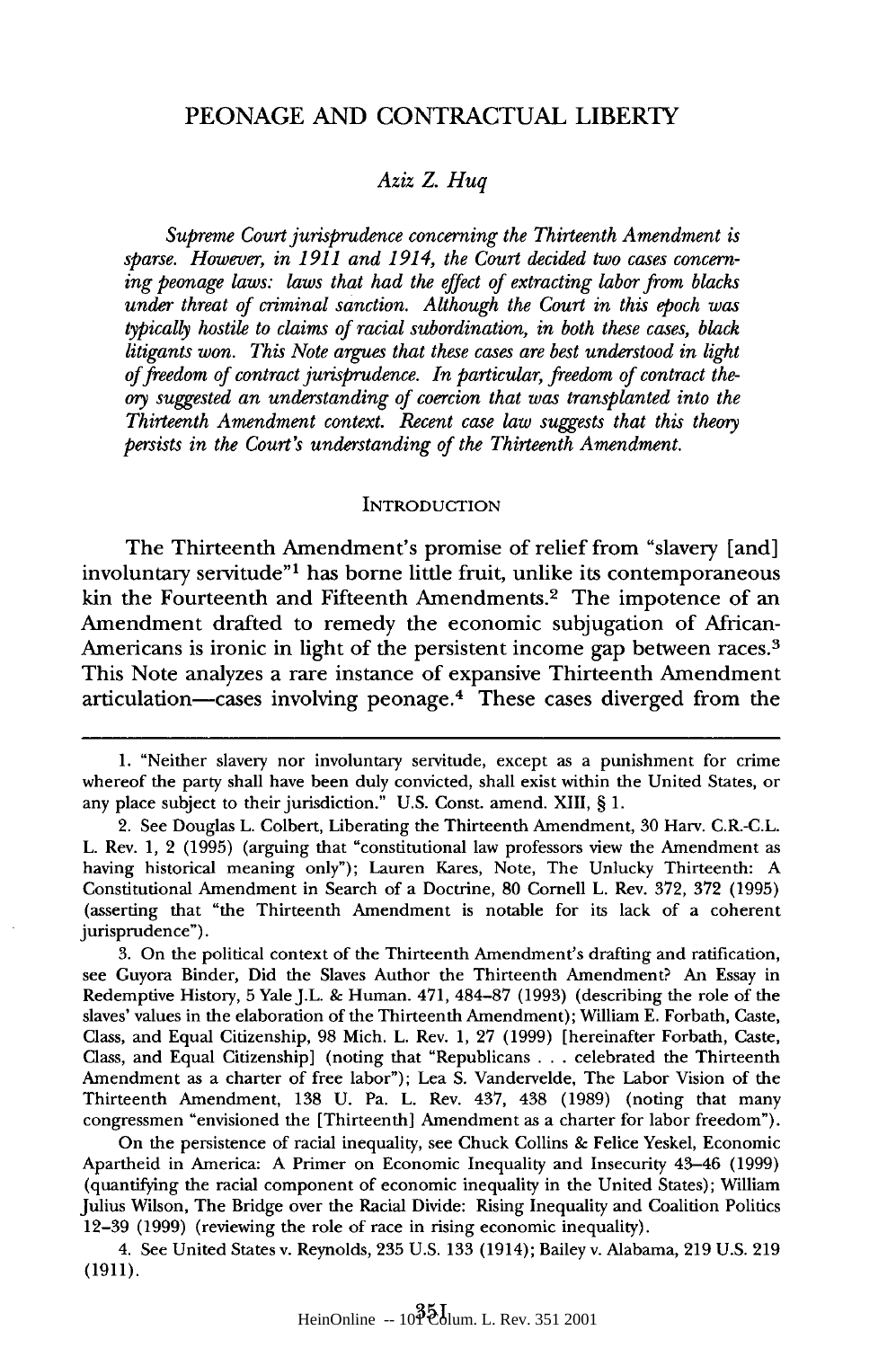Progressive Era pattern of judicial hostility to minority claims,<sup>5</sup> while having only a limited impact on the quotidian reality of race relations.<sup>6</sup> This Note argues that these cases' divergence from their era's racial hostility and their limited impact can be explained by viewing them as instances of "interest convergence," wherein the dominant (white) ideology informing the court happened to coincide with the needs of black workers.<sup>7</sup> In Derrick Bell's words, "[t]he interest of blacks in achieving racial equality [is] accommodated only when it converges with the interests of whites."8 Specifically, the Supreme Court pressed the Thirteenth Amendment into the service of liberty of contract doctrine to solve a pressing ideological problem.

The ideological crisis addressed in cases involving peonage arose from a disjunction between the era's liberty of contract ideology and its economic realities: At the close of the nineteenth century, rapid industrialization, increasing concentration of capital, and a shrinking share of returns for labor produced industrial unrest and periodic depression. <sup>9</sup> Claims that wage labor was coercive were pervasive, often being invoked to justify redistributive legislation.<sup>10</sup> Laborers claimed to be coerced by the wage labor system;<sup>11</sup> women claimed to be coerced by their physical frailty.<sup>12</sup> The pervasiveness of coercion rhetoric jarred with the dominant vision of liberty of contract as the sine qua non of fair and just social ordering.<sup>13</sup>

Courts struggled to restrain legislative redistribution, to limit claims of economic coercion, and to preserve laissez-faire's ideological coherence. Relying on the Due Process Clause of the Fourteenth Amendment,

13. See infra Part I.B.

<sup>5.</sup> See, e.g., Plessy v. Ferguson, 163 U.S. 537, 551 (1896) (noting that segregation may "stamp[ ] the colored race with a badge of inferiority" solely because "the colored 'race' chooses to put that construction upon it"); The Civil Rights Cases, 109 U.S. 3, 25 (1883) (implying that the time had come when blacks "cease[ **]** to be the special favorite of the laws").

<sup>6.</sup> See infra note 235 and accompanying text.

<sup>7.</sup> Derrick A. Bell, Jr., *Brown v. Board of Education* and the Interest Convergence Dilemma, *in* Critical Race Theory 20, 22 (Kimberl6 Williams Crenshaw et al. eds., 1995). Bell discusses how the desegregation decisions of the 1950s and 1960s can be explained by a convergence between longstanding efforts by the NAACP and others, on the one hand, and white elites' policymaking interests on the other. See id. at 22-23.

<sup>8.</sup> Id. at 22.

<sup>9.</sup> See generally Eric Foner, Reconstruction: America's Unfinished Revolution 1863-1877, at 460-69 (1988) [hereinafter Foner, Reconstruction] (discussing the rapid industrialization of the post-Civil War North).

<sup>10.</sup> See Gregory S. Alexander, The Limits of Freedom of Contract in the Age of Laissez-Faire Constitutionalism, *in* The Fall and Rise of Freedom of Contract 103, 109-10 (F.H. Buckley ed., 1999) (discussing how anxiety over the growth of corporate power led to an increase in labor regulation).

<sup>11.</sup> See Coppage v. Kansas, 236 U.S. 1, 26 (1915) (invalidating a Kansas law that prohibited employers from requiring that workers promise not to join a union).

<sup>12.</sup> See Muller v. Oregon, 208 U.S. 412, 416 (1908) (validating a statute that restricted the number of hours women could work).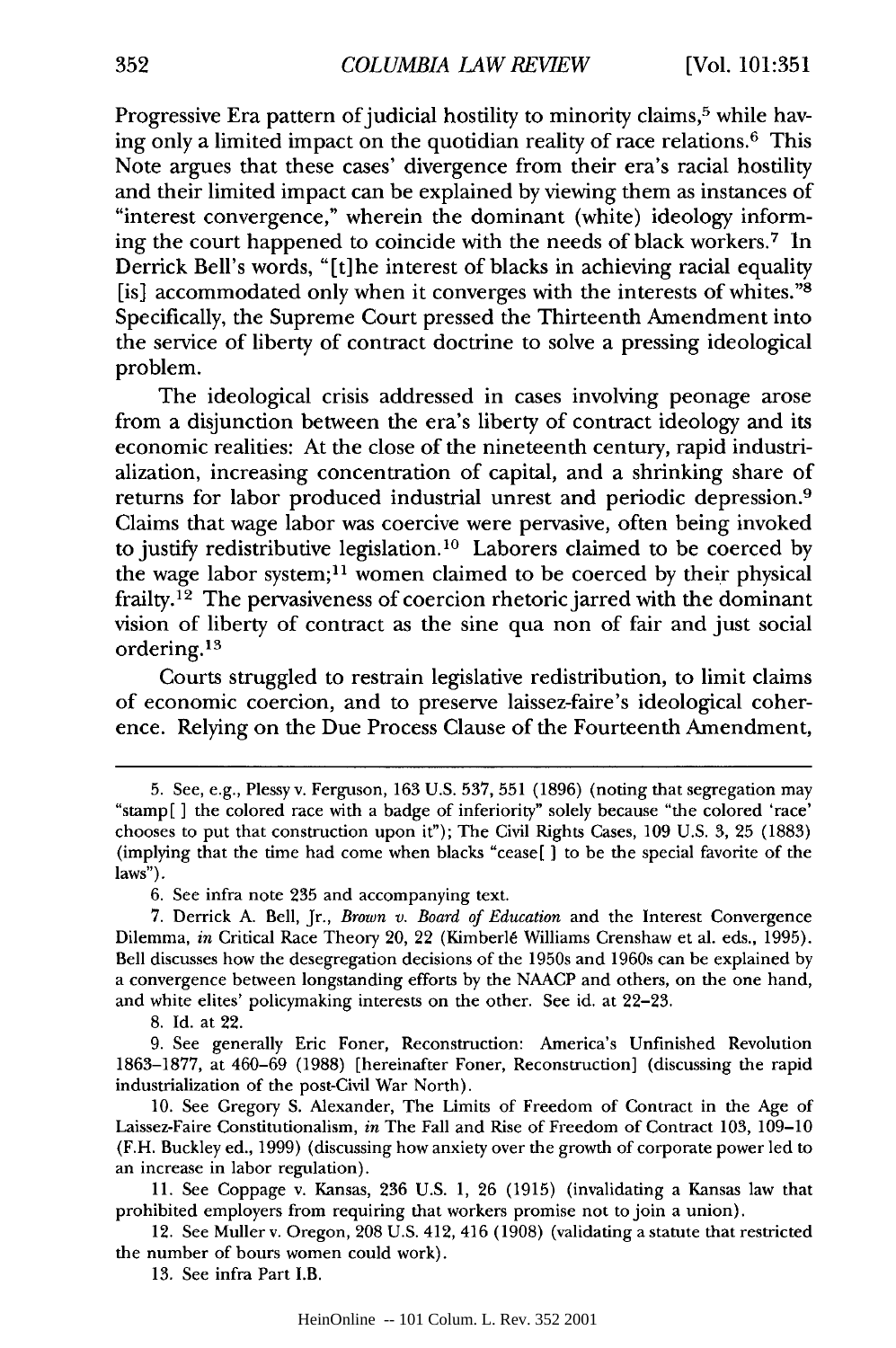they invalidated labor regulations as violations of the freedom to contract: Only if contracting was voluntary, and sheltered from redistributive legislation, would the market produce fair and equitable outcomes.<sup>14</sup> Confronted by workers' claims of coercion, the Court sought a substantive theory to *limit* cognizable coercion, without disrupting laissez-faire theory's insistence on voluntary contracting.

The Court solved this coercion problem by labeling some categories of plaintiffs-principally blacks and women-as per se vulnerable to coercion, and refusing other claims.15 This definition of coercion spilled over into the Thirteenth Amendment when the Court interpreted the phrase "involuntary servitude" in *Bailey v. Alabama* and *United States v. Reynolds* (together called "the Peonage cases").16 Previously, the Court had refused to find meaningful protection against racial subordination in the Reconstruction Amendments. In the *Civil Rights Cases,* for instance, it found that the Thirteenth Amendment provided no protection against private discrimination, since it "simply abolished slavery."<sup>17</sup> In the Peon-

15. The place of paternalism in a non-market ordering has been noted by other authors. See Alexander, supra note 10, at 118 ("By limiting interference with contractual freedom to discrete instances of vulnerability that posed risks for the proper social order, the Court sought to accommodate the new ethic of liberty of contract with vestiges of the inherited proprietarian tradition."); Aviam Soifer, The Paradox of Paternalism and Laissez-Faire Constitutionalism: United States Supreme Court, 1888-1921, 5 L. & Hist. Rev. 250, 255 (1987) (arguing that during the *Lochner* era, the Court became "the ultimate paternalist[ **]"** even as it tried "tenaciously to root[ ] out paternalism"). Both Soifer and Alexander identify the link between the acceptable regulations and the Court's preconceived ideas of which classes were vulnerable. Neither links the Court's paternalism with the ideological and political needs of laissez-faire ideology and practice. Indeed, Alexander argues both that the Court sought to define "legitimately" protective legislation and that these boundaries coincided with an older "proprietarian tradition." Alexander, supra note 10, at 116. This Note, on the other hand, argues that paternalism and racism are not only compatible with, but are constitutive of, capitalist market ordering.

16. 219 U.S. 219 (1911); 235 U.S. 133 (1914). *Bailey* and *Reynolds* are not the only peonage cases. However, they are the most interesting and hence are the focus of this Note. For other Supreme Court confrontations with peonage, see Pollock v. Williams, 322 U.S. 4, 18-20 (1944) (striking down a Florida statute that "as a practical matter" reinstituted peonage); Taylor v. Georgia, 315 U.S. 25, 29 (1942) (invalidating, pursuant to *Bailey,* a Georgia statute that criminalized acceptance of a contract under false pretenses); Butler v. Perry, 240 U.S. 328, 333 (1916) (invalidating a peonage prosecution); Hodges v. United States, 203 U.S. 1, 20 (1906) (reversing a peonage conviction); Clyatt v. United States, 197 U.S. 207, 222 (1905) (overturning a peonage prosecution because "there is not a scintilla of testimony to show that [the alleged peons] were ever theretofore in a condition of peonage").

17. The Civil Rights Cases, 109 U.S. 3, 23 (1883); see also id. at 20-25 (noting that private acts of discrimination have "nothing to do with slavery or involuntary servitude"). The Privileges or Immunities clause of the Fourteenth Amendment also received a crushing blow in the *Slaughter-House Cases* on federalism grounds, ending the possibility of

<sup>14.</sup> See Clyde E. Jacobs, Law Writers and the Courts: The Influence of Thomas M. Cooley, Christopher G. Tiedeman, and John F. Dillon Upon American Constitutional Law 65-97 (1954) (reviewing the ascendancy of anti-regulatory jurisprudence in state and federal courts after 1889); Bernard Schwartz, A History of the Supreme Court 179-82 (1993) (discussing the *pre-Lochner* development of liberty of contract).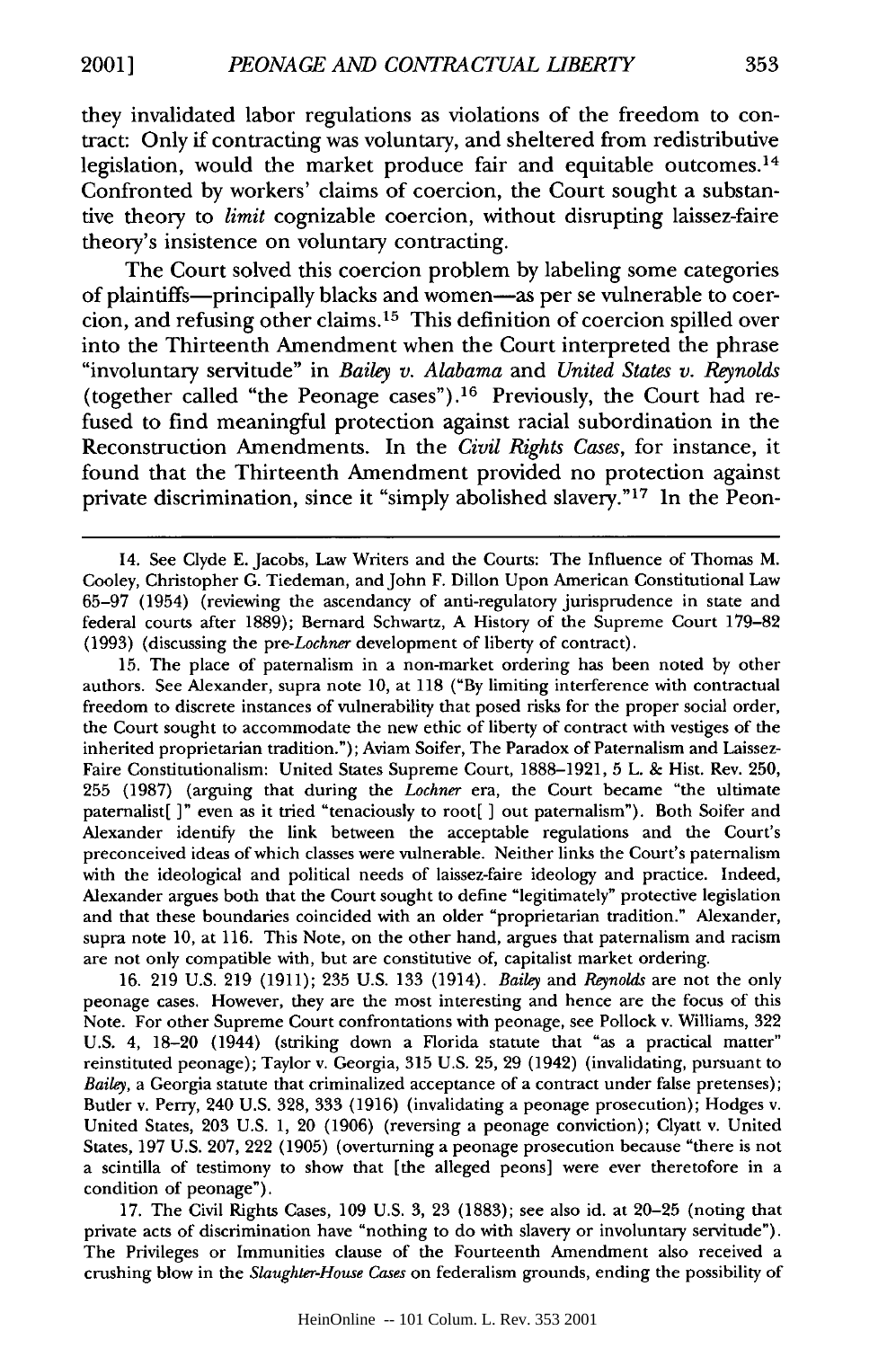age cases, however, the Court invalidated two state statutes designed to coerce labor from indigent, usually African-American, laborers by placing them in peonage.<sup>18</sup> This Note argues—principally through the historical context and language of the Peonage cases-that *Bailey* and *Reynolds* are best understood as corollaries of laissez-faire ideology, and not as the beginning of minority-friendly jurisprudence departing from the pattern of *Plessy* and the *Civil Rights Cases.19* The Court's acquiescence to minorities' claims is best explained by the fortuitous convergence of dominant ideological interests and otherwise unheard pleas for racial justice.

Peonage involved "a man indebted to an employer" and forced, under pain of criminal punishment, to continue laboring for that employer.<sup>20</sup> In neither of the Peonage cases did the law in question explicitly fashion a peonage bond. The false pretenses law at issue in *Bailey* defined acceptance of an advance and the subsequent failure to repay it as prima facie evidence of fraud; the criminal surety law in *Reynolds* allowed third parties to pay convicted criminals' fines in return for their future labor.<sup>21</sup> Both, in the context of a racist and oppressive criminal justice system,<sup>22</sup> effectively bound black labor to employers at little cost to

using it as a shield from racial injustice. The *Slaughter-House Cases* themselves involved the claims of white butchers that a municipally mandated monopoly had deprived them of their trade, and violated the Fourteenth Amendment. See The Slaughter-House Cases, 83 U.S. (16 Wall.) 36, 78-79 (1872) (finding that an interpretation that "radically changes the whole theory of relations of the State and Federal governments" was not intended by the Amendment's framers or ratifiers). Notwithstanding the "almost crushing weight of conventional wisdom," one recent commentator has argued that *Slaughter-House's* vision of the Privileges or Immunities clause as protective of "'uniquely federal' rights" still might provide some significant leverage. Kevin Christopher Newsom, Setting Incorporationism Straight: A Reinterpretation of the *Slaughter-House Cases,* 109 Yale L.J. 643, 648, 650 (2000).

18. While many immigrants fell into peonage briefly, blacks bore "the major burden of Southern peonage." Pete Daniel, The Shadow of Slavery: Peonage in the South 1901-1969, at 108 (1972) [hereinafter Daniel, Shadow of Slavery].

19. But see Michael J. Klarman, Race and the Court in the Progressive Era, 51 Vand. L. Rev. 881, 921-30 (1998) (arguing that the Peonage cases are instances of minimalist constitutional interpretation in furtherance of blacks' interests). Both Klarman and Professor Benno Schmidt view the Peonage cases as inklings of a minority-friendly jurisprudence, through which blacks started to make incremental gains. For an assessment of Schmidt's position, see infra note 164 and accompanying text.

20. Daniel, Shadow of Slavery, supra note 18, at x. Daniel notes that *"no* thorough investigation of peonage ever revealed even an approximate estimate of black peons." Id. at 108. However, in one of his case studies, Daniel notes that in one Georgia county (Jasper) "most of the **...** planters . **..** were guilty of peonage." Id. at 129.

21. See Alexander M. Bickel & Benno C. Schmidt Jr., A History of the Supreme Court Volume IX: The Judiciary and Responsible Government, 1910-21, at 856-58, 882-83 (1984). Only in Louisiana was simple breach of an employment contract criminal. See id. at 854.

22. See David M. Oshinsky, "Worse Than Slavery": Parchman Farm and the Ordeal of Jim Crow Justice 31-34, 124-33 (1996) (sketching the emergence of a new lawenforcement regime after the Civil War, which involved "keeping the ex-slaves in line," and describing criminal justice in turn-of-the-century Mississippi); Katheryn K. Russell, The Color of Crime 14-25 (1998) (describing ways in which the Southern criminal justice system targeted blacks).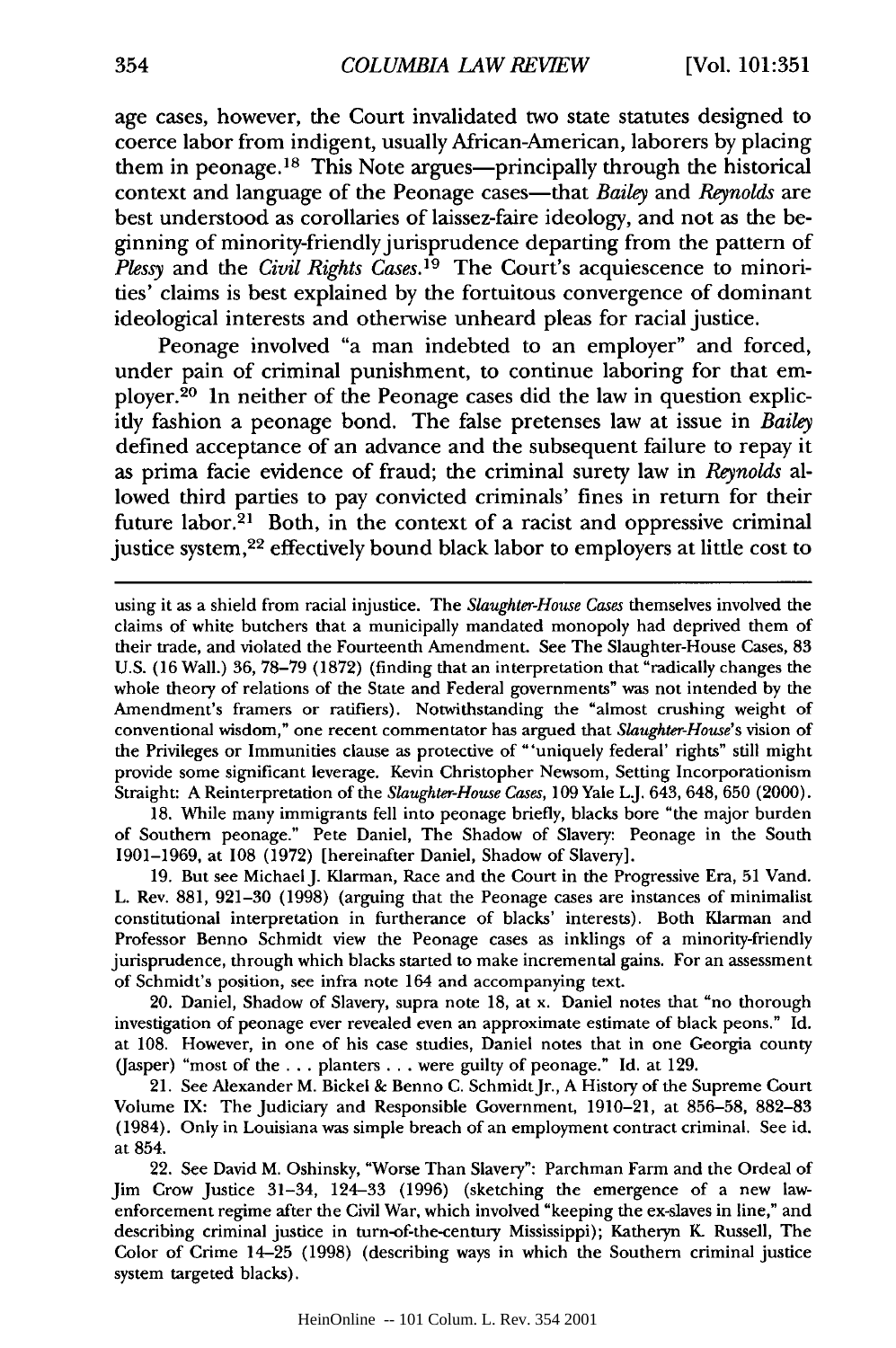the latter. Both laws were mere cogs in a complex machinery of "customs and laws" designed to retain cheap labor for turpentine farms, cotton farms, and railway construction.<sup>23</sup> Both continued de facto slavery. In both cases, the Court struck down state law components of this system on grounds that resembled rationales used in laissez-faire jurisprudence.

Part I of this Note outlines the historical context of the Peonage cases, sketching conditions in the labor market and focusing on the South. The laissez-faire theory of limited government is then outlined. Part II reviews *Lochner-era* substantive due process cases concerning women and white laborers to illuminate judicial understandings of coercion. Changing judicial attitudes toward women illustrate the culturally contingent nature of market baselines. The final Part analyzes the Peonage cases as products of the same notion of coercion, again hinging on the Justices' understanding of African-Americans' place in the labor market. Examination of a contemporary Thirteenth Amendment case suggests that traces of this framework persist.<sup>24</sup>

#### I. BUILDING THE FREE MARKET **IN** PRACTICE **AND** IN THEORY

This Part sketches post-Civil War labor relations. The jurisprudential framework used to understand economic legislation, as it evolved from Thomas Cooley and Christopher Tiedeman to the courts, is then examined. Judicial theory diverged from the reality of the labor market because of the prevalence of coerced (non-voluntary) transactions in the

<sup>23.</sup> Daniel, Shadow of Slavery, supra note 18, at ix; see also id. at 21-22 (discussing prevalence of peonage through the entire South, and the difficulties inhering in measuring its spread); Martha A. Myers, Race, Labor, & Punishment in the New South 225-27 (1998) (comparing trends in incarceration of blacks and whites in Georgia between the Civil War and the Second World War to conclude that "punishment of black men.., was more firmly linked than comparable white punishments to economic events and conditions"). Another instance of oppressive labor law was the convict lease system, whereby blacks arrested on minor offenses were hired out by the state as cheap labor. See Alex Lichtenstein, Twice the Work of Free Labor: The Political Economy of Convict Labor in the New South 10-12 (1996); see also Myers, supra, at 15-21 (describing the growth of the convict lease system in Georgia after the Civil War); Oshinsky, supra note 22, at 70-84 (describing convict leasing in Tennessee, Florida, and Alabama in coal mines and turpentine farms).

<sup>24.</sup> Alternative *jurisprudential* models are not considered at length here as extensive discussion exists elsewhere. See, e.g., Akhil Reed Amar, Remember the Thirteenth, 10 Const. Comment. 403, 407 (1993) (arguing that the Thirteenth Amendment should not be subject to a state action requirement and that it should apply "when private economic power is used in racially perverse ways"); Akhil Reed Amar & Daniel Widawsky, Child Abuse as Slavery: A Thirteenth Amendment Response to *DeShaney,* 105 Harv. L. Rev. 1359, 1383-84 (1992) (applying the Thirteenth Amendment paradigm to the parent-child relation); Cynthia A. Bailey, Workfare and Involuntary Servitude-What You Wanted to Know But Were Afraid to Ask, 15 B.C. Third World L.J. 285, 316-21 (1995) (arguing that workfare assignments are a form of involuntary servitude); Binder, supra note 3, at 492-99 (discussing the interpretive choices demanded by the Thirteenth Amendment); Julie A. Nice, Welfare Servitude, 1 Geo J. on Fighting Poverty 340, 354-55 (1994) (comparing workfare to involuntary servitude).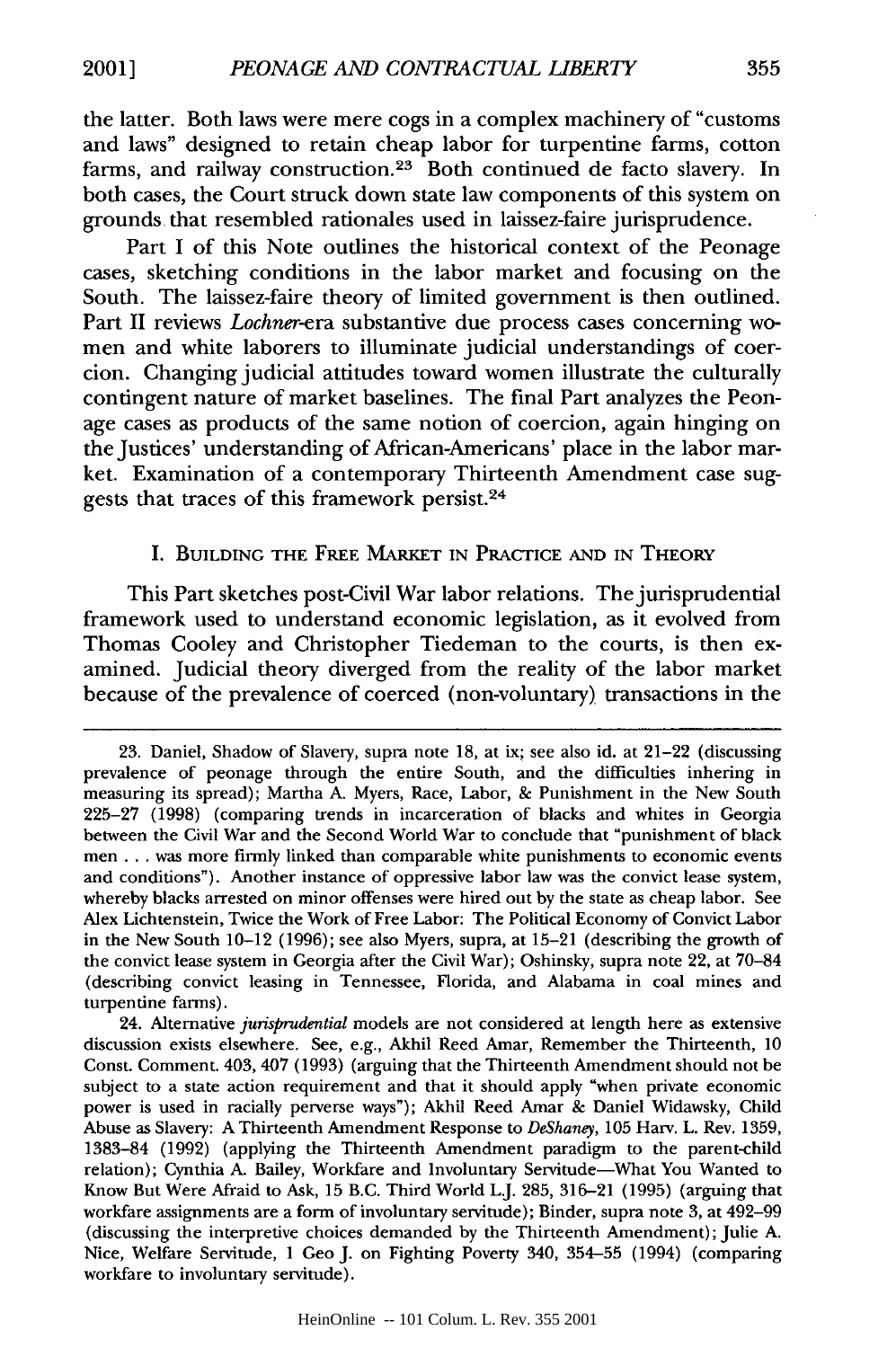labor market. This Part closes by suggesting why coercion was conceptually difficult for judges.

# *A. Postbellum Economic Development*

1. Labor Unrest and "Wage Slavery" in Northern Industry. - War's close and Reconstruction witnessed an expansion in the North's economy and the growth of a "powerful class of industrialists and railroad entrepreneurs."<sup>25</sup> Radical Republicanism, with roots in antebellum Free Labor and Free Soil parties, prospered momentarily,<sup>26</sup> but soon foundered as the Republican Party drifted from the principles of Southern Reconstruction toward a pro-business liberalism.<sup>27</sup> Disillusioned by well-publicized corruption, particularly in Southern Reconstruction regimes, "liberal reformers who had once exalted the power of the activist state.., attacked the 'fallacy of attempts to benefit humanity by legislation.' "28 When the Northern Pacific Railroad's financial problems triggered the 1870s depression, labor unrest accelerated, culminating in the Great Strike of

Id. at 461. This is not, however, to suggest that industrial development was taking place solely in the North or that agricultural activities were confined to the South. See id. at 462-66 (discussing the agrarian development of the Midwest); Jonathon M. Wiener, Social Origins of the New South: Alabama, 1860-1885, at 209-14 (1978) [hereinafter Wiener, Social Origins] (discussing the genealogy of Reconstruction boosters of industry in the South).

26. See Eric Foner, Free Soil, Free Labor, Free Men: The Ideology of the Republican Party Before the Civil War 11-39 (1970) (discussing original free labor ideals).

27. See Foner, Reconstruction, supra note 9, at 466, 500 (noting the reforms that took place within the Republican Party that precipitated the "growing connection of Republican leaders with business corporations"); see also William E. Forbath, The Ambiguities of Free Labor: Labor and the Law in the Gilded Age, 1985 Wis. L. Rev. 767, 786-90 [hereinafter Forbath, Ambiguities] (describing the unraveling of "Free Labor" Republicanism in the face of growing labor unrest). Power also shifted away from the Republican Party. See 2 Bruce Ackerman, We the People: Transformations 247 (1998) (charting the swing toward the Democrats). Foner notes elsewhere that Abolitionists were never sympathetic to labor's allegations of "wage slavery," since they diluted the attack of racial slavery. See Eric Foner, The Meaning of Freedom in the Age of Emancipation, 81 **J.** Am. Hist. 435, 448 (1994) [hereinafter Foner, Meaning of Freedom]. This is one part of the "bitter debates of the Reconstruction era [that] revolved in large measure around the definition of freedom in the aftermath of emancipation." Id. at 454.

28. Foner, Reconstruction, supra note 9, at 492; see id. at 497-99 (noting increasing disillusionment with the project of Southern Reconstruction). In particular, blacks in the Reconstruction regimes were seen as barriers to effective administration since they would never support limiting government services: "[A] remarkable reversal of sympathies took place, with Southern whites increasingly portrayed as victims of injustice, while blacks were deemed unfit to exercise suffrage." Id. at 499; cf. W.E. Burghardt Du Bois, Reconstruction and its Benefits, 15 Am. Hist. Rev. 781, 789 (1910) (noting that "[t]he chief charges against the negro governments are extravagance, theft, and incompetency of officials").

<sup>25.</sup> Foner, Reconstruction, supra note 9, at 460.

By 1873, the nation's industrial production stood 75% above its 1865 level, a figure all the more remarkable in view of the South's economic stagnation.... By 1873, with the United States second only to Britain in manufacturing production and the number of farmers outstripped by nonagricultural workers, the North had irrevocably entered the industrial age.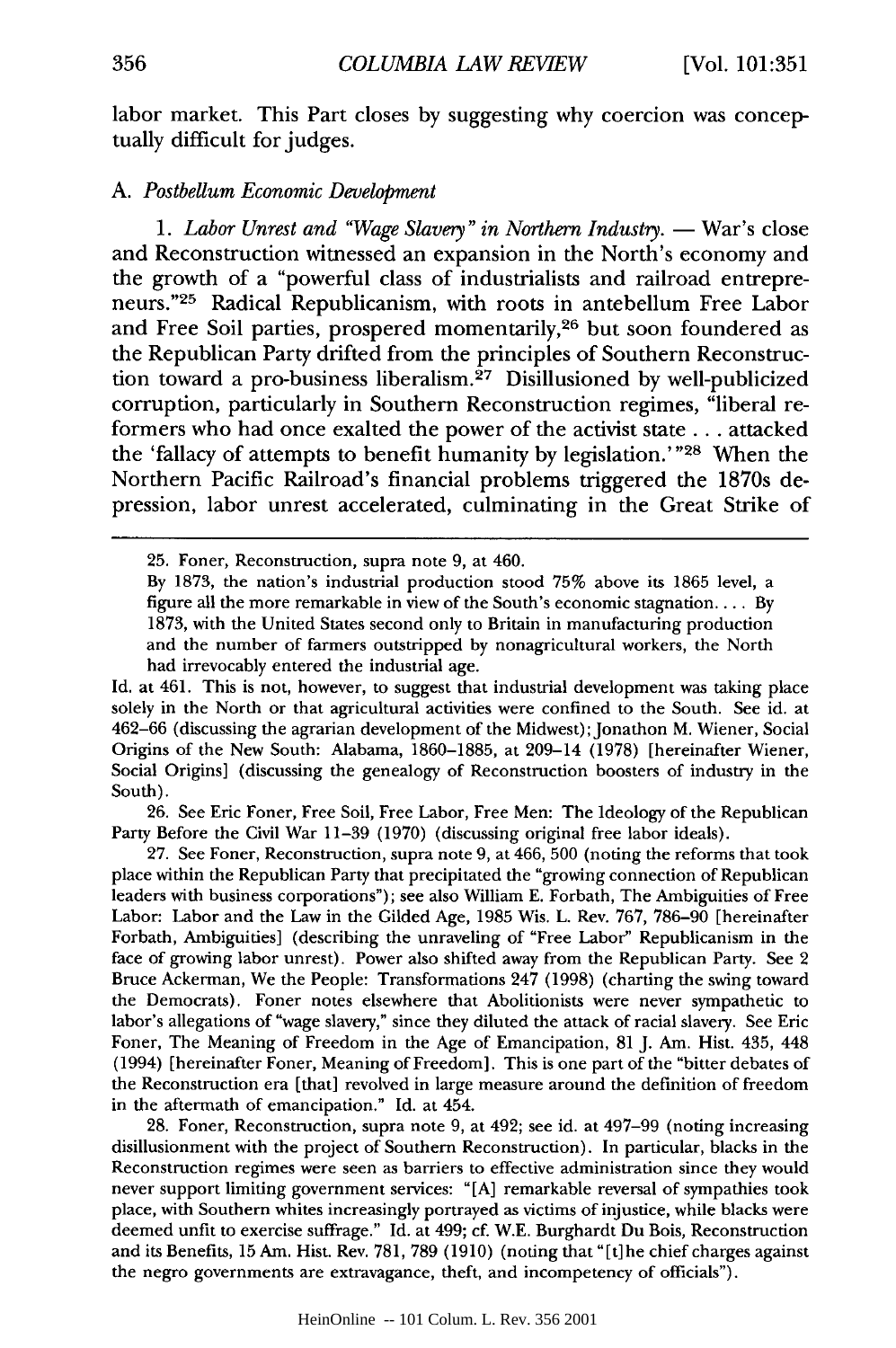1877.29 The labor unions leading such protests, such as the Knights of Labor, found themselves pitched against an increasingly powerful alliance of "the new industrial bourgeoisie [with] the Republican Party and the national state."<sup>30</sup> Further strikes followed, with gradually stronger showings by Populists in national polls.<sup>31</sup> Business interests responded fiercely, with an increasingly critical view of labor demands and a gathering insistence upon the unfettered operation of market forces.<sup>32</sup> Casting aside the travails of maintaining the Union and the moral ardor of the Radical cause, the North plunged into full-fledged class struggle.<sup>33</sup>

Union growth attests to a pervasive sentiment that Reconstruction remained "unfinished."<sup>34</sup> In particular, artisans and skilled factory workers suffered as they "found themselves competing against new machines and new unskilled and underpaid workers."<sup>35</sup> Factories expanded and became more common.<sup>36</sup> Workers endured long hours and low wages,<sup>37</sup> a condition of oppression and penury often explicitly analogized to slav-

31. See Horwitz, supra note 30, at 65-66.

32. The Northern urban press, according to Foner, described labor leaders as "'enemies of society' **. . . .** and insisted the laws of political economy dictated only one way out of the depression: 'Things must regulate themselves.'" Foner, Reconstruction, supra note 9, at 517-19. The urban bourgeoisie, which was moving rapidly to the right, welcomed the Depression as "'not an unmixed evil' since it promised to lower wages, discipline labor, and curb the power of unions." Id. at 518.

33. See Forbath, Caste, Class, and Equal Citizenship, supra note 3, at 26 (noting that "the Labor question eclipsed the Slavery Question in the politics of the rapidly industrializing postbellum North").

34. Id. at 30; see also David Montgomery, The Fall of the House of Labor 5 (1987) (noting that union membership quadrupled between 1897 and 1903); David Montgomery, Workers' Control in America 93-101 (1981) (charting the use of strikes after 1900). Nevertheless, union growth never crystallized into political power. See Seymour Martin Lipset and Gary Marks, It Didn't Happen Here: Why Socialism Failed in the United States 100-07 (2000) (explaining the failure of unionist efforts to form an alliance with a political party). Lipset and Marks further note that one reason for labor's failure at political log rolling was the "intense mutual hostility" between the Socialist party and the American Federation of Labor. Id. at 123.

35. Forbath, Caste, Class, and Equal Citizenship, supra note 3, at 28.

36. See Eric Foner, The Story of American Freedom 117 (1998) [hereinafter Foner, Story of Freedom] (noting that by 1900 "nearly half the laborers in manufacturing worked in establishments with more than 250 employees").

37. Although real wages rose in this period, monetary deflation and falling prices meant that "much of the working class remained desperately poor." Id. at 117. According

<sup>29.</sup> See Foner, Reconstruction, supra note 9, at 512-19, 583-85.

<sup>30.</sup> **Id.** at 584; see also Morton J. Horwitz, The Transformation of American Law 1870-1960: The Crisis of Legal Orthodoxy 65 (1992) (noting that "the Great Railroad Strike of 1877 triggered a pervasive fear that, by succumbing to the disease of the European class struggle, America had finally been drawn into the bitter cycles of European history"); William E. Forbath, The Shaping of the American Labor Movement, 102 Harv. L. Rev. 1109, 1121-25 (1989) (describing the various groups within the labor movement during the Gilded Age, and focusing on the largest and most radical, the Knights of Labor); Peter Kolchin, The Business Press and Reconstruction, 1865-1868, 33 J. S. Hist. 183, 190 (1967) (describing the business press's hostility toward Radical projects) [hereinafter Kolchin, Business Press].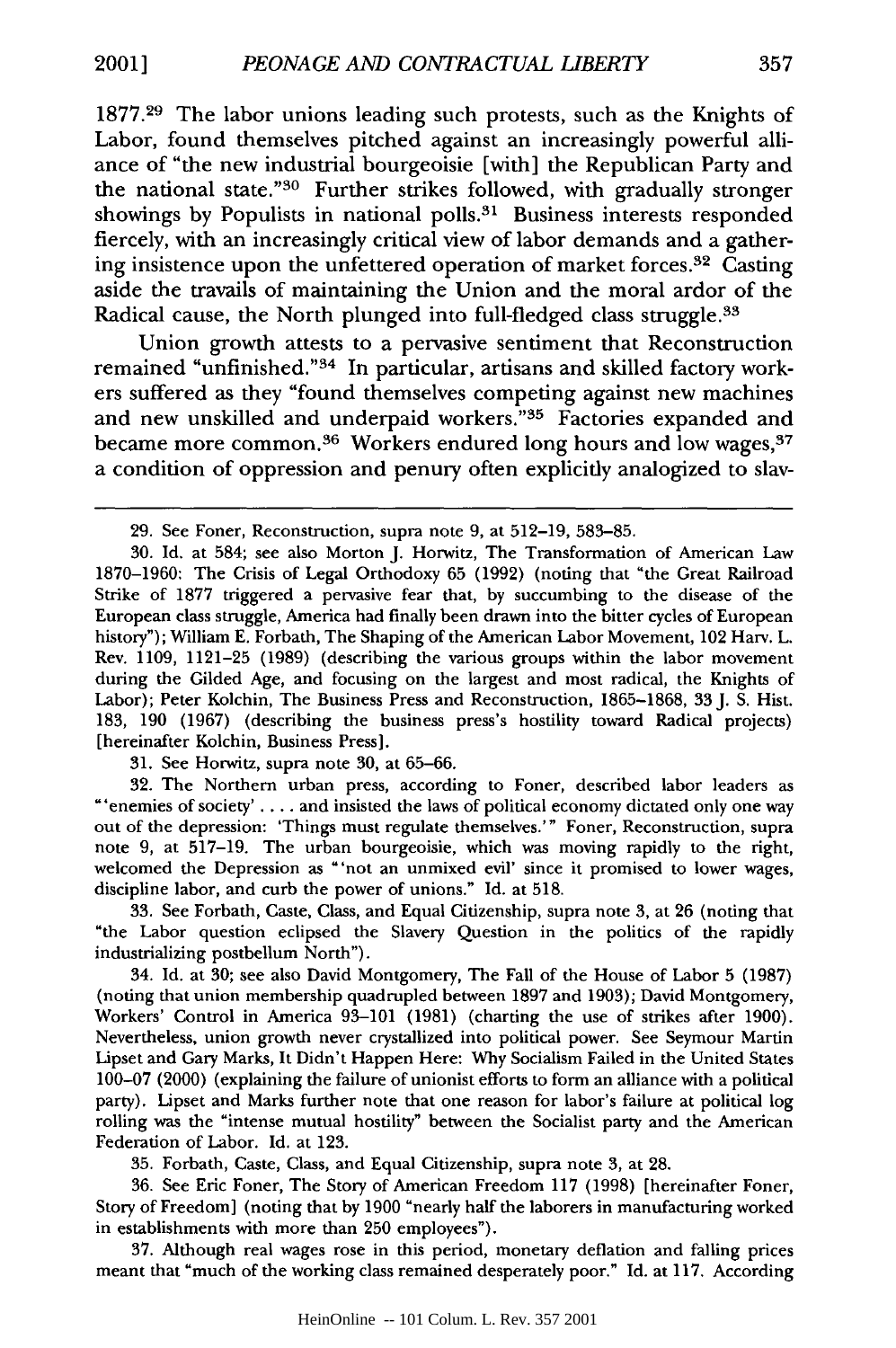ery.38 Just as the Nation celebrated free labor's triumph over feudal relations, legislatures and courts were flooded with allegations of a fresh mode of servitude resulting directly from free markets: Industrial workers saw their working conditions as "wage slavery," wherein "the 'lash of gold' fell not on 'one slave alone,' but on 'the backs of millions.'"<sup>39</sup> White workers articulated this fear of becoming slaves through racial violence: In strikes and racial programs, white workers, such as longshoremen on the New York City docks, would attempt to purge their jobs of the "'taint of blackness"' by "driv[ing] blacks from the labor market altogether and, in the process, redefin[ing] the jobs they appropriated as 'white." 40 The labor regulations challenged in cases such as *Lochner,41 Coppage,42* and *Adair43* responded to such ferment in the labor market by attempting to ameliorate the inequitable distribution of surplus profits between labor and capital.

2. Persistent Unfree Labor in the South. **-** In parts of the South,<sup>44</sup> unfree forms of labor flourished alongside racial violence and disenfranchisement.45 Postbellum labor relations in many parts of the South

38. This tradition finds foundations in the hopes inspired by the Thirteenth Amendment's passage. "Labor spokesmen referred to the Thirteenth Amendment as a 'glorious labor amendment' that enshrined the dignity of labor in the Constitution and whose prohibition of involuntary servitude was violated by court injunctions undermining the right to strike." Id. at 124-27 (discussing in addition the resurgence of discussions of "wage slavery"). Indeed, the drafters of the Thirteenth Amendment had argued that "the degradation of one worker was the degradation of all working people." Vandervelde, supra note 3, at 445.

39. Amy Dru Stanley, From Bondage to Contract: Wage Labor, Marriage, and the Market in the Age of Slave Emancipation 84-86 (1998) (internal citations omitted). Stanley notes that labor activists refined the abolitionist critique of slavery, arguing against freedom of contract that "a man with his labor cannot be bought and sold, without recognizing slavery as a right." Id. at 90 (internal citations omitted); see also Foner, Reconstruction, supra note **9,** at 477-79 (noting that union campaigns focused on "wage slavery"); Foner, Story of Freedom, supra note 36, at 143 (noting that the term "wage slavery" was in popular currency at least until 1919); Forbath, Ambiguities, supra note 27, at 813-14 ("The Reconstruction legislation and amendments affirmed that the condition of a laboring class was of constitutional moment. **.. ").**

40. Bruce Nelson, Divided We Stand: American Workers and the Struggle for Black Equality 20-21 (2001). Nelson describes how Irish longshoremen would establish their white identity by "creating social and psychological distance between themselves and African-Americans and, as a first priority, severing the occupational and residential ties that linked the two groups in the popular imagination." Id. at 200.

- 41. Lochner v. New York, 198 U.S. 45 (1905).
- 42. Coppage v. Kansas, 236 U.S. 1 (1915).
- 43. Adair v. United States, 208 U.S. 161 (1908).

44. This section is intended to give a brief survey of developments in the Southern labor market and hence does not do justice to the heterogeneity of the postbellum Southern experience. The sources cited in the footnotes provide specific instances of region-by-region analysis of Southern agriculture and industry.

45. See J. Morgan Kousser, Colorblind Injustice: Minority Voting Rights and the Undoing of the Second Reconstruction 23-25 (1999) (documenting techniques used

to Foner, the depressions of the 1870s and 1890s affected the poor particularly harshly. See id. at 121.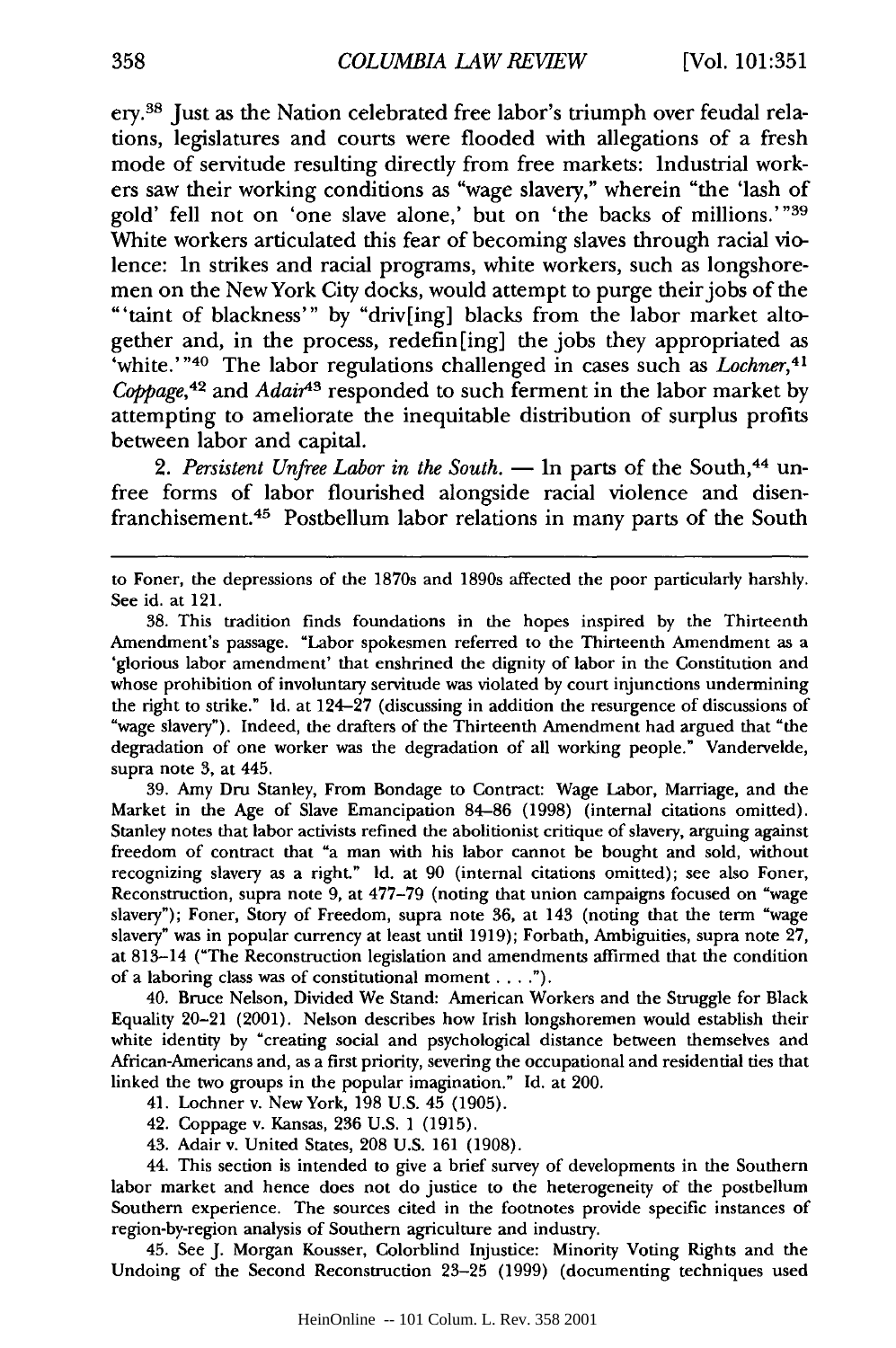thus approximated slavery in substance, if not in legal form. While antebellum slavery had often been portrayed as absolute and literal domination,46 recent historal work has emphasized the surprising incidence of negotiation, in which passive resistance and maroonage, subtly and at the edges, eroded planters' dominance. 47 While the practice of slavery varied immensely between different parts of the South, in a handful of instances slaves contested, occasionally successfully, "the organization of labor, the hours and pace of work, the sexual division of labor, and the composition of the labor force."48

Emancipation strengthened the hand of black labor without fundamentally altering this economic ordering.49 Negotiations between black laborers and white landowners still occurred against a backdrop of immense inequality. Some planters failed to inform slaves of Emancipation;50 others attempted to reestablish plantation-like labor arrange-

47. Berlin documents a plethora of fronts upon which resistance took place. Maroonage, for instance, was the practice of fleeing plantations for encampments of former slaves and Indians in the wild. See Berlin, supra note 46, at 169-71 (noting that "in the Chesapeake, slaves found truancy a powerful weapon in the struggle to maintain control over their own lives"). Berlin also notes that slaves expressed considerable antipathy and resistance toward the task system. See id. at 166-67. In Louisiana, a shadow slave economy developed with slaves finding "a measure of independence in the cartage trades." Id. at 201-11; see also id. at 269-72, 276-77 (describing independent slave economies in Maryland and Virginia); Genovese, supra note 46, at 5 ("The slaves of the Old South displayed impressive solidarity and collective resistance to their masters. **.. ").**

48. Berlin, supra note 46, at 11. Across the South, "slaves created new economies and societies that tried to protect them from the harshest aspects of the slave regime." Id. at 215.

49. See Barbara Jeanne Fields, Slavery and Freedom on the Middle Ground: Maryland during the Nineteenth Century 167 (1985) (noting that "nowhere did a new order arise immediately from the ashes of the old," but arguing that Reconstruction nonetheless fostered real change); see also id. at 175 (noting that land redistribution was rare in Maryland). A brief exception occurred in 1863 in the Sea Islands of South Carolina, where a group of antislavery missionaries from New York worked with freedmen to establish a system of tiding and black landownership. See Willie Lee Rose, Rehearsal for Reconstruction: The Port Royal Experiment 272-96 (1964) (describing the partitioning of land among former slaves). This experiment ended when, pursuant to President Johnson's orders, "regular military forces seized control [and] restor[ed] the lands to their late owners." Id. at 357.

50. See Oshinsky, supra note 22, at 16; Pete Daniel, The Metamorphosis of Slavery, 1865-1900, *in* 3 From Slavery to Sharecropping: White Land and Black Labor in the Rural South 1865-1900, at 64, 66 (Donald G. Nieman ed., 1994) [hereinafter Daniel, The Metamorphosis of Slavery].

during Redemption to disenfranchise blacks); Oshinsky, supra note 22, at 23-29 (describing Klan violence in Mississippi after Emancipation).

<sup>46.</sup> The plantation social order "conceded nearly everything to the slaveowner and nothing to the slave." Ira Berlin, Many Thousands Gone: The First Two Centuries of Slavery in North America 97-100 (1998); see also Eugene D. Genovese, Roll, Jordan, Roll: The World the Slaves Made 25-49 (1974) (describing the legal ordering of master-slave relations).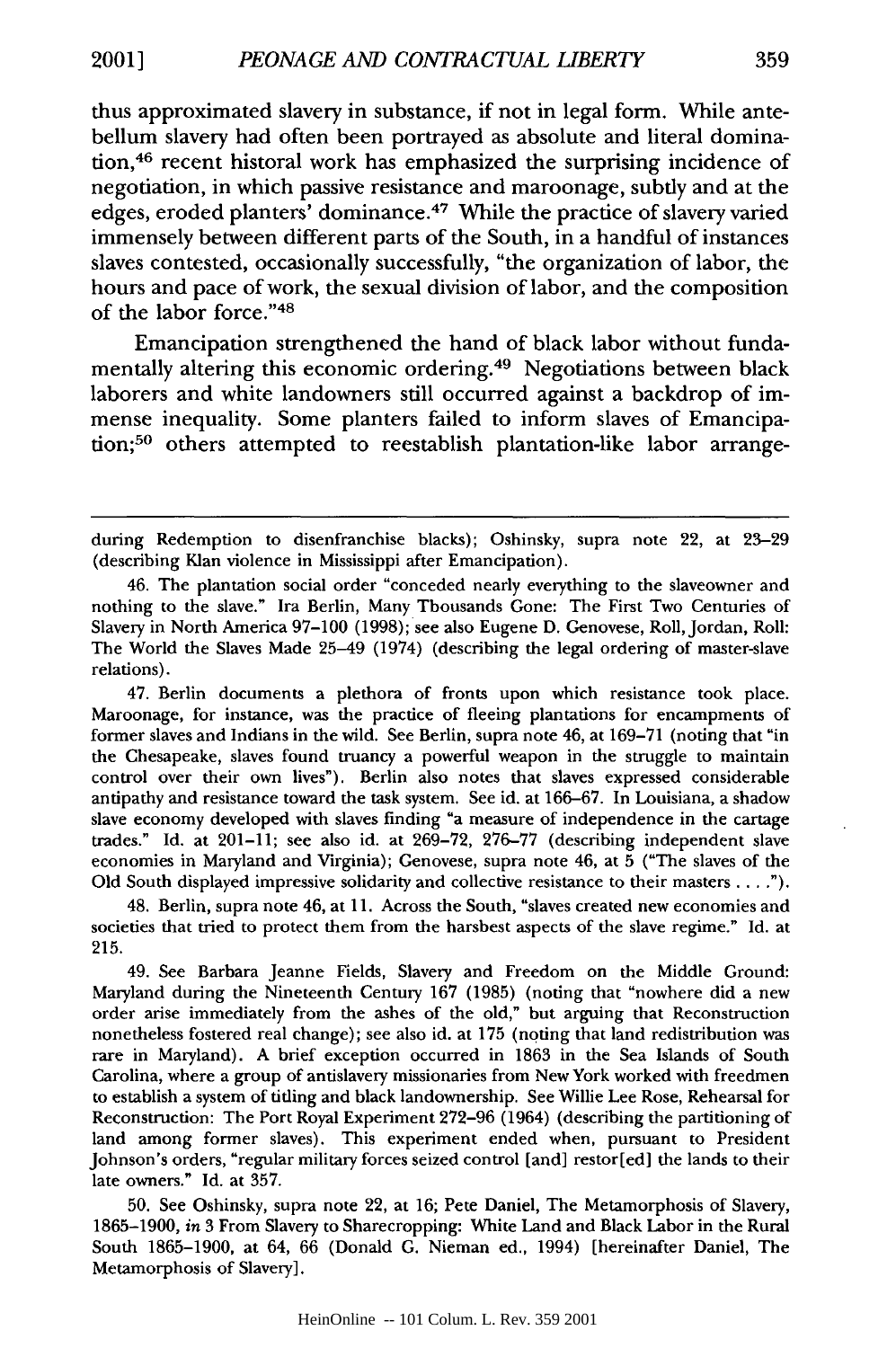ments.<sup>51</sup> Through the Black Codes, early postbellum Southern legislatures attempted openly to "reinstitut[e] the law of master and servant for African Americans."<sup>52</sup> Little land redistribution actually occurred,<sup>53</sup> except in isolated and anomalous pockets such as the South Carolina Sea Islands and at Davis Bend in Mississippi. 54 Legal impediments to increased productivity reduced blacks' incentive to invest in skills,<sup>55</sup> so most blacks remained in the lower echelons of the labor market, mostly as sharecroppers and tenant farmers. <sup>56</sup>

Ironically, the Freedman's Bureau, a federal agency established to aid the former slaves, entrenched initial black disadvantage in the labor market.<sup>57</sup> Its agents stressed the "solemn obligation of contracts," declaring that "if [former slaves] can be induced to enter into contracts, they are taught that there are duties as well as privileges of freedom."<sup>58</sup> In

52. Id. at 143.

53. See Rose, supra note 49, at 349-52 (describing President Johnson's failure to confiscate land from former slaveholders); Du Bois, supra note 28, at 784 (same). This is true of the Republican and later Redemption governments. See Montgomery, supra note 51, at 142 ("Even though the Depression of the 1870s threw vast tracts of southern land into state hands through tax defaults, most of that acreage made its way back to former owners.").

54. See Janet Sharp Hermann, The Pursuit of a Dream 109-216 (1981) (describing the failed attempt of Benjamin Montgomery, a former slave of Joseph Davis, who was Jefferson Davis's brother, to establish a "black, cooperative community"); Rose, supra note 49, at 272-96 (discussing the division of land in the South Carolina Sea Islands).

**55.** "Because the black laborer perceived that the market limited his opportunities due to his race, and that the true nature of his skills, experience, and abilities were never measured or tested, he had little incentive to invest in measures which might improve his productivity." R. Sutch & R. Ransom, The Ex-Slave in the Post-Bellum South: A Study of the Economic Impact of Racism in a Market Environment, *in* 3 From Slavery to Sharecropping, supra note **50,** at 323, **337.**

**56.** See, e.g., Fields, supra note 49, at 176-81 (describing the position of black farmers in Maryland in the 1880s). This occurred in the context of the breakup of the plantation system and the advent of sharecropping. See Ralph Shlomowitz, The Origins of Southern Sharecropping, *in* 3 From Slavery to Sharecropping, supra note 50, at 199, **216** (describing the post-War progression from a centralized gang system of agricultural labor to a tenant sharecropping system).

**57.** See Wiener, Social Origins, supra note 25, at 47 (noting that the Bureau "became part of the repressive apparatus of the new agricultural system"). "[F]ederal officials [especially the Freedman's Bureau] often cooperated directly with planters" in Alabama. Peter Kolchin, First Freedom: The Response of Alabama's Blacks to Emancipation and Reconstruction **33** (1972) [hereinafter Kolchin, First Freedom].

58. Stanley, supra note **39,** at **36** (1998) (noting that part of the educational programs launched by the Freedman's bureau were "little talks" in which the sanctity of the contract bond was exalted). Reconstruction "ideas of freedom were disseminated through the language of contract." Id. at 2. Extending the rights of contractual freedom to former slaves was part of the "Americaniz[ing] of the blacks." Eric Foner, Reconstruction Revisited, 10 Rev. Am. Hist. 82, 87 (1982).

<sup>51.</sup> See David Montgomery, Black Workers and Republicans in the South, *in* Civil Rights Since 1787: A Reader on the Black Struggle 141, 144 (Jonathon Birnbaum & Clarence Taylor eds., 2000) (noting how sharecropping developed as a way of retaining a plantation-like system in the context of planter illiquidity in 1866).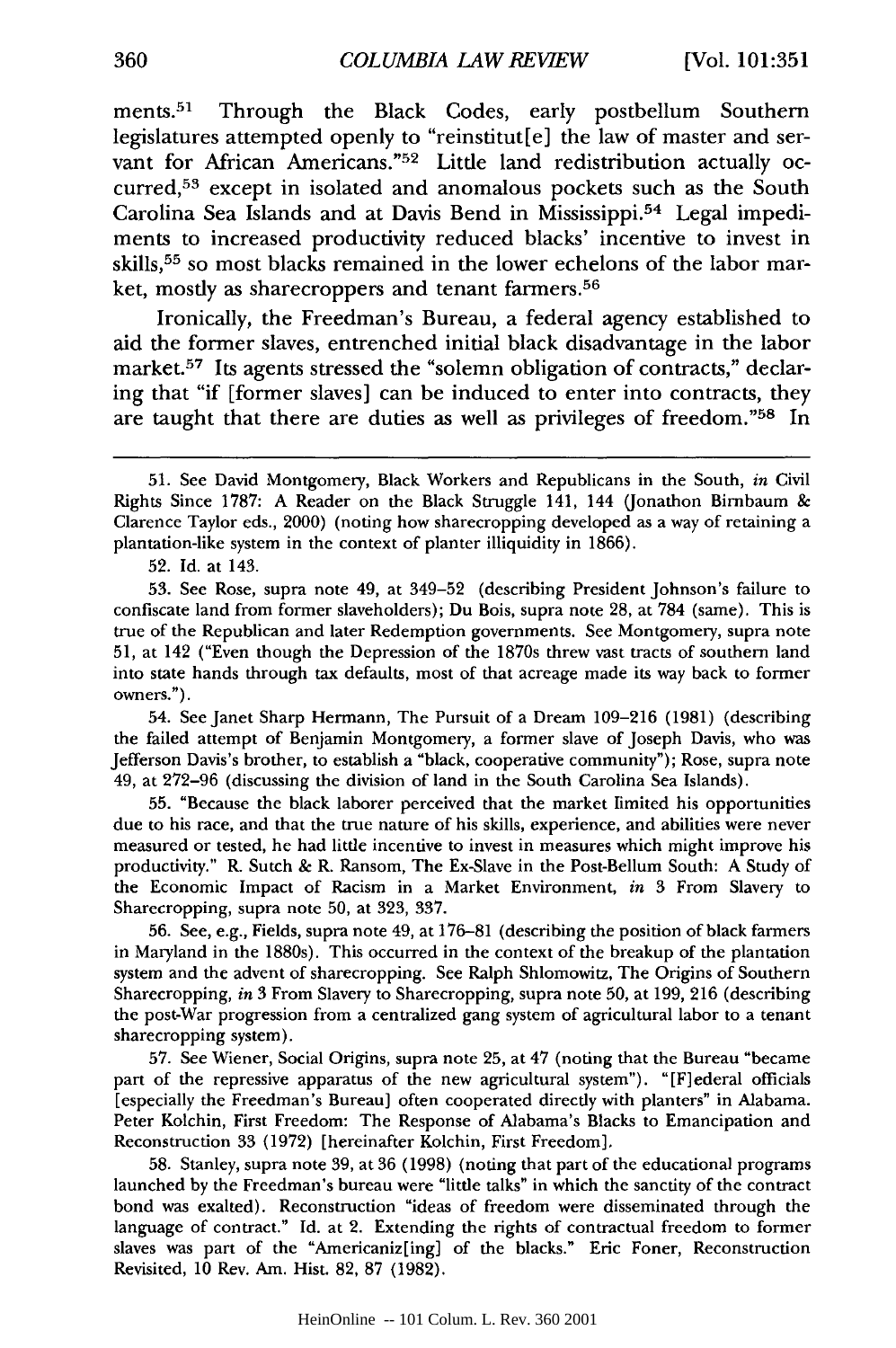stressing contracts, the Bureau did contest the views of "southerners . . . unwilling to bargain with free blacks as equals"  $59$  because they persistently feared the threat of black "'insolence' and 'insubordination.<sup>7</sup> "60 The emphasis on contract nonetheless had pernicious effects. Contracts at first required that "the negro [sic] promises to work for an indefinite time for nothing but his board and clothes, and the white man agrees to do nothing."<sup>61</sup> Nevertheless, the Bureau strongly encouraged blacks to enter year-long contracts.<sup>62</sup> In the South Carolina Sea Islands, for instance, freedmen who had fleetingly tasted land tenure were evicted, and those "freedmen who refused to make contracts were forced to leave."<sup>63</sup> In other parts of the South, such as Alabama, black tenant farmers became peons after being "[d]efrauded of their wages and deprived of mobility either by threats that they could not legally move until their debts were paid or by actual force."64 Forced work on plantations and mandatory contracts for blacks thus persisted in many parts of the South, intensifying after Redemption.<sup>65</sup> Changes in Southern industry also brought cold comfort. Coal mines and turpentine farms in Georgia, Florida, and Alabama exploited and strengthened the "iso-

Dependency on the state and idleness, claimed the Bureau, vitiated freedom, and fostered a new slavery. The Union army forged fresh contracts for slaves to work on plantations, assigning soldiers to maintain discipline over liberated slaves even before the end of the war. See Stanley, supra note 39, at 35.

The lack of a definitive constitutional resolution of the interpretive question even at this date may help to explain why the United States Army, and in certain cases agents of the Freedman's Bureau, could believe that they were introducing a "free labor" system into the South even as they went about providing for the criminal enforcement, in numerous cases, of the labor contracts of former slaves.

Robert J. Steinfeld, Changing Legal Conceptions of Free Labor, *in* Terms of Labor: Slavery, Serfdom, and Free Labor 137, 151 (Stanley L. Engerman ed., 1999).

59. Stanley, supra note 39, at 41 (quoting a former slaveholder as saying: "No nigger knew what a contract was and would keep one unless forced to"); see also Dan T. Carter, When the War Was Over: The Failure of Self-Reconstruction in the South, 1865-1867, at 149 (1985) ("[S]outhern whites believed only the carefully controlled use of force could keep the slave at work . . **").**

60. Carter, supra note 59, at 22-23.

61. Kolchin, First Freedom, supra note 57, at 35 (quoting Captain J.W. Cogswell of the Freedman's Bureau).

62. Tenants began each season unable to finance the year's crop and had to seek credit from their landlords or the local merchants, who required that the tenant remain until the debt was paid .... Hard-working tenants could be made to stay by exaggerating their indebtedness through dishonest bookkeeping.

Jonathan M. Wiener, Class Structure and Economic Development in the American South, 1865-1955, *in* 3 From Slavery to Sharecropping, supra note 50, at 358, 367 [hereinafter Wiener, Class Structure and Economic Development]; see also Rebecca J. Scott, Fault Lines, Color Lines, and Party Lines, *in* Beyond Slavery, 61, 66 (Frederick Cooper et al. eds., 2000) (noting freed slaves' contesting of Freemen's Bureau's rules).

63. Rose, supra note 49, at 357.

64. Daniel, Shadow of Slavery, supra note 18, at 19. For instance, **"80** percent of the sharecroppers in Alabama had an indebtedness of more than one year's standing." Wiener, Class Structure and Economic Development, supra note 62, at 367.

65. See Stanley, supra note 39, at 124.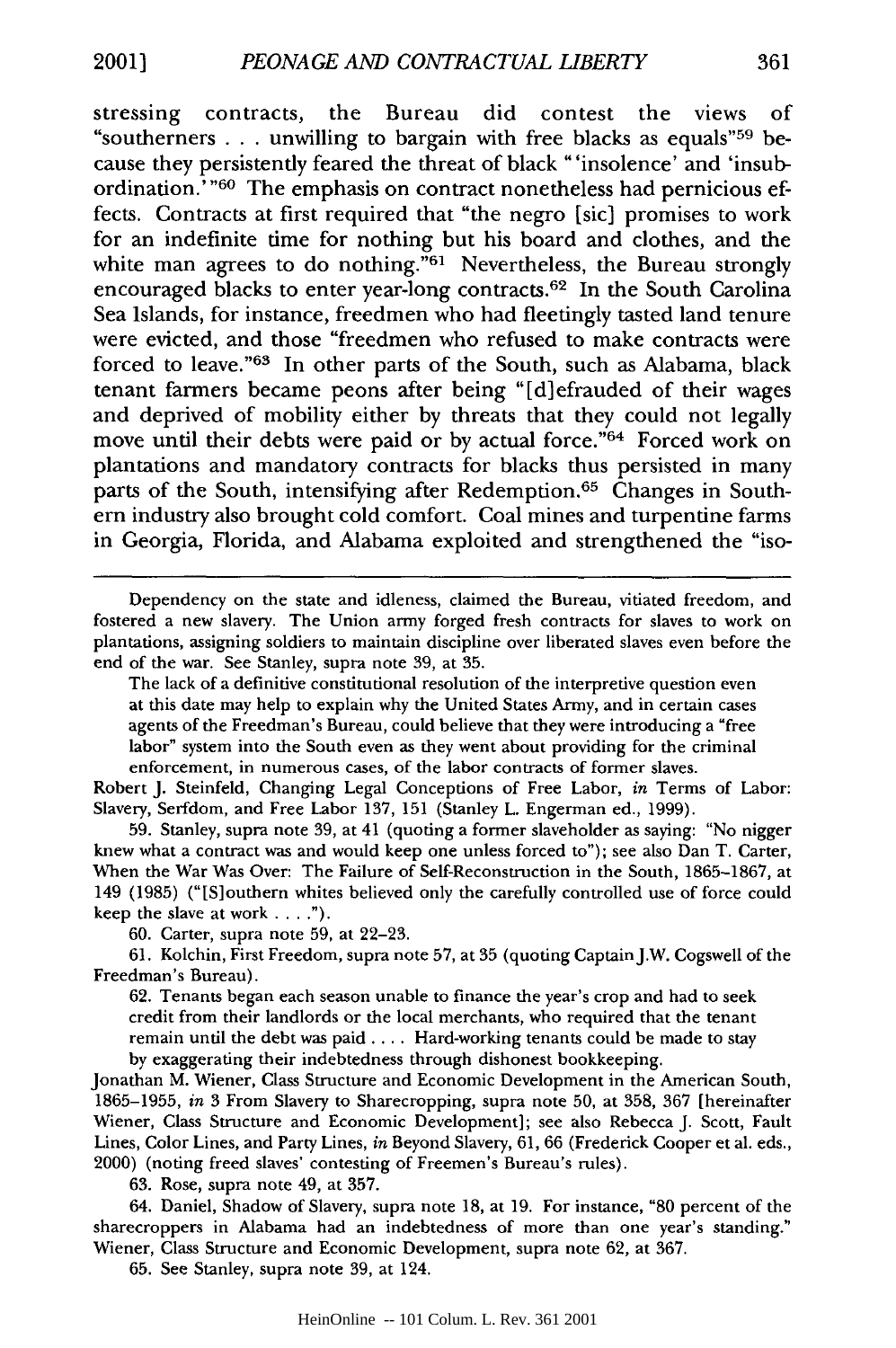lated, low-wage labor market" that was slavery's legacy.66 Racially-targeted convict lease laws and chain gangs fueled state-run factories and the development of the railroads.<sup>67</sup> Northern interest in blacks, except as labor for the cotton harvest, waned by the 1880s.<sup>68</sup>

Redemption legislators also criminalized blacks' refusal to labor, hence ensuring a constant pool of readily-available and cheap labor.<sup>69</sup> Laws restricting the mobility of the black labor force included emigrantagent provisions,<sup>70</sup> contract-enforcement statutes, vagrancy statutes, convict-labor laws, 71 and criminal surety systems. 72 The false pretenses and criminal surety laws challenged in the Peonage cases were critical components of this system. <sup>73</sup>

In sum, freedom was "a constantly moving target."74 The free market established by Emancipation and the Freedman's Bureau shaped a "free laboring class" trapped "on the plantations and under the planter class." 75 Nevertheless, a coherent and pervasive social philosophy grew to

67. See Lichtenstein, supra note 23, at 28-29 (noting that "existing felony laws were sufficiently severe and arbitrary that blacks found themselves with long penitentiary sentences for petty crimes, and whites seemed to avoid prison sentences altogether").

68. See Kolchin, Business Press, supra note 30, at 187 ("Concern for the cotton crop led the *United States Economist* to deplore the idleness of Southern Negroes."). Nor did Northern unions spare much thought for black laborers. See Philip S. Foner, The *IWW* and the Black Worker, 55 J. of Negro Hist. 45, 48 (1970) (noting that "with the exception of the United Mine Workers... the I.W.W. was the *only* labor organization in the second decade of the twentieth century which stood squarely for the organization of Negro workers on the basis of complete equality").

69. The criminal laws were thus not applied consistently, but rather only when labor was particularly scarce. See William Cohen, Negro Involuntary Servitude in the South, 1865-1940: A Preliminary Analysis, *in* 12 African American Life, 1861-1900: Black Southerners and the Law, 1865-1900, at 32-56 (Donald G. Nieman ed., 1994). Only when labor was superabundant could blacks take advantage of windows of lax enforcement to flee to the Southwest, as they did in large numbers after 1916. See id.

70. These assessed prohibitive licensing fees against those who moved labor from state to state. See Wiener, Class Structure and Economic Development, supra note 62, at 362.

71. See Lichtenstein, supra note 23, at 1-30.

72. See Daniel, Metamorphosis of Slavery, supra note 50, at 71-72; see also Wiener, Class Structure and Economic Development, supra note 62, at 362-63 (listing the ways planters controlled black labor, including restrictive laws, manipulation of the Freedman's Bureau, and Klan violence targeted at labor contract violators).

73. See Daniel, Shadow of Slavery, supra note 18, at 19-20 (describing the laws that constituted peonage).

74. Fields, supra note 49, at 193.

75. Weiner, Social Origins, supra note 25, at 57-58.

<sup>66.</sup> Lichtenstein, supra note 23, at 10-12; see Oshinsky, supra note 22, at 57-84 (providing a state-by-state account of the industrial uses of convict labor in turpentine camps, coal mines, and the like). The convict lease system endured well into the 1920s, for instance, in the Florida and Alabama coal and turpentine industries. See Lichtenstein, supra note 23, at xv. Nonetheless, the precise relation between racism and industrial development is still contested. Compare Montgomery, supra note 51, at 147 (noting that Southern black labor disputes threatened to rupture relations with the Republican Party), with Wiener, Class Structure and Economic Development, supra note 62, at 365 (arguing that "racism slowed capitalist development in the postwar South almost to a halt").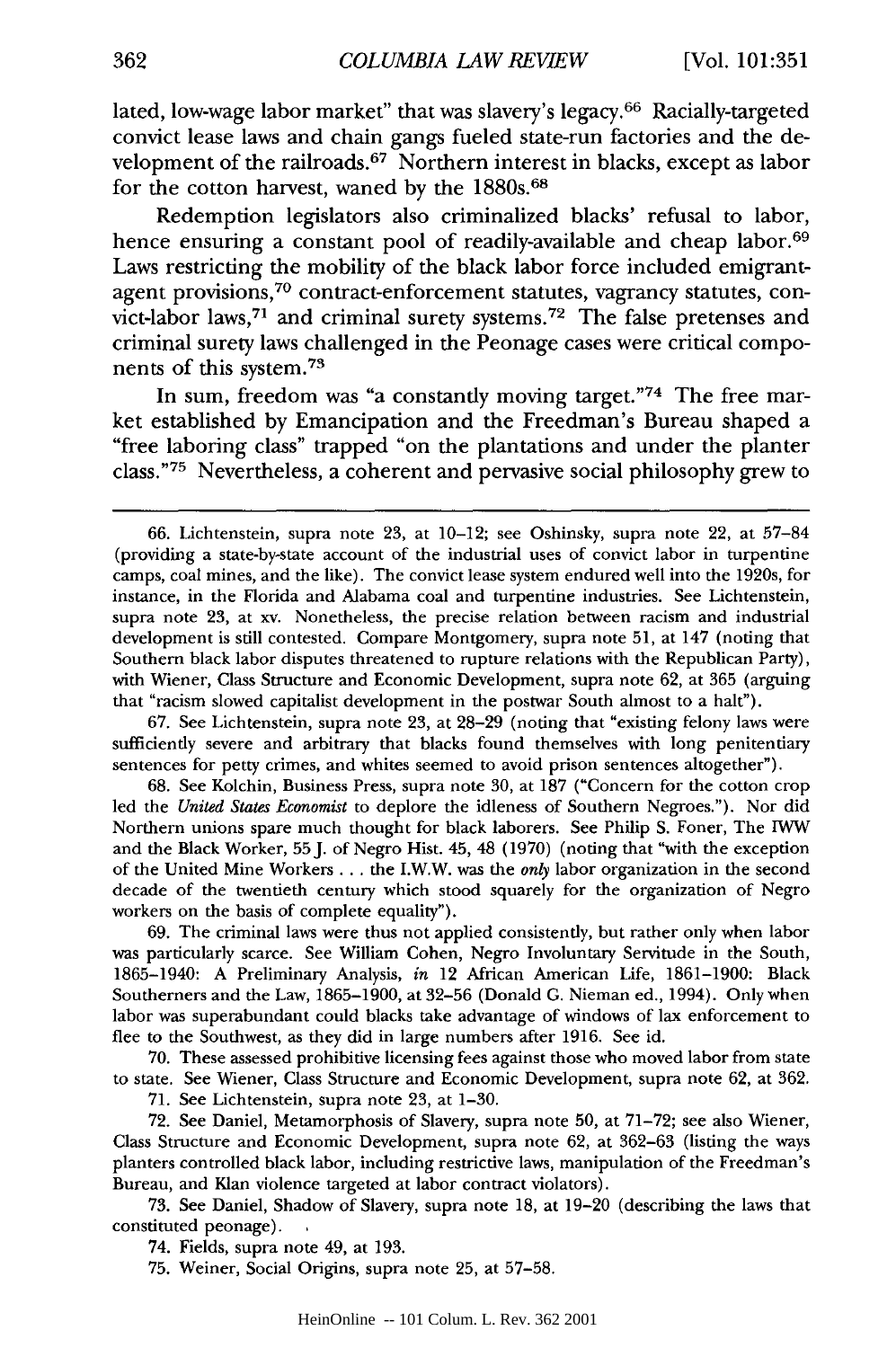support the preeminence and naturalness of free market relations. This vision of contractual liberty, which convinced many state courts and briefly entranced the United States Supreme Court, is detailed below.

#### *B. The Laissez-Faire Market*

Laissez-faire jurisprudence flourished at the confluence of several intellectual and historical tides: Jacksonian individualism, 76 the abolitionists' emphasis on contract as the solvent of antiquated status relations,<sup>77</sup> and the need to constrain labor unrest.78 Economists, such as John Bates Clark, and lawyers, including Thomas Cooley and Christopher Tiedeman, developed a theory of markets and law that justified the status quo by fusing formal equality in contracting with an emphasis on the fairness of voluntary transacting.<sup>79</sup> Laissez-faire's proponents contended that "the market would automatically reward labor and capital in proportion to the

77. See Foner, Meaning of Freedom, supra note 27, at 448-49 (discussing Abolitionist allegiance to freedom of contract); Stanley, supra note 39, at 20-25 ("Legitimating wage labor was a central part of the abolitionist project.").

78. See Jacobs, supra note 14, at 24 (" [L] iberty of contract as a limitation upon the powers of both the state and the national governments was a judicial answer to the demands of industrialists in the period of business expansion following the Civil War."); cf. Duncan Kennedy, The Role of Law in Economic Thought: Essays on the Fetishism of Commodities, 34 Am. U. L. Rev. 939, 939 (1985) [hereinafter Kennedy, Role of Law] ("[M]ainstream economic thought has been a vehicle for legitimating the actual arrangements of the capitalism of the time.").

79. Thomas Cooley's 1868 treatise was the first extremely influential treatise to be published in the wake of the Reconstruction Amendments, even though it was initially intended as a commentary on state, not federal, constitutions. See Jacobs, supra note 14, at 22, 29. It "formulated the doctrines of class legislation, of implied limits on state legislative power, and of substantive due process." Id at 27. Christopher Tiedeman's treatise was published in 1886 and was "the most extreme defense of constitutional laissez faire principles ever written." Id. These are the bookends of laissez-faire's induction into the legal canon. See Thomas M. Cooley, A Treatise on the Constitutional Limitations Which Rest upon the Legislative Power of the States of the American Union 175-263, 533-602, 735-754 (Boston, Little Brown & Co. 1927) (1868); 1 Christopher **G.** Tiedeman, A Treatise on the Limitations of the Police Power 1-19 (St. Louis, The F. H. Thomas Law Book Co. 1886) [hereinafter Tiedeman, Limitations of the Police Power]; see also John Bates Clark, The Distribution of Wealth: A Theory of Wages, Interest, and Profits 1-9 (New York, Augustus M. Kelley 1965) (1899); John Chipman Gray, Restraints on the Alienation of Property 1-6 (Boston, Boston Book Co. 1895) (1883); 1 Christopher **G.** Tiedeman, A Treatise on State and Federal Control of Persons and Property in the United States 1-23 (1900). For a general overview of these works, see Barbara H. Fried, The Progressive Assault on Laissez Faire: Robert Hale and the First Law and Economics Movement 1-2, 23-26 (1998) (describing the ideas of Tiedeman and Clark, and focusing on the marginalist theory of value).

<sup>76.</sup> See Paul D. Carrington, The Constitutional Law Scholarship of Thomas McIntyre Cooley, 41 Am. J. Legal Hist. 368, 370 (1997) (noting that Cooley's views were "clearly derived from the Jacksonian democratic persuasion he imbibed as a youth"); Phillip S. Paludan, Law and the Failure of Reconstruction: The Case of Thomas Cooley, 33 J. Hist. Ideas 597, 602 (1972) (describing Cooley's debt to the Jacksonian ideal that "constitutional government was limited government, and that under just law all men's rights were equal").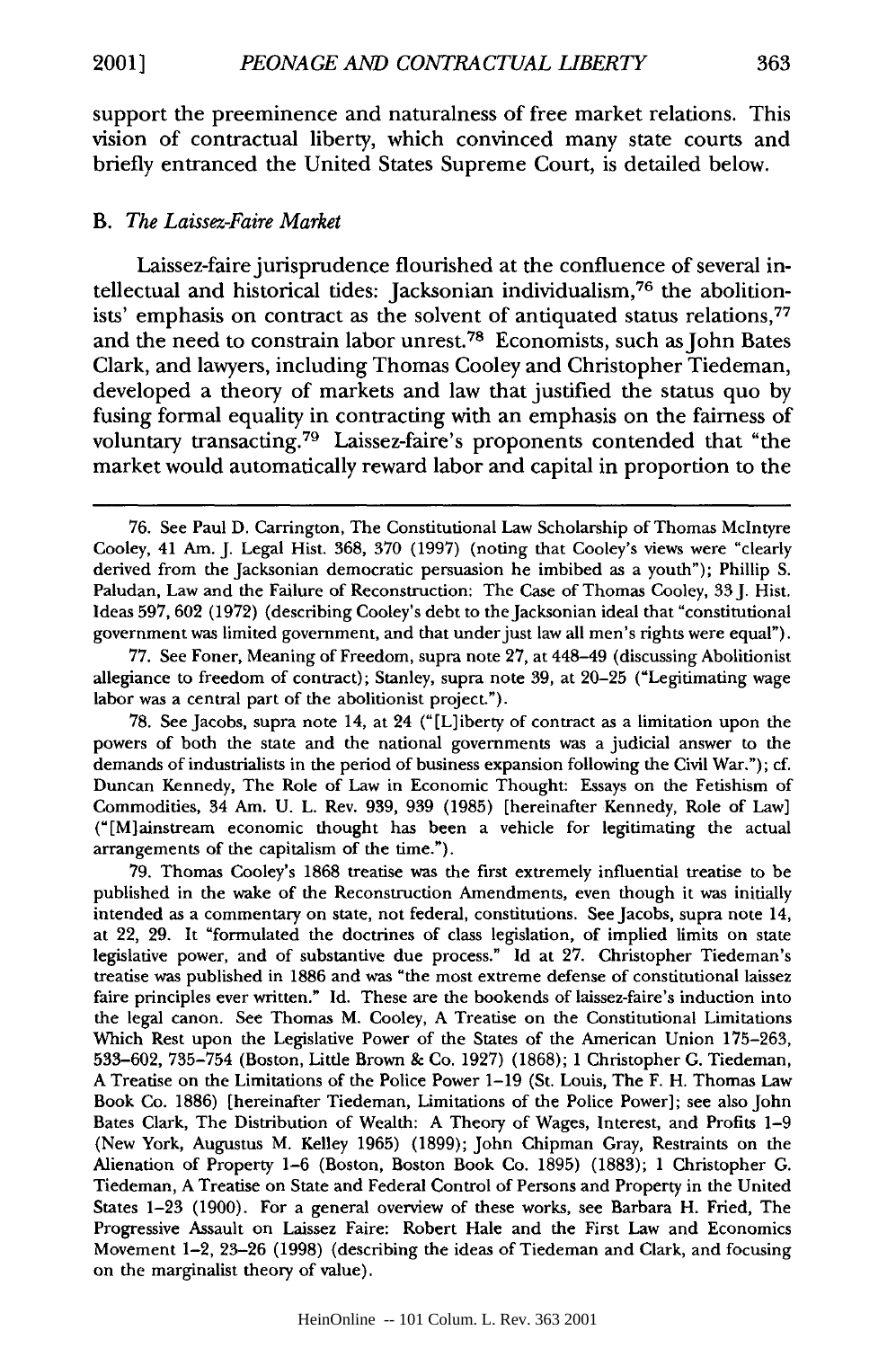value each had generated." 80 Clark, one of the more sophisticated economists of the period, argued that "in a competitive market, each factor of production... would be paid an amount exactly equal to the value of its marginal product."<sup>81</sup> Prices were "'natural' . . . . [I]t would violate human nature . . . to pay more for a commodity than its labor value" because a buyer could just produce the good for the same output of labor.82 "[T]he market-clearing price would equal the marginal cost to suppliers."83 Voluntary, private contracts would hence generate fair outcomes without state intervention since parties would never pay more than the marginal value of a commodity. 84 Laissez-faire provided a pre-political ground for elaborating legal norms by claiming to establish a set of "intrinsically just ground rules for economic struggle among private actors."85 Fairness was predicated on the voluntary nature of transactions, and equality could be guaranteed by ensuring that "no one shall receive from the law special privileges,"86 and by ignoring "the fact of a society of unequal individuals."87

Clark's model of just market outcomes required that law facilitate market outcomes by "respect[ing] the will of private parties concerning property and contracts."88 Courts accordingly derived liberty of contract from "immutable principles of justice," established through "'settled usages and modes of proceeding existing in the common and statute law of England.' "89 Liberty of contract could be extrapolated in particular from

82. Kennedy, Role of Law, supra note 78, at 944 (noting that in sophisticated markets competition prevented prices from diverging from natural levels).

83. Fried, supra note 79, at 26.

84. See, e.g., Adkins v. Children's Hosp., 261 U.S. 525, 555 (1923) (disapproving of a minimum wage law for women because "[t]he price fixed by the board need have no relation to the capacity or earning power of the employee").

85. Duncan Kennedy, Toward an Historical Understanding of Legal Consciousness: The Case of Classical Legal Thought in America, 1850-1940, 3 Res. L. & Soc'y 3, 5 (1980) [hereinafter Kennedy, Legal Consciousness]. Horwitz identifies a late nineteenth century "tendency to generalize and systematize" which had the "goal of rendering private law more scientific and less political." Horwitz, supra note 30, at 14-15.

86. Paludan, supra note *76,* at 602. Suspicion of government led Cooley, for instance, to interpret the Fourteenth Amendment narrowly. See id. at 614.

87. Id. at 604-05 ("Cooley would never clearly understand the contradiction between equality and individualism."). In 1909, legal realists lodged the same complaint. Roscoe Pound observed that courts "force upon legislation an academic theory of equality in the face of practical conditions of inequality." Roscoe Pound, Liberty of Contract, 18 Yale L.J. 454, 454-58 (1909).

88. Kennedy, Role of Law, supra note 78, at 956. Duncan Kennedy uses this phrase to describe legal economic thought in general.

89. Holden v. Hardy, 169 U.S. 366, 389-90 (1898) (quoting Murray's Lessee v. Hoboken Land & Improvement Co., 59 U.S. (18 How.) 272, 276 (1855)). Christopher Tiedeman restricted the role of government to "enforcement of the legal maxim, *sic utere tuo, ut alienum non laedas."* 1 Tiedeman, Limitations of the Police Power, supra note 79, at vii; see also Allgeyer v. Louisiana, 165 U.S. 578, 591 (1897) (arguing that in the "privilege

<sup>80.</sup> Fried, supra note 79, at 2.

<sup>81.</sup> Id. Of course, Clark's was not the only theory used to justify the free market.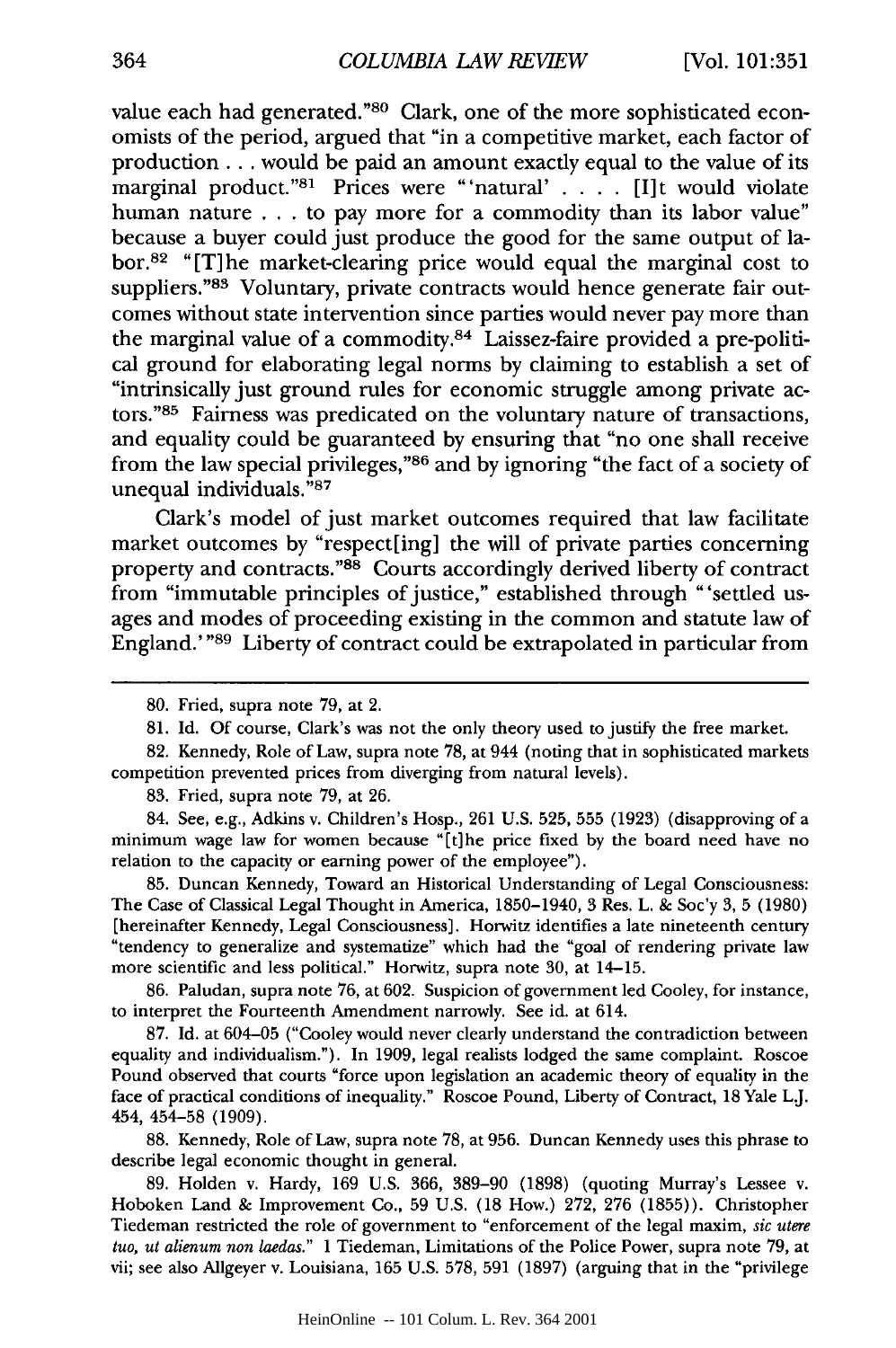the common law's solicitude for property.<sup>90</sup> One supposedly natural and immutable principle forbade "that one man's property, or right to property, shall be taken for the benefit of another."<sup>91</sup> Since property was acquired and transmitted through contract, the latter was equally sacrosanct.<sup>92</sup> In addition, constitutional tradition demanded protection of settled property rights against jealous majorities.<sup>93</sup> Through a promise of formal equality before the law, put into effect via a prohibition on "class legislation,"94 and a guarantee of voluntariness in transactions, the Court

90. The recognition of property as a foundational liberty can be traced back to the English common law, and the "customs of freeholders, sanctioned and enforced by the King's justices" out of which "the institutions of property and liberty were fashioned." John R. Commons, Legal Foundations of Capitalism 49 (1924).

91. *Holden,* 169 U.S. at 390.

92. 2 Cooley, supra note 79, at 801 ("Freedom in the making of contracts of personal employment [was] .. .an elementary part of the rights of personal liberty and private property."); see also Commons, supra note 90, at 22 ("Property means anything than can be bought and sold, and since one's liberty can be bought and sold, liberty is assets, and therefore liberty is property."); Jacobs, supra note 14, at 37 ("[L]iberty and property are related by means of the economic hypothesis that labor as the source of property is property."); Paul Kens, Justice Stephen Field: Shaping Liberty from the Gold Rush to the Gilded Age 5 (1997) ("Under laissez-faire theory, property and free exchange were natural rights."); Louise A. Halper, Christopher G. Tiedeman, 'Laissez-Faire Constitutionalism' and the Dilemmas of Small-Scale Property in the Gilded Age, 51 Ohio St. L.J. 1349, 1359-61 (1990) (discussing the possible textual sources for this limitation upon governmental power).

93. James Madison argued that "a pure democracy" would be "incompatible with personal security or the rights of property" because of the danger that "a majority of the whole will have a common motive to invade the rights of other citizens." The Federalist No. 10, at 81, 83 (James Madison) (Clinton Rossiter ed., 1961). Indeed, "through the republic's first century and a half, property . **..** was the paradigm of the constitutionally protected private sphere." Frank I. Michelman, Possession vs. Distribution in the Constitutional Idea of Property, 72 Iowa L. Rev. 1319, 1327-28 (1987) (arguing also that "property seems to have been, above all others, the realm of affairs in which it was feared that factional interest would overcome civic empathy and enlightened deliberation, propelling government toward exploitative and unjust action"); see also Horwitz, supra note 30, at 9 (noting that the "paramount dangers of redistribution of wealth and of levelling" were recognized early in American constitutional thought); Gordon S. Wood, The Radicalism of the American Revolution 268-70 (1992) (noting an early concern for the representation of property interests in legislatures). This tradition derives from eighteenth-century England, where "[t]he British state... existed to preserve the property and, incidentally, the lives and liberties, of the propertied." E.P. Thompson, Whigs and Hunters 21 (Penguin Books 1990) (1977).

94. 1-2 Cooley, supra note 79, at 393, 740 (noting that legislation that favors one class was "purely arbitrary or capricious" and "a wrongful and highly injurious invasion of property rights"). Throughout the *Lochner* era, a concern for class legislation can be seen. See Adair v. United States, 208 U.S. 161, 180 (1908) (invalidating federal legislation that forbade employers from requiring employees not to join unions); Lochner v. New York, 198 U.S. 45, 63-64 (1905) (arguing for close judicial scrutiny of legislative motives in light of potential resource transfers, and opposing any redistributive regulation).

of pursuing an ordinary calling or trade and of acquiring, holding, and selling property must be embraced the right to make all proper contracts in relation thereto").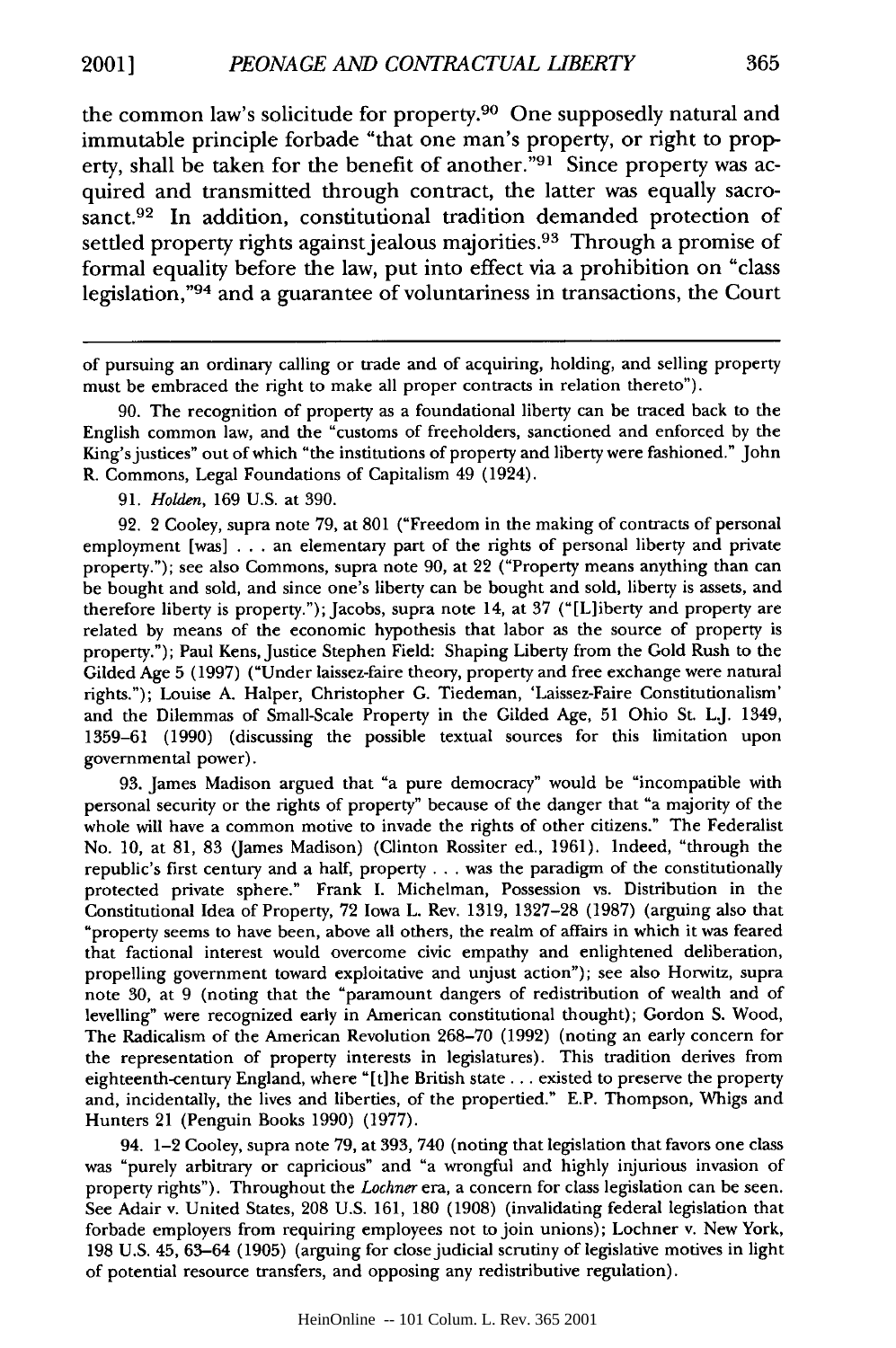established "proper limits on government."95 The "law of the land (or due process of law)" thus became "a substantive limitation upon legislative powers."<sup>96</sup>

With powerful roots in constitutional tradition, the common law, and the imprimatur of leading social scientists, liberty of contract pierced Supreme Court jurisprudence through a dissent in the *Slaughter-House Cases.97* In contrast to the majority's vision of the Fourteenth Amendment as fundamentally conservative of antebellum federalism, dissenting Justices Field and Bradley presented a vision of liberty of contract as a near-immutable right protected by federal law.98 The dissenters posited a "right to pursue the ordinary avocations of life without other restraint than such as affects all others,"99 and argued that this right limited the state's ability to regulate under the "police power."100 A liberty of contract limit on the police power proved congruent with previous understandings of the police power's margins.<sup>101</sup> Legislative power to regulate was somewhat analogous to the power to resolve private disputes by adjudicating private rights.<sup>102</sup> The *Slaughter-House* dissenters' view of the market was rapidly adopted by several state courts, which "distinguish [ed] between exercises of the police power and exercises of arbitrary power" favoring one class.<sup>103</sup> While at first the Supreme Court "failed to keep

95. Sian E. Provost, Note, A Defense of a Rights-Based Approach to Identifying Coercion in Contract Law, 73 Tex. L. Rev. 629, 629 (1995).

- 96. Jacobs, supra note 14, at 32.
- 97. 83 U.S. (16 Wall.) 36 (1873).

98. The natural-law vision of property rights was heavily buttressed by abolitionist ideas. See Charles W. McCurdy, Justice Field and the Jurisprudence of Government-Business Relations: Some Parameters of Laissez-Faire Constitutionalism, 1863-1897, 61 J. Am. Hist. 970, 973-74 (1975) (describing Justice Field's allegiances to antislavery ideas); William E. Nelson, The Impact of the Antislavery Movement upon Styles of Judicial Reasoning in Nineteenth Century America, 87 Harv. L. Rev. 513, 527-32, 551-56 (1974) (describing the way in which Justices Field and Bradley put antislavery notions of natural rights into practice).

99. 83 U.S. (16 Wall.) at 90 (Field, J., dissenting); see also Dent v. West Virginia, 129 U.S. 114, 121 (1889) (Field, J.) ("[1]t is undoubtedly the right of every citizen... to follow any lawful calling, business, or profession."); Bartemeyer v. Iowa, 85 U.S. (18 Wall.) 129, 139 (1873) (Field, **J.,** concurring) (affirming the right to a lawful calling).

100. The Slaughter-House Cases, 83 U.S. (16 Wall.) at 87 (Field, J., dissenting); see also Horwitz, supra note 30, at 29-31 (describing the increasing judicial scrutiny of police power regulation).

101. Nuisance was the "standard legal category for talking about the state's regulatory power over the health, safety and morals of its citizens." Horwitz, supra note 30, at 27. The state could regulate when the regulated activity was within the "class of per se nuisance[s] ... derived from customary... norms." Id. at 28. If the state could intervene to prevent a nuisance, the theory went, it also had power to intervene by statute. What had traditionally been denominated a nuisance could be regulated.

102. See Kennedy, Legal Consciousness, supra note 85, at 14-19 (describing this translation of legal concepts from one field to another).

103. Jacobs, supra note 14, at 36; see id. at 39-97 (describing the spread of freedom of contract doctrine). For instances of state court applications of liberty of contract, see In re Jacobs, 98 N.Y. 98, 115 (1885) (invalidating labor laws for tenant-sweatshop workers);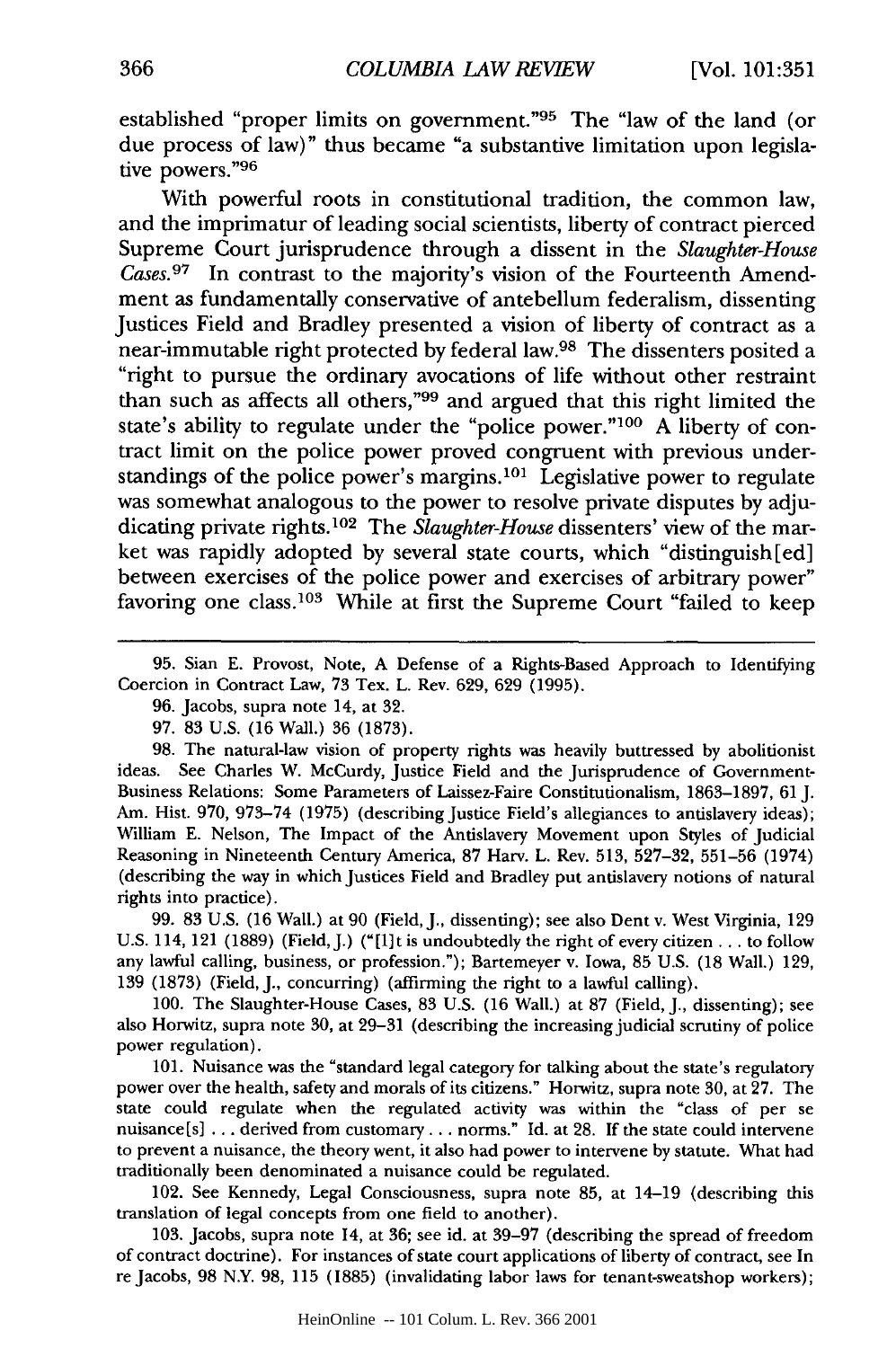pace with the state judiciaries," and later fell short of laissez-faire's extreme applications, it nonetheless integrated notions of formal equality and voluntariness into Fourteenth Amendment substantive due process jurisprudence.<sup>104</sup>

## *C. The Problem of Coercion*

The contrast between the labor markets of Progressive Era America and the formal elegance of laissez-faire jurisprudence provoked an intractable problem: Such jurisprudence invited challenges that wage labor had been coerced. Indeed, such accusations flooded into legislatures, precipitating maximum hour and minimum wage legislation, threatening to disrupt the status quo distribution of surpluses. Mindful that "[b]argains are made only when both parties *consent* to them"<sup>105</sup>—so coercion invalidated a contract—the Court needed a limiting principle for coercion claims that could choke redistributive legislation and maintain laissez-faire's ideological coherence.<sup>106</sup>

Coercion is difficult to account for systematically. At least three elementary definitions of coercion-based on efficiency, subjective experience, and normative commitments--provide recognizable, but unstable, definitions. A brief survey reveals problems with all three approaches. First, a court concerned with efficiency might contend that when "the amount buyers gain from more favorable obligations, measured by the maximum buyers would be willing to pay for those obligations, [is greater than] the amount sellers would lose," a contract is voluntary.<sup>107</sup> However, this test for coercion is underinclusive<sup>108</sup> and difficult to execute in

Godcharles v. Wigeman, 6 A. 354, 356 (Pa. 1886) (holding unconstitutional the use of company scrip); State v. Goodwill 10 S.E. 285, 288 (W. Va. 1889) (striking down a West Virginia statute that made the use of company stores illegal).

104. Jacobs, supra note 14, at 85-97 (charting applications of freedom of contract in the Supreme Court). The Court first acknowledged the validity of freedom of contract ideas in Allgeyer v. Louisiana, 165 U.S. 578, 589 (1897).

105. Robert L. Hale, Freedom through Law 9 (1952) [hereinafter Hale, Freedom through Law] (emphasis added).

106. **Cf.** Horwitz, supra note 30, at 33 ("[E]very interference with the contract system-such as the regulation of the terms and conditions of a labor contract-was treated as an attack on the very idea of the market as a natural and neutral institution for distributing rewards.").

107. Richard Craswell, Property Rules and Liability Rules in Unconscionability and Related Doctrines, 60 U. Chi. L. Rev. 1, 21 (1993). This is simply the assumption of mutual gain articulated in some detail.

108. For instance, where "Y is drowning (through no one's fault), and X refuses to rescue him unless he agrees to have his leg amputated." Id. at 34. David Hume reached the same conclusion:

Can we seriously say that a poor peasant or artisan has a free choice to leave his country when he knows no foreign language or manners and lives from day to day by the small wages which he acquires? We may as well assert that a man, by remaining in a vessel, freely consents to the dominion of the master, though he was carried on board while asleep and must leap into the ocean and perish the moment he leaves her.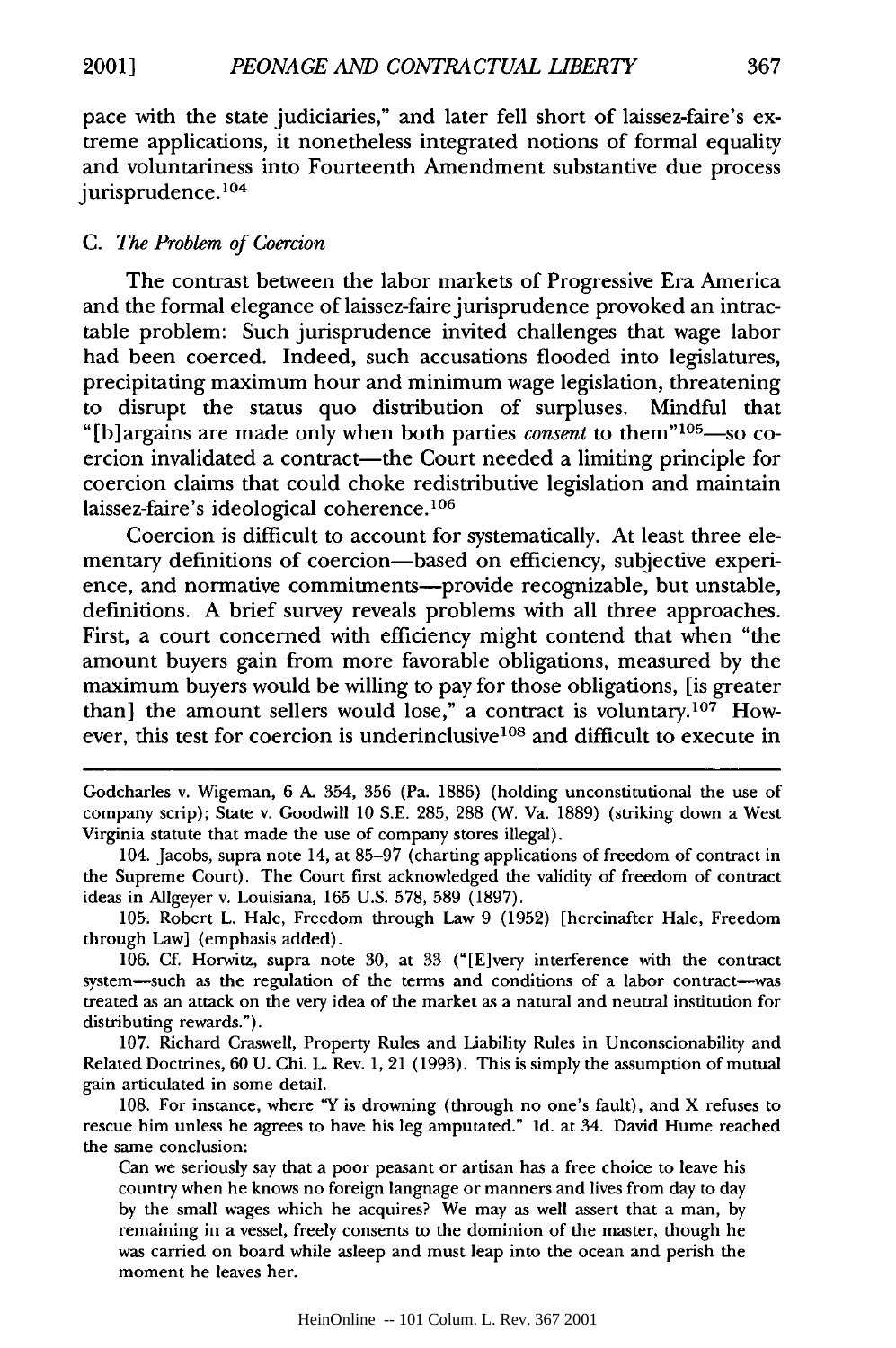practice.<sup>109</sup> Second, courts could look to the victim's subjective feeling of being constrained to ascertain the presence of coercion.<sup>110</sup> This definition of coercion thus fluctuates between victims. Since endorsement of a subjective understanding of coercion would precipitate "a failure to make rules understandable [and] such frequent change in the rules that the subject cannot orient his action by them," it must be rejected for rule of law reasons.<sup>111</sup> Finally, a normative account of coercion might establish a baseline to distinguish benefits and harms, independent of plaintiffs' subjective perceptions. While there are several contenders for this baseline, through a clear precommitment, courts could establish a predictable rule.<sup>112</sup> In practice however, a stable baseline is difficult to formulate, as

**109.** See Craswell, supra note 107, at 21-24 (discussing the complexity and difficulty of such an inquiry by a court); Duncan Kennedy, Distributive and Paternalist Motives in Contract and Tort Law, With Special Reference to Compulsory Terms and Unequal Bargaining Power, 41 Md. L. Rev. 563, 603 (1982) (noting that many efficiency arguments rest "on empirical data that no one seems to have ready at hand").

The efficiency model has another difficulty. All transactions *can* be described as pervasively coercive. In the putatively voluntary transaction, "each [party] yields in order to avoid the disadvantage to which the other can subject him. That is, he yields to a threat." Hale, Freedom through Law, supra note 105, at 9. Even if A is willing to part with her money for B's goods, only the threat of B's withholding forces A to part with her dollars. If any trade is tainted by coercion, the policy decision to define one transaction as "coercive" and another as "voluntary" cannot rest on the mere *presence* of coercion. Contra Richard A. Epstein, The Assault that Failed: The Progressive Critique of Laissez Faire, 97 Mich. L. Rev. 1697, 1703-04 (1999) (arguing that coercion still has a normative meaning when defined in efficiency terms).

110. Peter Westen points out that the common working notion of coercion is more complex than this, involving "'an interpersonal relation requiring a complex intention by the agent.'" Peter Westen, "Freedom" and "Coercion"—Virtue Words and Vice Words, 1985 Duke L.J. 541, 569 (quoting Bayles, A Concept of Coercion, *in* Nomos XIV: Coercion 19 *(J.* Pennock & J. Chapman eds. 1972)). According to Westen, the agent must have knowledge of and intend the coercive effect, and the coerced action must be one the victim was unlikely to do anyway. See id.

111. Lon L. Fuller, The Morality of Law 39 (rev. ed. 1975). For evidence that, even in the context of middle class, suburban culture, widely variant understandings of coercion are possible, see Immediato v. Rye Neck Sch. Dist., 73 F.3d 454, 458-64 (2d Cir. 1996) (finding that a mandatory school community service program had no constitutional defect); Herndon v. Chapel Hill-Carrboro City Bd. of Educ., 899 F. Supp. 1443, 1447-55 (M.D.N.C. 1995) (refusing to find that a school community service program violated the Thirteenth Amendment); Steirer v. Bethlehem Area Sch. Dist., 789 F. Supp. 1337, 1341-47 (E.D. Pa. 1992) (granting summary judgment to a school in a Thirteenth Amendment challenge to its community service requirement). Kansas lawyers resenting the burden of mandatory representation of indigent clients presented another extreme claim of coercion. See Sharp v. State, 783 P.2d 343, 346-48 (Kan. 1989) (rejecting this claim).

112. See, e.g.,Jeffrie G. Murphy, Consent, Coercion, and Hard Choices, 67 Va. L. Rev. 79, 81 (1981) ("When a person A consents to a proposal from B, and when his only or paramount reason for consenting to the proposal is his suffering wrongful treatment from B, then in such a case A has no moral obligation (even prima facie) generated from the act

David Hume, Of the Original Contract, *in* David Hume's Political Essays 43, 51 (Charles W. Hendel ed., 1953); see also Richard A. Posner, Economic Analysis of Law 101 (3d ed. 1986) (suggesting that a highwayman's offer of "your money or your life" could be described as prompting a free choice by the victim).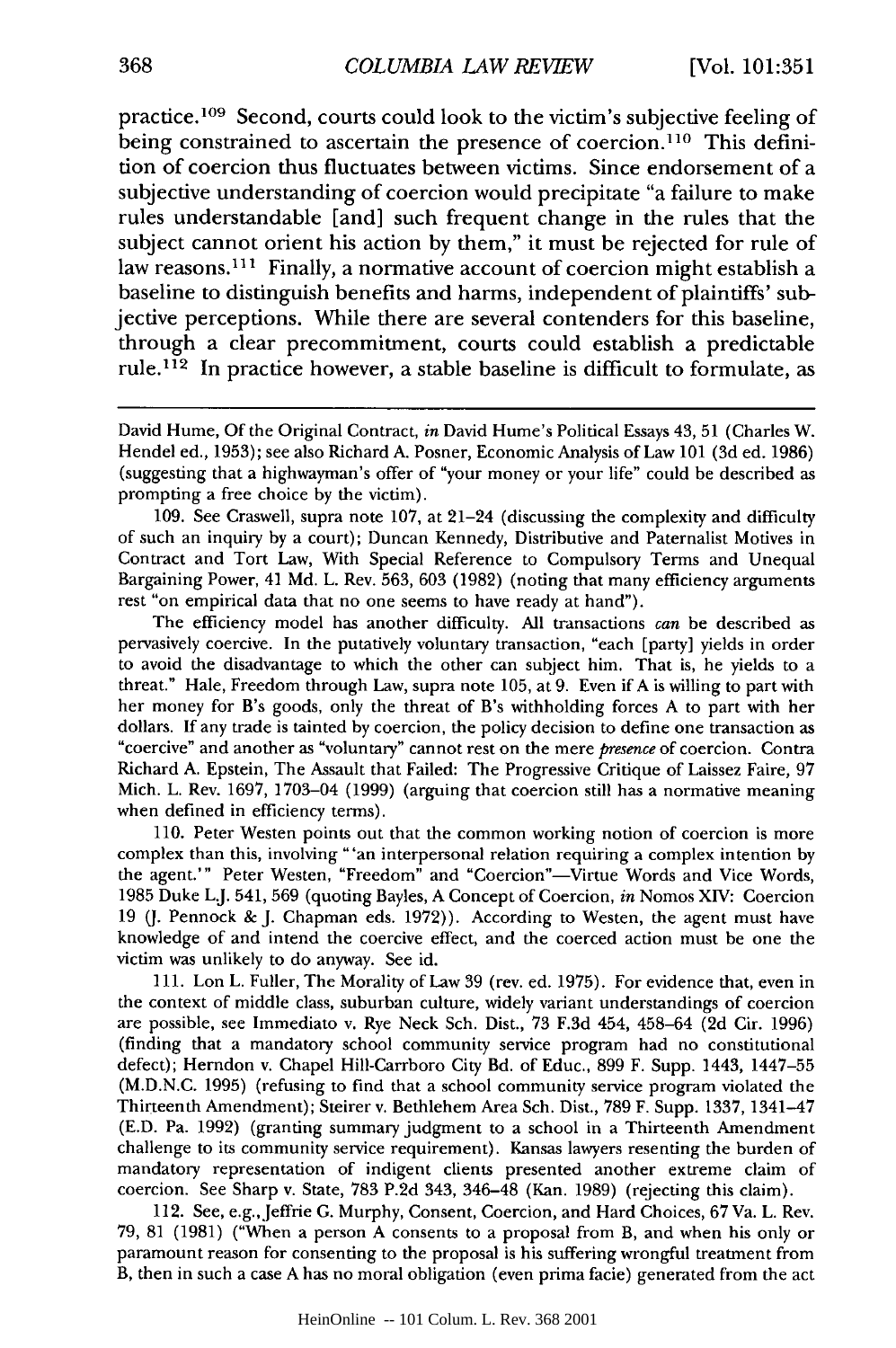equivocation in the Supreme Court's unconstitutional conditions jurisprudence demonstrates. <sup>113</sup>

Thus, traditional understandings of coercion prove difficult to formulate as adjudicative rules. The Supreme Court chose a different way to define coercion. By taking judicial notice of its own preconceived notion of what plaintiffs *could* be coerced, the Court constructed its own, rather solipsistic, categorization of cognizable coercion claims<sup>114</sup> whereby only those classes it understood to be naturally weak and incapable received protection. In other words, the Court established *its own normative baseline* premised upon *its own subjective notions* of "the standard of a responsible, freely choosing employee."<sup>115</sup> Those notions derived from cultural

113. See Kathleen M. Sullivan, Unconstitutional Conditions, 102 Harv. L. Rev. 1415, 1436 (1989) ("The notion of a 'penalty' . . . poses problems; the characterization of a condition as a 'penalty' or as a 'nonsubsidy' depends on the baseline from which one measures."). Distinguishing harms from helpful acts is complicated by the law's tendency to describe inaction that is to be discouraged as an act. When the law stigmatizes behavior, often "language is used which makes my wrong conduct seem to consist of wrongful acts instead of wrongful *failure* to act." Robert L. Hale, Coercion and Distribution in a Supposedly Non-Coercive State, 38 Pol. Sci. Q. 470, 475 (1923) [hereinafter Hale, Coercion and Distribution].

Most baselines prove impracticable. First, a rule that found coercion only where an immoral action is threatened fails: Disagreements on morality would lead afresh to rule of law problems. See Murphy, supra note 112, at 81-82. Nor would a baseline that distinguished criminal from legitimate acts work. Many laws treat "a threat to do what one has a right to do... as coercive." Sullivan, supra, at 1443–44 (emphasis added). This would include a blackmailer's threat of revealing information, an employer's threat of interfering with or restraining a worker's exercise of rights, or even a contracting party's "'improper threat .. .that leaves the victim no reasonable alternative.'" Id. (quoting Restatement (Second) of Contracts § 175(I) (1981)). Hence, the Court would have to distinguish between (a) acts one has a right to do which are coercive and (b) acts one has a right to do which are *not* coercive, without a principled way to distinguish between the two.

Finally, asking whether the act proffered is a benefit or a burden to the victim also produces rule of law problems. "Benefit" and "burden" are "relative terms [that] refer to a change in an agent's condition." Westen, supra note 110, at 572.

114. The Legal Realists have noted the importance of classification. See Karl N. Llewellyn, The Constitution as an Institution, 34 Colum. L. Rev. 1, 8 (1934) (noting that the "classification of the facts may be so clear that rules can 'decide' cases even out of court").

115. Mark Barenberg, Democracy and Domination in the Law of Workplace Cooperation: From Bureaucratic to Flexible Production, 94 Colum. L. Rev. 753, 763 (1994). This is not to argue that the Court was unaware of other means of analyzing coercion. In *Frost & Frost Trucking Co. v.* R. *Comm'n,* Justice Sutherland noted that coercion could result where a person "is given no choice, except a choice between the rock and the whirlpool,—an option to forego a privilege which may be vital to his livelihood or submit to a requirement which may constitute an intolerable burden." 271 U.S. 583, 593

of consent."); Robert Nozick, Coercion, *in* Philosophy, Science, and Method: Essays in Honor of Ernest Nagel 440, 463 (Sidney Morgenbesser et al. eds., 1969) (arguing that coercion depends on whether the new set of alternatives presented by the putatively coercive act would have been preferred ex ante to the offer); Westen, supra note 110, at 589 ("A coercive constraint is anything that leaves a person worse off either than he otherwise expects to be or than he ought to be for refusing to do the proponent's bidding.").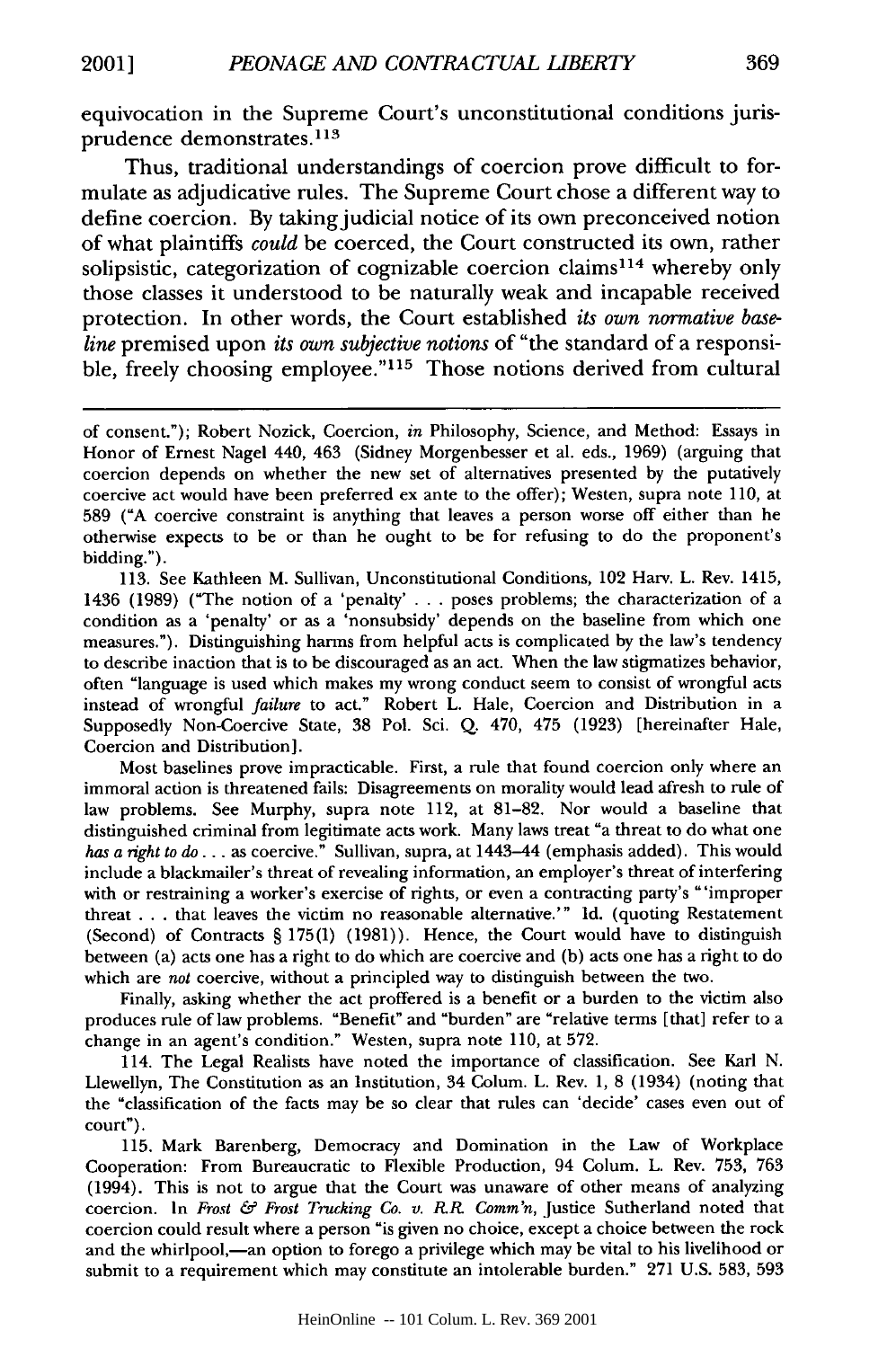stereotypes. Once the Court ceased viewing a particular category as weak, protective regulation could no longer be justified.<sup>116</sup> This model for coercion had advantages for a court attempting to limit the redistributive impact of legislation, since it meant that only already-marginalized groups with little political muscle, such as women and African-Americans, merited protective legislation. Most of the redistributive legislation that would be demanded by populist legislators could thus be rejected.

The next Part explores the reasoning used by the Court in several *Lochner-era* cases and argues that when a regulation's validity depended on a judgment about coercion (and not health or safety), the Court engaged in an imaginative construction of persons it believed could be coerced. The final Part looks at the spillover of this idea into the definition of "involuntary servitude" in the Peonage cases.

# II. THE SUPREME COURT'S UNDERSTANDING OF COERCION IN SUBSTANTIVE DUE PROCESS CASES (1905-1923)

In this Part, cases from *Lochner* onward are examined for evidence of this model of coercion. Legislation was vindicated in many substantive due process challenges because the Court found valid health and safety reasons or through extensions of nuisance doctrine.<sup>117</sup> The following account of coercion does not apply to such cases. Furthermore, the theory was not held by all members of the Court;<sup>118</sup> nor was it the only theory expressed in majority opinions during the period in question. 119 Rather,

117. Since health reasons posed less danger of majoritarian redistributive motives and were therefore more central to the police power, the law would have been much easier to justify as a health measure. See G. Edward White, Revisiting Substantive Due Process and Holmes's *Lochner* Dissent, 63 Brook. L. Rev. 87, 100 (1997) ("The question of whether the statute in *Lochner* was a 'public health' or a 'labor' measure was thus seen as central to the decision of its constitutionality.").

118. See, e.g., Coppage v. Kansas, 236 U.S. 1, 41 (1915) (Day, J., dissenting) ("[T]he proprietors lay down the rules and the laborers are practically constrained to obey them. In such cases self-interest is often an unsafe guide **....** (citation omitted)); Adair v. United States, 208 U.S. 161, 191 (1908) (Holmes, J., dissenting) ("The section simply prohibits the more powerful party to exact certain undertakings, or to threaten dismissal or unjustly discriminate on certain grounds against those already employed.").

119. See, e.g., Knoxville Iron Co. v. Harbison, 183 U.S. 12, 20 (1901) ("The legislature evidently deemed the laborer at some disadvantage .... [The law's] tendency, though slight it may be, is to place the employer and employe upon equal ground in the matter of wages ..... ); Holden v. Hardy, 169 U.S. 366, 397 (1898) ("[T]he fact that both parties are of full age and competent to contract does not necessarily deprive the State of the power to interfere where the parties do not stand upon an equality."); Jacobs, supra note 14, at

<sup>(1926).</sup> This coercion analysis rejects the facile privilege/burden distinction, noting that even when a litigant does not necessarily have an immutable right to some good, deprivation of this good can be devastating. Hence, the Court was quite capable of engaging in sophisticated debates about an appropriate normative baseline for a coercion analysis, but chose not to do so.

<sup>116.</sup> As a consequence, the Court was solicitous of women in Muller v. Oregon, 208 U.S. 412 (1908), but not in Adkins v. Children's Hospital, 261 U.S. 525 (1923). See infra notes 143-147 and accompanying text.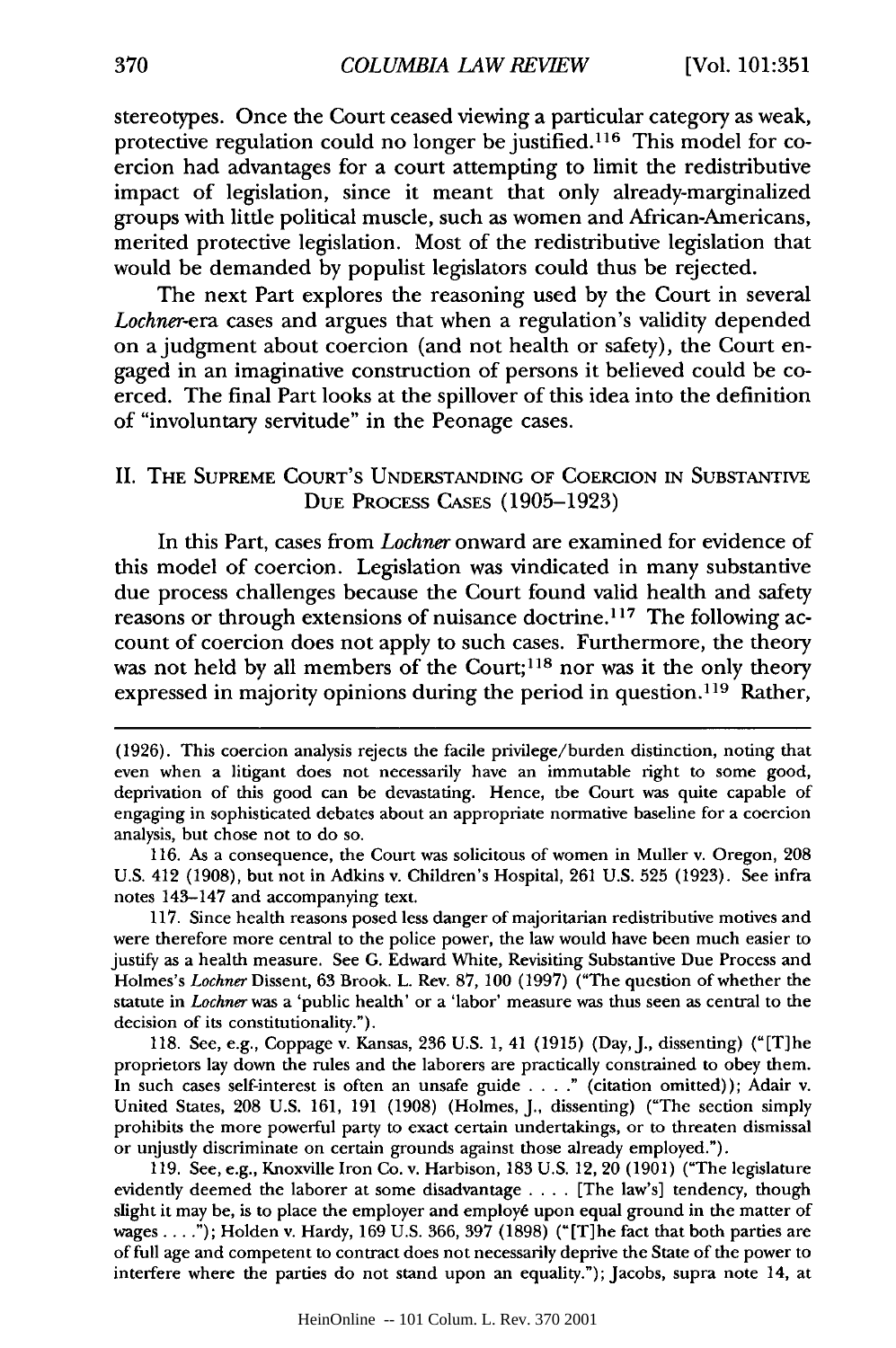2001]

it was one of various strands of jurisprudence contesting for supremacy in the *Lochner* era.

# A. *Defining the Wards of the State:* Lochner, Adair, *and* Coppage

In *Lochner v. New York,* the Court envisaged a market in which coercion was defined in terms of categories the Court understood as inherently weak and incapable.<sup>120</sup> Lochner invalidated a New York statute providing that no employee would work in a biscuit, bread, or cake bakery establishment more than sixty hours in any one week, or more than ten hours in any one day, because the law burdened the "general right to make a contract [which is] part of the liberty of the individual protected by the Fourteenth Amendment of the Federal Constitution."<sup>121</sup>

An initial criterion Justice Peckham, writing for the Court, identified for regulation was the possibility of weakness and incapacity on the part of the protected class. Regulation would be permitted when those protected were "not equal in intelligence and capacity to men in other trades . . . [o]r . . . able to assert their rights and care for themselves . **.** . **"122** Only "wards of the State" merited a solicitude that could be manifested as regulation.<sup>123</sup> Hence, only the personal incapacity of a contracting party, a lack of intelligence or inability to function within the market, undermined "the right to purchase and sell labor upon such terms as the parties may agree" and could as a result justify state coercion.' 24 In *Lochner,* Peckham felt no need even to inquire into the status of the bakers as fully capable contracting parties; their capacity was obvious. The task of judging consisted, for Peckham, not in the examination of disputable facts, but in "the objective task of drawing lines" by classifying bakers as a non-coercible class.<sup>125</sup>

Next, Peckham considered possible health and safety rationales, since the law in question had to "be upheld, if at all, as a law pertaining to the health of the individual engaged in the occupation of a baker.<sup>7126</sup>

120. 198 U.S. 45 (1905).

121. Id. at 53.

122. Id. at 57.

123. Id.

124. Id. at 64. Justice Peckham pays particular attention to the analysis of coercion in *Lochner* because of his belief that the health reason otherwise proposed by the state was clearly specious.

125. Kennedy, Legal Consciousness, supra note 85, at 12.

126. *Lochner,* 198 U.S. at 57; see also Adkins v. Children's Hosp., 261 U.S. 525, 555-56 (1923) (rejecting the argument that a minimum wage law for women would protect morals on the grounds that "[i]t cannot be shown that well paid women safeguard their morals more carefully than those who are poorly paid"); Bunting v. Oregon, 243 U.S. 426, 434-36

<sup>85-96 (</sup>describing the Supreme Court's vacillating allegiance to laissez-faire doctrine); Alexander, supra note 10, at 105 (arguing that the "Supreme Court never consistently applied liberty of contract"). In other cases, another, stronger principle foreclosed the option of protecting the vulnerable class. For instance, in *Hammer v. Dagenhart,* the Court invalidated the Federal Child Labor Act of 1916 on federalism grounds. See 247 U.S. 251, 273 (1918).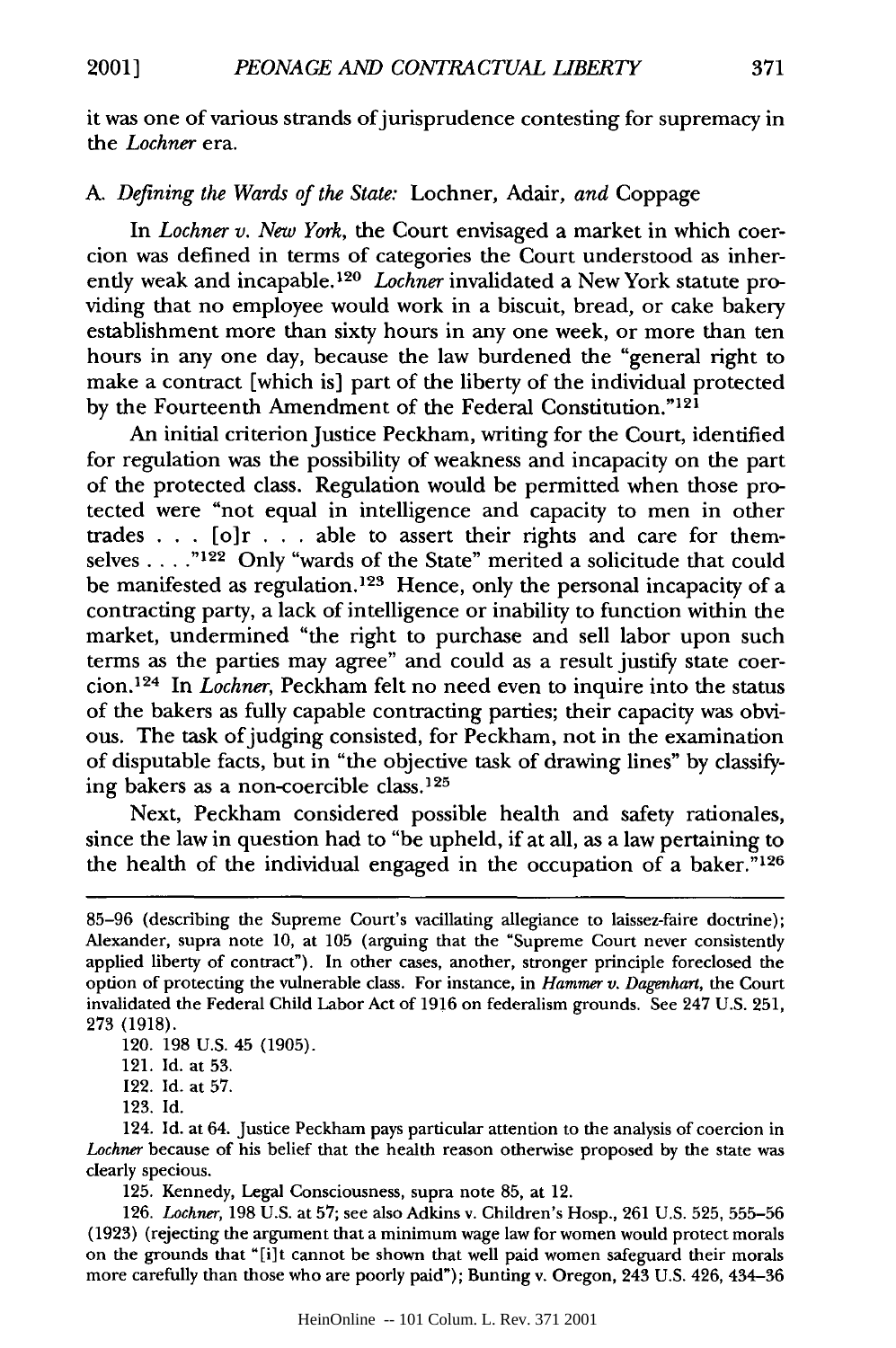Rather than reviewing the validity of evidence proffered for the health justification or reaching, as Justice Harlan did, to the authority of textbooks and social science reports, Justice Peckham took judicial notice of the Court's "common knowledge."<sup>127</sup> In assessing the risks of the bakery trade, he noted that "[t]o the common understanding the trade of a baker has never been regarded as an unhealthy one."<sup>128</sup> Justice Peckham asked whether in *his* understanding of bakers solicitude was warranted, hence measuring and evaluating legislative judgment against the *Court's,* not the legislature's, common knowledge. 129 Both of Peckham's lines of reasoning thus rested on a comparison between the New York statute and the Court's own understanding of the world.

In *Adair v. United States,* coercive regulation could not be justified because a class conceived by the Justices to be weak was unavailable.<sup>130</sup> In his opinion for the majority in *Adair,* Justice Harlan abandoned his nuanced, contextual *Lochner* approach<sup>131</sup> and rejected federal legislation banning yellow-dog contract clauses (which forbade employees from joining unions), in disregard of labor's well-known bargaining weakness. The opinion is remarkable for its positive disavowal of factual inquiry: "We will not indulge in any such [factual] conjectures, nor make them, in whole or in part, the basis of our decision." $132$  Instead of assessing facts,

128. *Lochner,* 198 U.S. at 59; cf. Horwitz, supra note 30, at 30 (noting that the Court had to determine "whether the particular occupation in question was 'in and of itself' unhealthy").

129. See *Lochner,* 198 U.S. at 59-60 ("But are we all ... at the mercy of legislative majorities?"). The Court then launches into a parade of horribles that would result if the bakers' claim was granted. One way of looking at this argument is as a rule of law concern relating to the subjective nature of coercion. If anyone's version of coercion were valid, Justice Peckham argued, and subjective definitions of coercion were acted upon by the legislature, then there would be no predicting what sort of laws would be passed; indeed, the legislative power would become, in effect, wholly arbitrary. Justice Holmes responded to this rule of law problem: Where the majority acts, Holmes implied, there is no problem with the rule of law, since logically, the legislative will is that of the majority, so the majority will know what type of laws to expect. See id. at 76 (Holmes, J., dissenting) (noting the right of a majority to embody its opinions in law).

130. 208 U.S. 161, 179 (1908).

131. See *Lochner,* 198 U.S. at 70-73 (Harlan, J., dissenting) (discussing social science evidence for regulating bakers).

132. *Adair,* 208 U.S. at 179. Contra id. at 191 (Holmes, J., dissenting) (arguing that the statute "simply prohibits the more powerful party to exact certain undertakings, or to threaten dismissal or unjustly discriminate on certain grounds").

<sup>(1917) (</sup>distinguishing real health laws from pretextual redistributive legislation); cf. Holden v. Hardy, 169 U.S. 366, 396 (1898) (finding a maximum hours law for miners valid as a health measure).

<sup>127.</sup> *Lochner,* 198 U.S. at 58. Commentators have noted the use of "common knowledge" by the Court in other cases of the period. In particular, in the racial prerequisite cases, the Court "naturalized Whiteness by locating the definitions of racial difference in common knowledge." Ian F. Haney L6pez, White by Law: The Legal Construction of Race 163 (1996).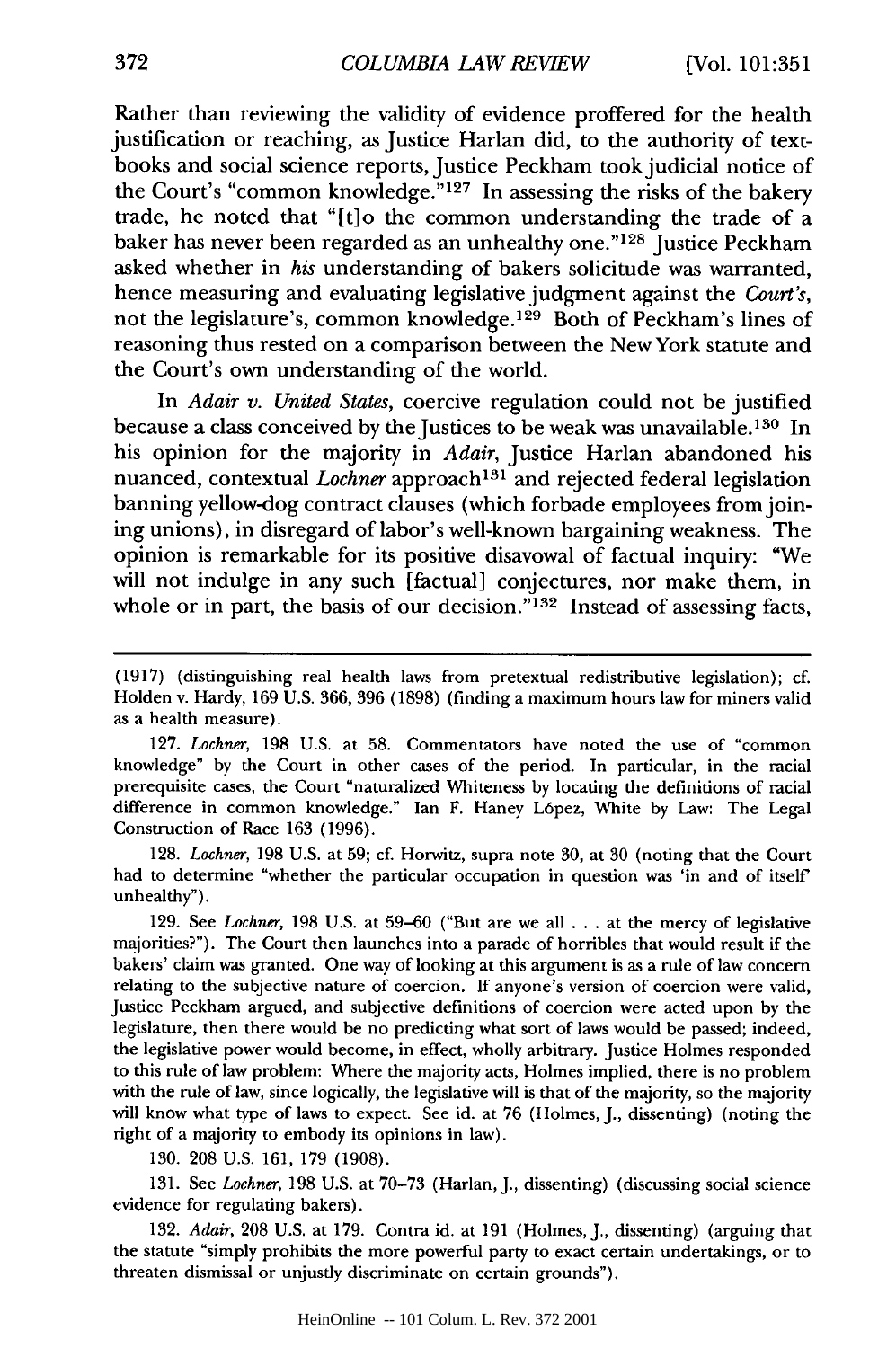Harlan searched for a "legal or logical" basis for judgment.<sup>133</sup> Such legal and logical categories grew from the stock of judicial common sense, which told the Court that railway workers were not predisposed to coercion. Rather, they were a *dangerous* class with potentially redistributive aspirations. 134 By refusing to move beyond the Court's preconceived categories, Justice Harlan confidently grounded his decision on a formal "equality of right" that, in practice, was a nullity.135

Similarly, in *Coppage v. Kansas,* a challenge to a state law that penalized anti-union contractual clauses, Justice Pitney could establish, upon "a little reflection," the "self-evident" impossibility of remedying distributional inequality.136 Reflection turned not on the context of the law but on Pitney's intuitive categorization of the world. Tellingly, the Kansas Supreme Court similarly adverted to "common knowledge" in upholding the law before the Supreme Court took the case.<sup>137</sup> By appealing to "the nature of things," Justice Pitney suggested that laborers' coercion by employers was not a cognizable form of coercion, and so could not be remedied by the state.<sup>138</sup>

However, one labor regulation case, *Holden v. Hardy,* deviates from this pattern. <sup>139</sup>*Holden* involved health and safety regulations for miners, which the Court principally vindicated as extensions of the state's power to regulate unusual activities under nuisance doctrines.<sup>140</sup> Justice Brown nonetheless noted that the relation of miners to owners was one tinged by coercion, since "laborers are practically constrained to obey" owners.141 Acknowledging the coercion claim even so obliquely in *Holden* may have been possible because the Court knew that the law applied only to a small group of workers<sup>142</sup> and hence could not be the basis of broad redistribution.

137. Id.

139. 169 U.S. 366 (1898).

141. Id. at 397.

142. See id. at 396-97.

<sup>133.</sup> Id. at 178 (arguing that a "legal or logical connection" with interstate commerce is absent). Justice Harlan here analyzed the viability of the statute under the Commerce Clause power: He could not find the requisite "connection" because he cannot see the railroad worker in *Adair* as oppressed, and hence could not see the need for federal intervention.

<sup>134.</sup> See id. at 179 (refusing to impute to Congress "the purpose to accord to one class of wage-earners privileges withheld from another class of wage-earners").

<sup>135.</sup> Id. at 175 ("[Tlhe employer and the employ6 have equality of right, and any legislation that disturbs that equality is an arbitrary interference with the liberty of contract....").

<sup>136. 236</sup> U.S. 1, 17 (1914).

<sup>138.</sup> Id. Justice Pitney's argument that inequality is pervasive fails to respond to the notion that at some point, inequality is so great that it is coercive, an argument made by Justice Day: "[L]aborers are practically constrained [and] self-interest is often an unsafe guide." Id. at 41 (Day, J., dissenting).

<sup>140.</sup> The Court noted that the legislature's power encompassed the abatement of nuisances, which were a more frequent occurrence, since the people in the several States pursued trades that were no longer "purely... agricultural." Id. at 392-93.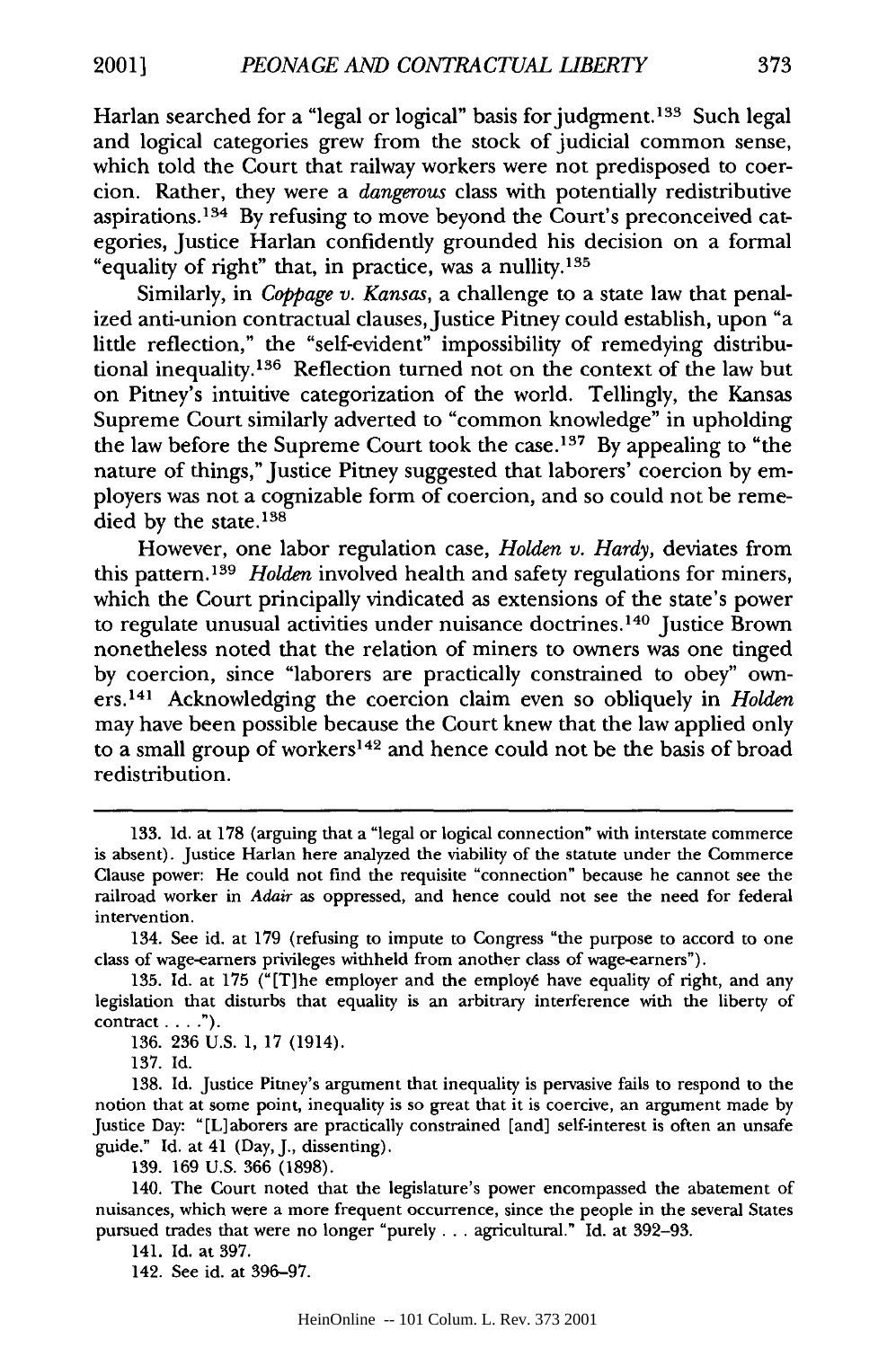In sum, the Court's willingness to accept a class's claim of coercion generally depended on its preconceived categories of weakness. Where the latter was unavailable (as for bakers and railway workers), the Court proved unwilling to analyze factual contexts. Instead, the common sense of the Justices served as the basis for rejecting claims in each instance.

# B. *Women as a 'Coercible' Class:* Muller, Bradwell, *and* Adkins

The judicial construction of the 'coercible' subject also helps explain shifting judicial attitudes toward women in *Muller v. Oregon,143 Bradwell v. Illinois,144* and *Adkins v. Children's Hospital.145* In *Muller,* the Court upheld an Oregon statute that forbade the employment of women for more than ten hours in any one day,<sup>146</sup> despite having rejected such a minimum wage law in *Lochner* three years earlier.<sup>147</sup> Women's potential to be coerced was not factually weighed, but asserted on the basis of universal truths. Justice Brewer's opinion is not so much an analysis of the disadvantages facing women in economic life as a disquisition into an essential nature of women, understood as inherently incapable of protecting themselves. The "fact" of female inferiority could be deduced through "judicial cognizance" of "general knowledge."<sup>148</sup> Women's competitive disadvantage in life was "obvious," female dependency revealed by mere "history."<sup>149</sup> Female incapacity followed from an inherent "disposition and habits of life which will operate against a full assertion of **.. .** rights."<sup>150</sup> Thus, common knowledge modulated sub silentio into established fact in the course of the opinion.

The majority's reliance on self-evident propositions suggests a mistrust of factual evidence. Indeed, the Court expressed skepticism about the value of legislative and social fact to constitutional interpretation. Legislation was only evidence of "widespread belief"—hence hardly "authorit[ative]."<sup>151</sup> Legislative will required verification against the selfevident and timeless truths embodied by the Court's categorization of the world. Justice Brewer, rather than drawing from Louis Brandeis's fact-

147. See Lochner v. New York, **198 U.S.** 45, **53 (1905)** (rejecting a similar restriction on the number of hours male bakers could work).

148. *Muller,* **208 U.S.** at 421.

149. **Id.** at 421. Justice Brewer, rather effusively, asserted that courts have long shared in this acceptance of women's special status, and have accordingly treated them with "especial care." **Id.** at **421.** For a less sanguine view of the judicial treatment of women at approximately the same time, see Reva B. Siegel, "The Rule of Love": Wife Beating as Prerogative and Privacy, **105** Yale L.J. **2117,** 2121-41 **(1996)** (examining the regulation of domestic violence in the nineteenth century).

**150.** *Muller,* **208 U.S.** at 422.

**151. Id.** at 420.

<sup>143. 208</sup> U.S. 412 (1908).

<sup>144. 83</sup> U.S. (16 Wall.) 130 (1872).

<sup>145. 261</sup> U.S. 525 (1923).

<sup>146. 208</sup> U.S. at 423; cf. Bunting v. Oregon, 243 U.S. 426, 438-39 (1917) (upholding on health grounds a statute that established a maximum ten-hour day for factory workers of both sexes).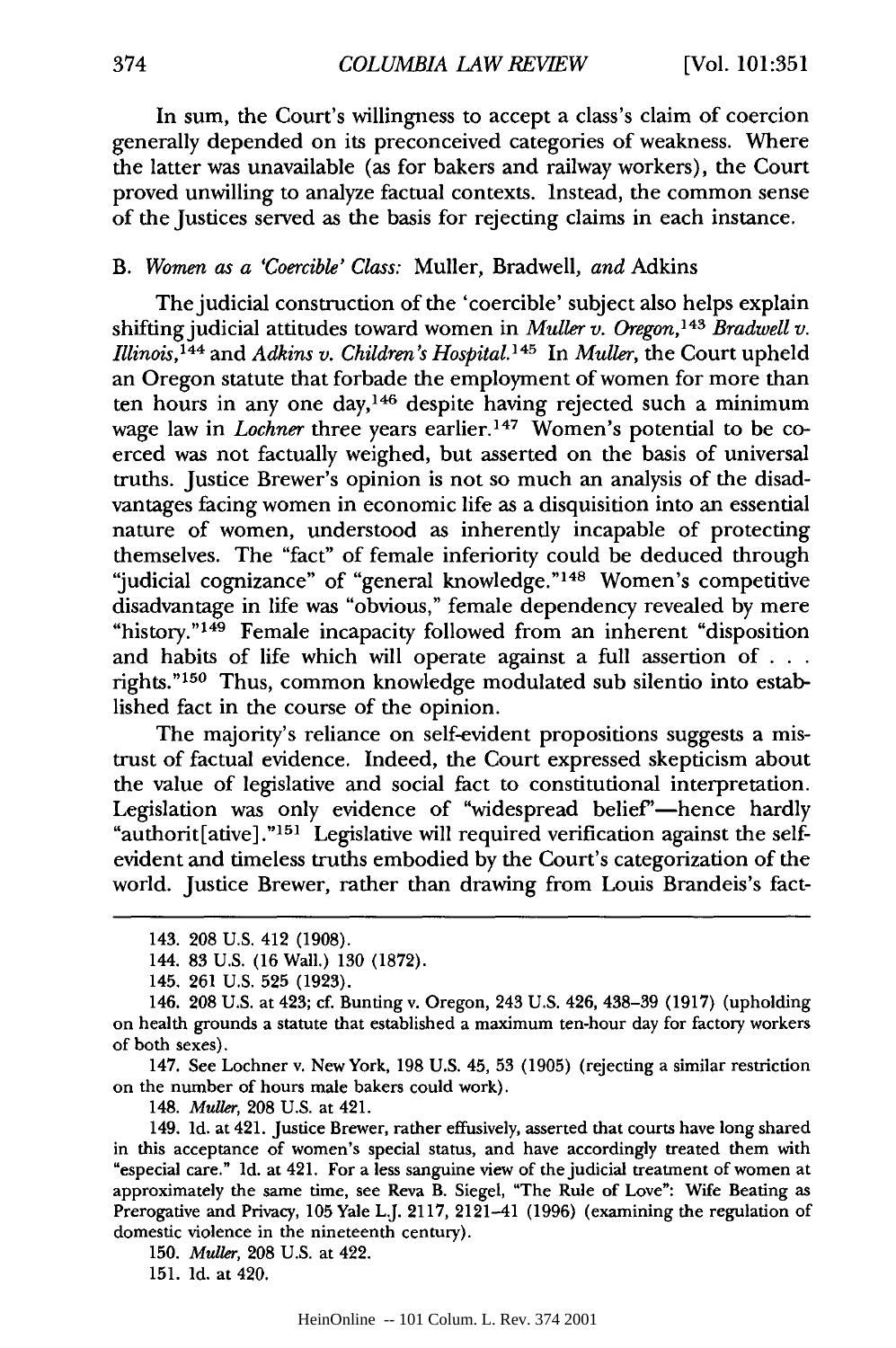heavy brief,<sup>152</sup> contrasted the "unchanging" Constitution with "debated and debatable" facts. 153 According to Professor Fiss, he used this "distancing technique" to establish the Court's mistrust of mere facts:<sup>154</sup> Brewer's basic cognitive tools thus derived from his preconceived categorization of the world, not the facts available to the Court.<sup>155</sup> The Court applied the same presumptions in *Bradwell v. Illinois,* endorsing a prohibition on women's entry to the bar.<sup>156</sup> Even Justices Field and Bradley, who had stoutly protested barriers to entry to other professions, acquiesced on the basis of "the constitution of the family organization" as provided by "the law of the Creator."<sup>157</sup> From such common knowledge they could deduce that "[t]he paramount destiny and mission of woman [are] to fulfil the noble and benign offices of wife and mother."158

In *Adkins,* on the other hand, the Court invalidated on substantive due process grounds a minimum wage law for women because "differences [between the sexes] have now come almost, if not quite, to the vanishing point."<sup>159</sup> Justice Sutherland reached once more to "common thought and usage" to assess women's status.160 As in *Muller* and *Bradwell,* the crucial metric for whether a class could be subject to special protec-

152. See Schwartz, supra note 14, at 215 (noting that Brandeis's 113-page brief had 111 pages of facts and two of law).

154. Justice Brewer "did not treat the brief as demonstrating a factual connection between health and the number of hours worked, but only as evidence 'of a widespread belief . **. . .'"** Owen M. Fiss, History of the Supreme Court, Volume VII: Troubled Beginnings of the Modem State, 1888-1910, at 176 (1993) (quoting *Muller,* 208 U.S. at 419-20). Justice Brewer further warned in the opinion against relying upon facts, as opposed to established constitutional and judicial doctrine. See 208 U.S. at 420 ("Constitutional questions, it is true, are not settled by even a consensus of present public opinion, for .. . a written constitution ... places in unchanging form limitations upon legislative action."). As opposed to Holmes, who deferred to majority will and its factfinding capacity, Brewer concluded that the Court was better equipped to identify truth, at least in constitutional terms. Contra Adkins v. Children's Hosp., 261 U.S. 525, 553 (1923) (citing as empirical evidence "the present day trend of legislation").

155. Indeed, "ignorance of the actual situations of fact... and the supposed lack of legal warrant for knowing them" proved sufficient for the law's invalidation. Pound, supra note 87, at 470.

156. 83 U.S. (16 Wall.) 130, 139 (1872) (holding that admission to the bar was not among the federal privileges or immunities protected by the Fourteenth Amendment).

157. Id. at 141 (further noting the "natural and proper timidity and delicacy" of women) (Bradley, J., concurring).

158. Id.

159. *Adkins,* 261 U.S. at 553.

160. Id. Dissenting, Chief Justice Taft fixed upon this shift in the nature of general knowledge: "I don't think we are warranted in varying constitutional construction based on physical differences between men and women, because of the [Nineteenth] Amendment." Id. at 567 (Taft, C.J., dissenting). This explanation is still available at the vanishing cusp of the *Lochner* era for dissenting Justice Sutherland in West Coast Hotel Co. v. Parrish, 300 U.S. 379, 411-12 (1937) (Sutherland, J., dissenting): "Women today stand upon a legal and political equality with men. There is no longer any reason why they should be put in different classes in respect of their legal right to make contracts."

<sup>153.</sup> *Muller,* 208 U.S. at 420.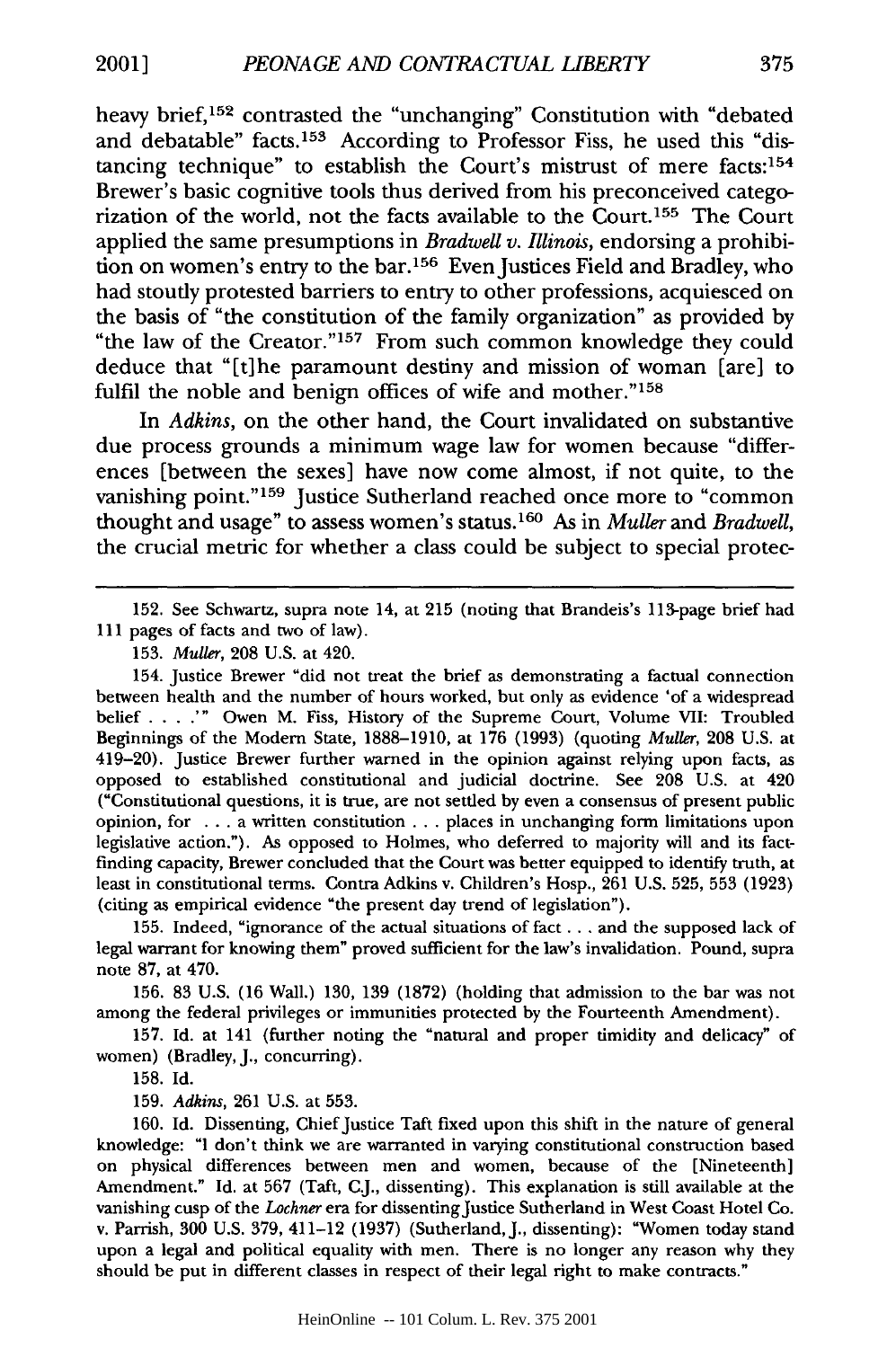**tion** was the Court's general knowledge. Between *Bradwell* and *Adkins,* the Justices' understanding of the categorization of women transformed, migrating across the line that bounded those classes that could be coerced. Beyond the scope of this Note's inquiry is the question of whether this shift was caused **by** fundamental cultural changes or a peculiarity **lo**cal to the **law. <sup>161</sup>**

*Adkins, Bradwell,* and *Muller* hence support the thesis that the Court's perception of a protected group's inferiority could on occasion, but not invariably, justify regulatory deviations from the freedom of contract norm. 162 The Court applied 'common knowledge' to distinguish classes that could be coerced from those that could not. This test allowed the Court to construct its own understanding of victims' subjective experience of coercion and to deny contrary factual evidence. Characterizing the Court's behavior as "paternalistic,"<sup>163</sup> however, obscures the Justices' conscious and principled neutrality that strove to rise above contestable facts to universal truths. These cases, despite their ultimately questionable results, evince a genuine desire for neutral, apolitical, and shared terrain upon which to ground decisions.

#### III. **DEFINING COERCION** IN THE THIRTEENTH **AMENDMENT**

#### *A. The Peonage Cases and the Judicial Categorization of Blacks*

This Part considers the Peonage cases. In the prevailing academic view, the Peonage cases "advanced the rights of blacks and gave realistic scope to the Thirteenth Amendment's protection against involuntary servitude."<sup>164</sup> In contrast, this Part argues that these cases are best understood as extensions of the *Lochner* Court's approach to coercion, which

**<sup>161.</sup>** Some commentators have argued that this shift in attitudes towards women may have been provoked partially **by** the passage of the Nineteenth Amendment: "[T]he *Adkins* case presented a view of women's history that credited the suffrage amendment [the Nineteenth Amendment] as a virtual declaration of women's equality-at least in most spheres." Jennifer K Brown, Note, The Nineteenth Amendment and Women's Equality, 102 Yale **LJ. 2175, 2192 (1993).** Certainly, feminists in the 1910s and 1920s focused on the "economic aspects of women's political subordination." Nancy F. Cott, The Grounding of Modern Feminism **117-29 (1987)** (describing the differing attitudes of feminist groups in the 1910s to labor legislation and the proposed equal rights amendment).

**<sup>162.</sup>** These cases do not, however, prove that the Court's recognition of vulnerability *necessitated* the conclusion that the Court would provide assistance, only that the Court could *chose* to furnish assistance to the vulnerable.

**<sup>163.</sup>** Soifer, supra note **15,** at **277,** (arguing that the "Court enthusiastically thrust itself into the role of the ultimate paternalist").

<sup>164.</sup> Bickel **&** Schmidt, supra note 21, at **820.** Compare Benno **C.** Schmidt, Jr., Principle and Prejudice: The Supreme Court and Race in the Progressive Era. Part 2: The *Peonage Cases,* **82** Colum. L. Rev. 646, 648 **(1982)** (arguing that the Peonage cases stand for "undoubted progress in their impact on civil rights"), with Randall Kennedy, Race Relations Law and the Tradition of Celebration: The Case of Professor Schmidt, **86** Colum. L. Rev. **1622,** 1647 **(1986)** [hereinafter Kennedy, Race Relations Law] (countering that the Peonage cases had little impact on minorities).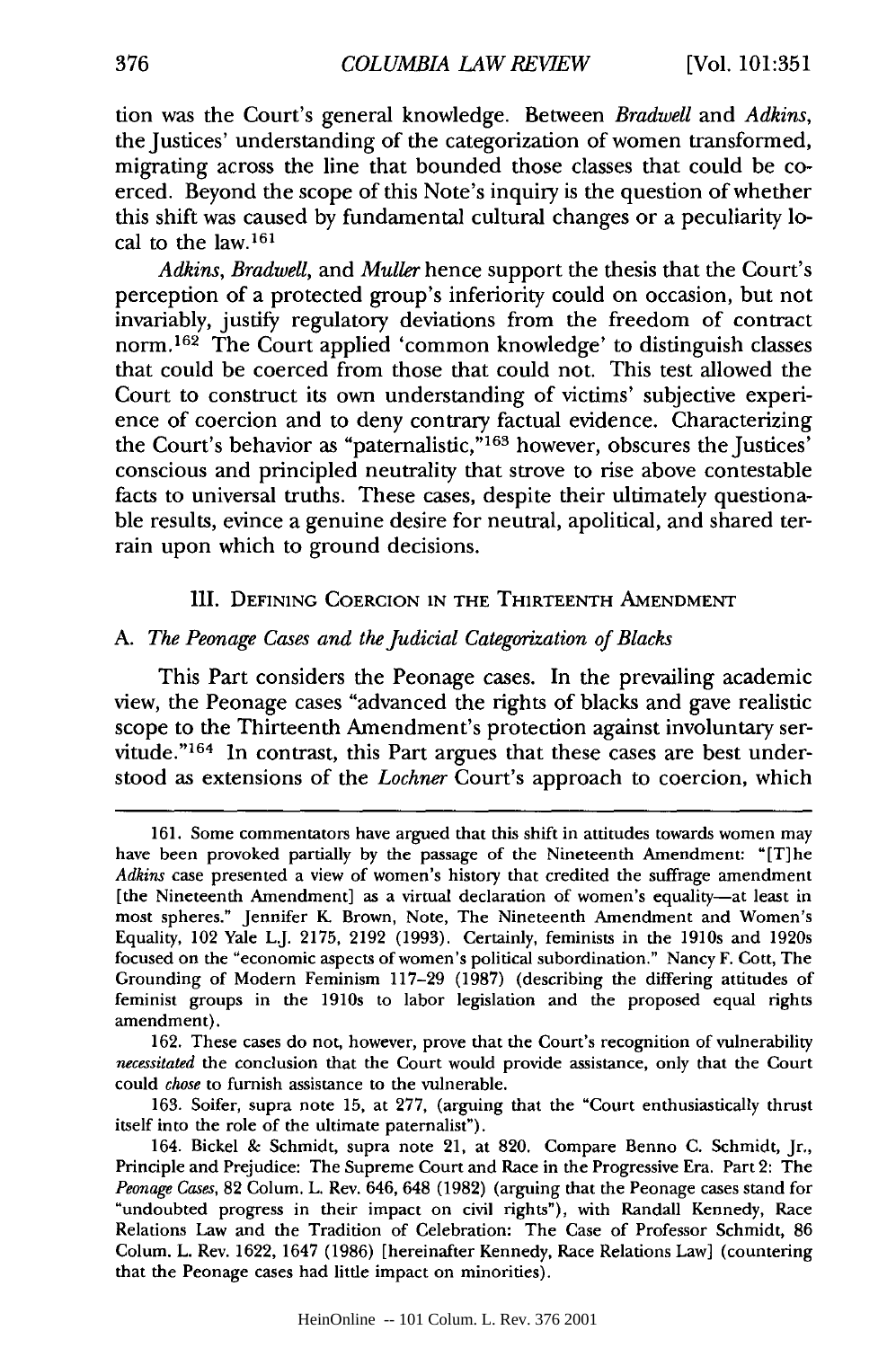established narrow categories of people understood to be weak, incapable, and hence meriting state protection. Assumptions of black incapacity constituted the foundation of the legal attack on peonage. Thus, the victory against peonage, such as it was, reinforced deep presumptions of black workers' incapacity. Further, the Peonage cases impeded other claims of coercion, by limiting their availability to those willing to selfidentify as black. Since such identification risked a loss of social capitalwhat might be called the "wages of whiteness"—the legal construction of a gendered and race-conscious coercion constituted a barrier to similar legal claims by those elements of the working class with sufficient political power to challenge the distribution of rents from industrial development. <sup>165</sup>

*1. The Context of Racial Attitudes During the Peonage Cases.* **-** The Peonage cases occurred in the context of virulent and pervasive racism. <sup>166</sup> Stereotypes of blacks' incapacity abounded, constituting part of an ideology that justified oppressive labor laws including vagrancy and criminal surety laws.<sup>167</sup> While blacks were crucial to the South's economic development, they never penetrated sectors of the Southern economy, such as textile factories, where owners believed that white labor was required. <sup>168</sup>

165. "Chattel slavery provided white workers with a touchstone against which to weigh their fears and a yardstick to measure their reassurance." David R. Roediger, The Wages of Whiteness 66 (1991) (quoting W.E.B. DuBois) [hereinafter Roediger, The Wages of Whiteness]. In other works, Roediger has shown how white working class identity has been fabricated "in partly racial terms." David R. Roediger, Towards the Abolition of Whiteness: Essays on Race, Politics, and Working Class History 25 (1994).

166. Blacks had long been viewed as "a race of... laborers." C. Vann Woodward, The Strange Career of Jim Crow 80 (1957). Northern white workers evoked the image of black slavery to protest wage labor: In 1830s New York, they evoked images of slavery to express disgust at restrictions upon their freedom to unionize, inventing terms such as "white nigger" and "work like a nigger" to protest the new industrialization and its suppression of artisans' freedoms. Roediger, The Wages of Whiteness, supra note 165, at **68.**

167. "The conventional wisdom regarding black labor insisted that without supervision the black farmer would be certain to fail as an independent farmer." Sutch & Ransom, supra note 55, at 329. Not that such views were ever universal. A meager handful of officials in the Freedman's Bureau did think the freedmen capable of meaningful and independent work. See, e.g., Letter from C. W. Buckley to General C. Schurz (Aug. 19, 1865), Observations on the Labor of Freedmen, *in* Black Workers: A Documentary History from Colonial Times to the Present, 135, 135 (Philip S. Foner & Ronald L. Lewis, eds., 1989) ("I have the greatest confidence that the freedman will become reliable & efficient laborers in every branch of industry.").

168. See Lichtenstein, supra note 23, at 39 ("Textile operators' reluctance to hire black convicts stemmed from the racist belief that African-Americans were inherently unsuited to indoor factory labor **.... ").**

Professor Schmidt argues that *Bailey* and *Reynolds* are best understood as emanations of a Progressive concern for "economic individualism and freedom of choice," and a liberty of contract doctrine that saw barriers to leaving employment as substantive due process violations. Bickel & Schmidt, supra note *21,* at 832-33 ("A laborer's freedom of contract... necessarily included two precious, though necessarily limited, freedoms: the freedom to change jobs or move on in search of a better one, and the freedom to respond to abusive or unreasonable demands by walking off the job.").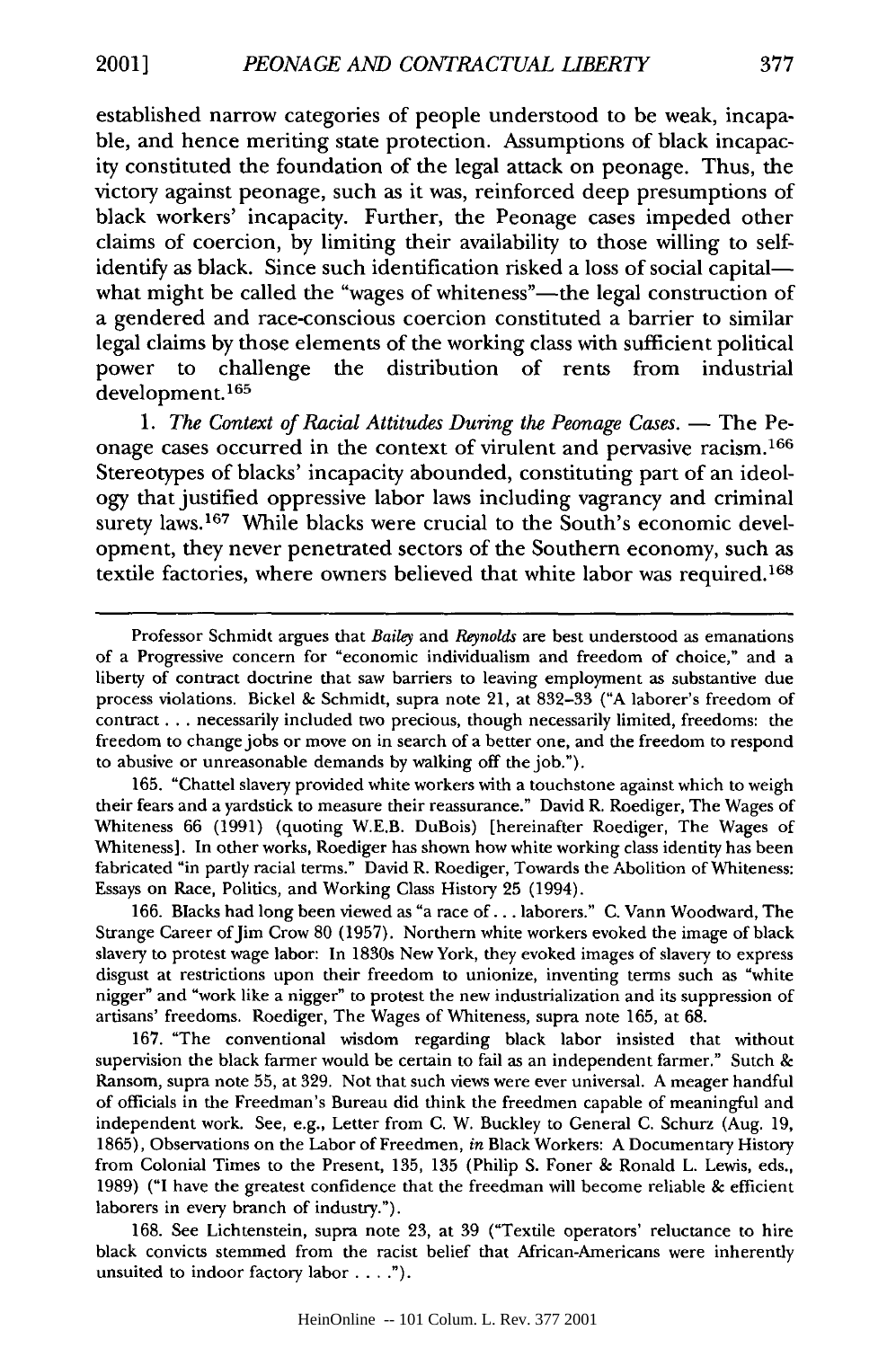"The putative inborn capacity of the one or another 'races' was commonly invoked to explain everything [from labor conditions to political participation] ."169 Restrictive Southern labor laws that fostered peonage were premised upon this assumption, and through regular application, ensured the foundering of black economic hopes.170 The Court most likely knew of the Jim Crow system of forced labor, and its pernicious impact, particularly upon blacks: "The Progressive era [press] delighted in throwing the light of publicity on hidden horrors in American life."<sup>171</sup> The Justice Department's report on peonage also identified the invidious racial impact of seemingly neutral laws such as the criminal surety and false pretenses statutes.<sup>172</sup> Indeed, the Attorney General's amicus brief, which accompanied Bailey's first attempt at the Supreme Court, recounted sufficient detail to convince Justice Harlan of the need to accept the case.<sup>173</sup> Hence, the Court was almost certainly aware of the racial content and the pervasiveness of the peonage laws.

In interpreting other parts of the Reconstruction Amendments, the Court refused to remedy racial subjugation. <sup>174</sup>*Plessy v. Ferguson,* for instance, found no remedy in the Fourteenth Amendment's Equal Protection Clause when "one race [is] inferior to another socially."<sup>175</sup> Indeed, *the Plessy* Court placed responsibility for the psychological effects of segregation upon blacks. 176 In the *Civil Rights Cases,* the Court refused to find in the Thirteenth Amendment protection from private discrimina-

172. See Charles W. Russell, Report on Peonage 30-31 (1908) (describing the use of vagrancy laws in rounding up labor (mostly of blacks) during labor shortage in the South). Federal enforcement of the peonage laws in the South was relatively weak, principally because Southern juries tended to acquit defendants who were seen as justified in inflicting coercion. See Bickel & Schmidt, supra note 21, at 823 (noting also that "complacency about racial injustice and preoccupation with matters thought to be more pressing" also hindered enforcement).

173. Bailey v. Alabama, 211 U.S. 452, 456 (1908) (Harlan J., dissenting). The Court, writing under Justice Holmes, dismissed the complaint in 1908 as premature since Bailey had yet to be brought to trial. See id. at 453-55.

174. Cases involving the racial composition of the national body politic generally brought forth a less attractive side of the Court. See, e.g., United States v. Thind, 261 U.S. 204, 213 (1923) (refusing to define an Indian as a "white person" eligible for naturalization); Ozawa v. United States, 260 U.S. 178, 194-98 (1922) (holding that a Japanese person, as a non-white, could be excluded from citizenship under the pertinent statute). Contra United States v. Wong Kim Ark, **169** U.S. 649, **675-77, 688** (1898) (finding a general rule of universal citizenship by birth in the Fourteenth Amendment).

175. Plessy v. Ferguson, 163 U.S. 537, **552** (1896).

176. Id. at **551.** (noting that segregation may "stamp[ ] the colored race with a badge of inferiority" solely because it "chooses to put that construction upon it").

<sup>169.</sup> Foner, Story of Freedom, supra note 36, at 131.

<sup>170.</sup> Weiner, Class Structure and Economic Development, supra note 62, at 370 (noting that studies reflect "fairly extensive reliance on the law to repress labor").

<sup>171.</sup> Bickel & Schmidt, supra note 21, at 832. Justice Harlan's awareness of peonage's reality is demonstrated in his dissent in Clyatt *v. United States,* wherein he noted how the case "disclos[ed] barbarities of the worst kind against these negros [sic]." 197 U.S. 207, 223 (1905) (Harlan, J., dissenting).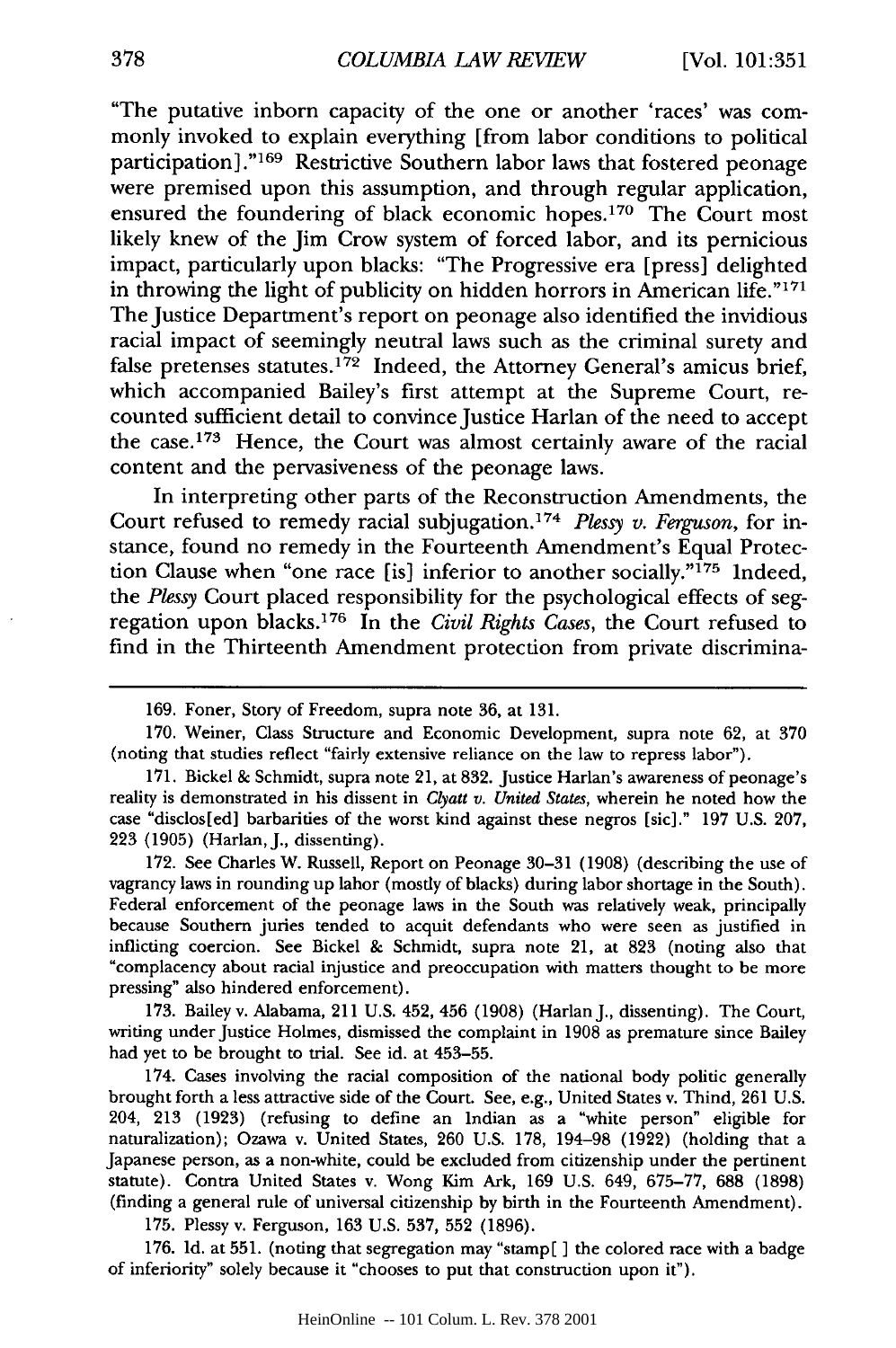tion in the provision of public accommodation. 177 With the close of Reconstruction, the Court announced, the time had arrived for blacks to "cease [ ] to be the special favorite of the laws" for "[m] ere discriminations on account of race or color were not regarded as badges of slavery." **178** These cases reflect a persistent unwillingness to find significant protection for minorities in the Reconstruction Amendments and an inclination to view minorities as inferior. In the Peonage cases, the Thirteenth Amendment received an interpretation favoring blacks, even though the Court could have fallen back on the *Civil Rights Cases* dictum that the Amendment "simply abolished slavery."<sup>179</sup> This exception can be explained by the needs of a laissez-faire ideology straining under the weight of white proletarian coercion claims. Involuntary servitude in the Thirteenth Amendment proved fortuitously congruent with the notion of coercion in liberty of contract. White supremacy, on the other hand, was unaffected by the Peonage cases because only minor components of the Southern labor system were invalidated,<sup>180</sup> and because the cultural image of black incapacity prevailed.

*2. The Legal Status of Peonage Statutes and the Use of Criminal Sanctions Upon Breach of an Employment Contract.* - A preliminary objection to reopening the inquiry into the Peonage cases might be as follows: Surely the laws at issue in *Bailey* and *Reynolds,* by imposing criminal sanctions for a worker's breach of an employment contract, constituted peonage by restraining labor under pain of criminal punishment. They were thus patently invalid. Why then the need to explain?

The idea that the Thirteenth Amendment prohibited criminal sanctions for contract breach was not clearly accepted at the time the Peonage cases were decided. 181 Peonage had been defined narrowly by the federal courts to require "indebtedness,"<sup>182</sup> with criminal sanctions for contract breach traditionally distinct from debt. Indentured servitude, which applied criminal sanctions on breach of contract, persisted at the time in

182. Clyatt v. United States, 197 U.S. 207, 215 (1905) (defining the "basal fact [of peonage as] indebtedness").

<sup>177.</sup> See The Civil Rights Cases, 109 U.S. 3, 23 (1883).

<sup>178.</sup> Id. at 25; see also Hodges v. United States, 203 U.S. 1, 20 (1906) (contending that the Reconstruction Amendments had not left blacks the "wards of the Nation").

<sup>179.</sup> *The Civil Rights Cases,* 109 U.S. at 23.

<sup>180.</sup> See infra note 235 and accompanying text.

<sup>181.</sup> This is certainly not to contend that there would be no arguments available against the use of criminal sanctions upon contract breach. The Supreme Court in *Robertson v. Baldwin* distinguished between involuntary servitude which can exist "lawfully as a punishment for crime of which the party shall have been duly convicted," as opposed to criminalizing violation of a "private contract voluntarily made." 165 U.S. 275, 292 (1897) (Harlan, J., dissenting); see also Adair v. United States, 208 U.S. 161, 175-76 (1908) ("[I]t cannot be .. .that an employer is under any legal obligation, against his will, to retain an employé, . . . any more than an employé can be compelled, against his will, to remain in the personal service of another.").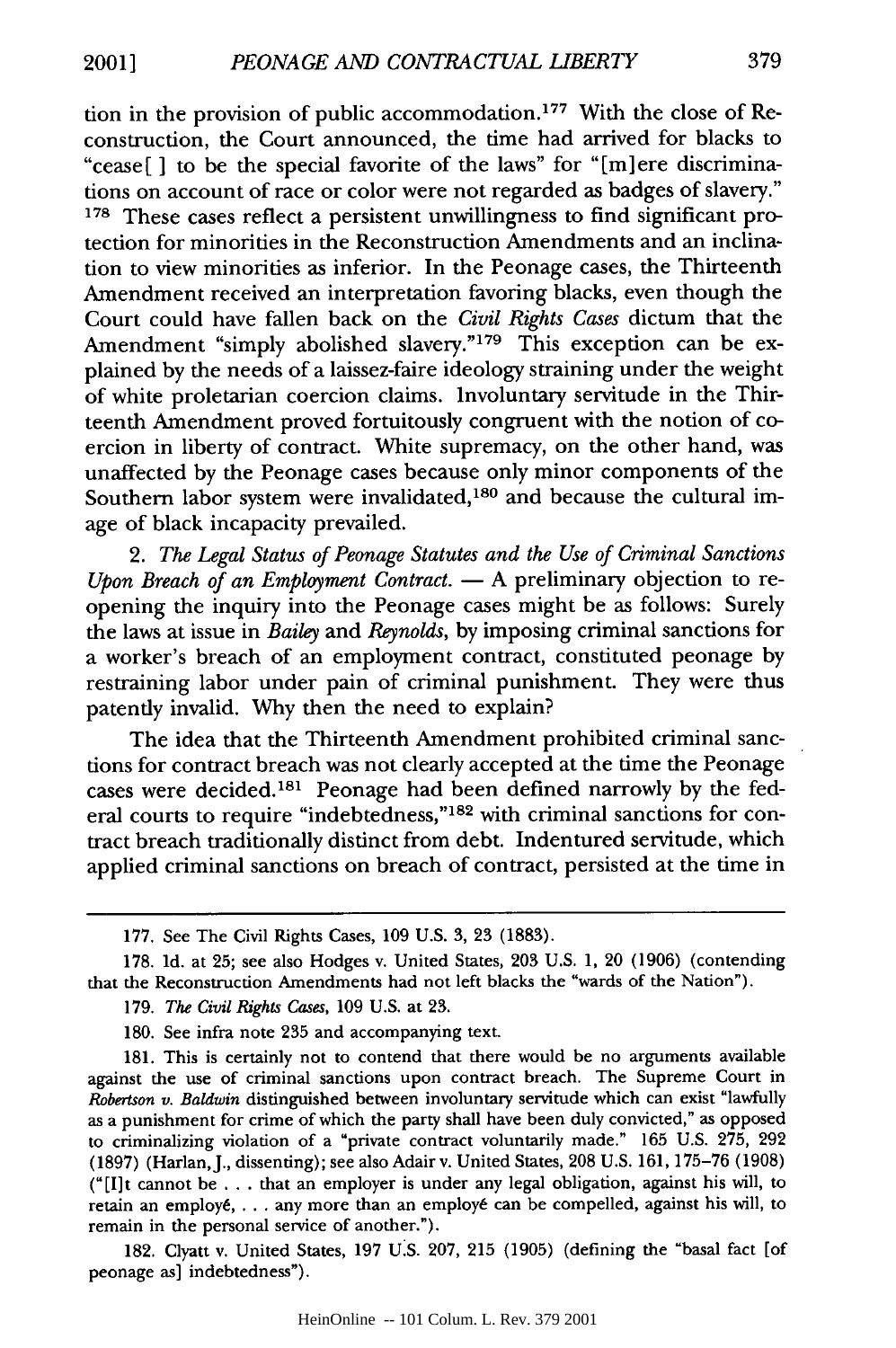England,<sup>183</sup> and had been widely accepted in the North until the 1820s and 1830s.<sup>184</sup> At the beginning of the twentieth century, three Northern states-Maine, Minnesota, and Michigan-had false pretenses statutes, similar to the one invalidated in *Bailey*.<sup>185</sup> Further, despite federal prohibitions forbidding the importation of foreign contract labor, a highly organized and highly coercive system of debt-based labor prospered alongside the growth of the Western railroads.<sup>186</sup> Contractual provisions threatening criminal sanctions could be found in the maritime context, where the Supreme Court, in *Robertson v. Baldwin,* held that the Thirteenth Amendment had not "introduce[d] any novel doctrine with respect to certain descriptions of service."<sup>187</sup> Robertson validated a contract in which "an individual . . . for a valuable consideration, contract[ed] for the surrender of his personal liberty for a definite time." $188$ *Robertson* could have been extended to the Freedman's Bureau's equally traditional use of contracts backed by criminal sanctions. Indeed, the Freedman's Bureau use of "penal sanctions against idleness and vagrancy" was extended in the North through laws against vagrancy.<sup>189</sup> If beggars could be compelled "to obey the rules of the market and enter into transactions of voluntary exchange," 190 blacks could in theory be forced to adapt to the free market through contracts backed by the criminal law. In sum, contemporary "freedom of contract theory [did] not speak unambiguously to the baseline question posed, whether breach of labor contracts may be treated as criminal."<sup>191</sup>

Nor was the illegitimate nature of the criminal sanctions for contract breach evident to Justice Holmes, who dissented in *Bailey* and concurred only reluctantly in *Reynolds*. Holmes argned that restrictions on sanctions for contract violations harmed workers, who otherwise received higher

191. Bickel & Schmidt, supra note 21, at 989.

<sup>183.</sup> The United Kingdom maintained forms of indentured servitude until the early twentieth century. Key among these was the practice of apprenticeship, which in fact promoted the "upward mobility of workers." Christopher T. Wonnell, The Contractual Disempowerment of Employees, 46 Stan. L. Rev. 87, 118 (1993).

<sup>184.</sup> See RobertJ. Steinfeld, The Invention of Free Labor: The Employment Relation in English and American Law and Culture, 1350-1870, at 8 (1991).

<sup>185.</sup> See Steinfeld, supra note 58, at 157 (noting that these states had "false pretense labor contract statutes of their own, aimed at enforcing the labor agreements of white workers who had received transportation advances to remote lumbering, mining, or railroad construction sites"). But cf. Schmidt, supra note 164, at 705 ("[T]he longaccepted position of the Anglo-American criminal law is that an individual breaching a contract should not be subject to criminal penalties.").

<sup>186.</sup> See Gunther Peck, Reinventing Free Labor: Immigrant Padrones and Contract Laborers in North America, 1885-1925, 83 J. Am. Hist. 848, 869 (1996) (describing "the North American West [as] a bastion of coercive labor relations in the early twentieth century").

<sup>187.</sup> Robertson v. Baldwin, 165 U.S. 275, 282, 287-88 (1897) (holding that the Thirteenth Amendment did not apply to sailors' contracts).

<sup>188.</sup> Id. at 280.

<sup>189.</sup> Stanley, supra note 39, at 99-100.

<sup>190.</sup> Id. at 114.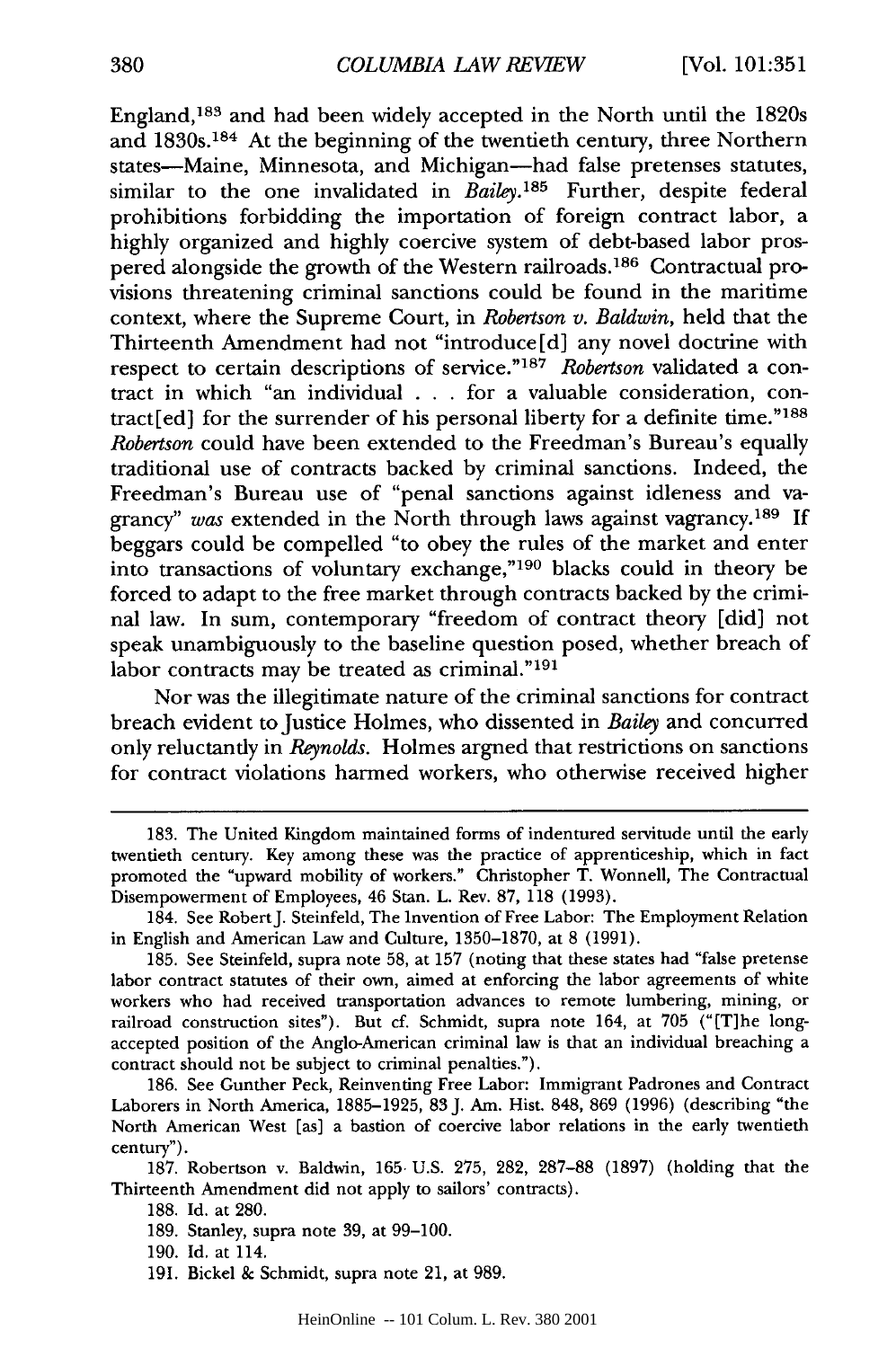wages from employers no longer fearing their flight.<sup>192</sup> Holmes noted that as a rule "the State **...** throw[s] its weight on the side of performance."<sup>193</sup> As late as 1944, Justice Reed could unabashedly argue, albeit in dissent, that a state could "punish the fraudulent procurement of an advance of wages" as in *Bailey. <sup>194</sup>*

Finally, neither of the statutes at issue in the Peonage cases directly penalized contract breach. The false pretenses law in *Bailey* made acceptance of an advance and the subsequent failure to repay it prima facie evidence of fraud, while the criminal surety law in *Reynolds* allowed convicted criminals to have a third party pay their fines in return for the promise of labor.<sup>195</sup> Both could have fallen within the exception to the Thirteenth Amendment, which explicitly permitted involuntary servitude "as a punishment for crime."<sup>196</sup> A 1867 federal anti-peonage statute forbade "the holding of any person to service or labor to pay a debt due from the laborer to the employer, when such employé desires to leave the employment before his debt is paid off."<sup>197</sup> Southern peonage laws, on the other hand, included a finding of criminality and rested on more than mere indebtedness. 198 Pursuant to this logic, Alabama District Court Judge Thomas Goode Jones, one of the leaders of the Justice Department's attack on peonage,<sup>199</sup> upheld the false pretenses law later struck down in *Bailey*, on the theory that it did not "coerce the performance of civil obligations **by** criminal penalties. '200

At the beginning of the *Lochner* era then, the "place of compulsion in a free market economy," was still an open question.<sup>201</sup> Understanding the malignant consequences of the peonage laws demanded a contextual

**199.** See Daniel, Shadow of Slavery, supra note **18,** at 44.

200. Peonage Cases, **123** F. **671, 691** (M.D. Ala. **1903).** Nonetheless, Judge Goode in the same case struck down two other Alabama laws as violations of the Thirteenth Amendment. See id.

201. Stanley, supra note **39,** at **115.** Some courts thought differently. An Alabama **court** struck **down** one peonage law as a violation **of** liberty **of** contract. See Toney v. State,

HeinOnline -- 101 Colum. L. Rev. 381 2001

**<sup>192.</sup>** An analogous argument was available for the enforcement of indentures. See Bailey v. Alabama, **219 U.S 219,** 246 **(1911)** (Holmes, **J.,** dissenting); see also Bickel **&** Schmidt, supra note 21, at **989-90** (discussing Holmes's views in *Bailey).*

**<sup>193.</sup>** *Bailey,* **219 U.S.** at 247 (Holmes, **J.,** dissenting).

<sup>194.</sup> Pollock v. Williams, **322 U.S.** 4, **27** (1944) (Reed, **J.,** dissenting).

**<sup>195.</sup>** Bickel **&** Schmidt, supra note 21, at **856-58, 882-83.** Only in Louisiana was simple breach of an employment contract criminal. See id. at 854.

**<sup>196.</sup> U.S.** Const. amend. **XIII, §1;** see also Lichtenstein, supra note **23,** at **2-5** (describing how this exception was used to circumvent the rule against forced labor).

**<sup>197.</sup>** Peonage Cases, **136** F. **707, 707 (E.D.** Ark. **1905)** (quoting the **1867** federal Anti-Peonage law).

**<sup>198.</sup>** This would also have comported with the emphasis placed **by** laissez-faire theorists, not only on the freedom to enter contracts, but also on the ability to choose upon entering a contractual relation those conditions the parties felt appropriate. Freedom of contract was the "right of a person to sell his labor upon such terms as he deems proper **...** [and] the right of the purchaser of labor to prescribe the conditions upon which he will accept such labor from the person offering to sell it." 2 Cooley, supra note **79,** at **801.**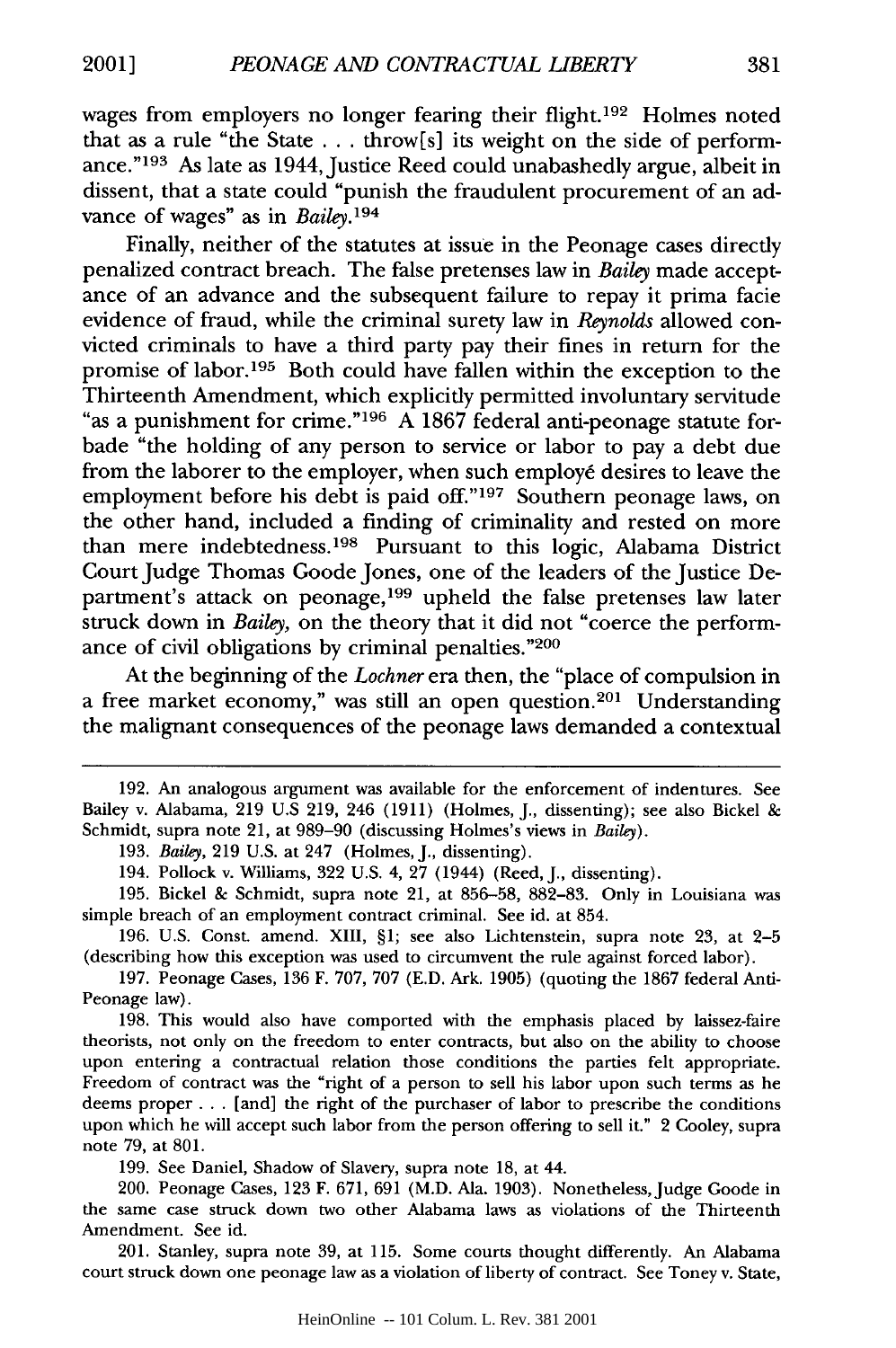analysis of their impact. If the Court had engaged in the formalist analysis of *Adair* or *Coppage,* it is easy to imagine the Peonage cases coming out the other way. Given the Court's proclivity for formalist, acontextual argument and its unwillingness to protect minorities in other cases, the question can legitimately be posed: Why did the Court decide the way it did?

*3. The Peonage cases.* **-** This section suggests that the Peonage cases were in fact characterized by the same sort of acontextual analysis used in other *Lochner-era* substantive due process cases. Distrusting factual information and the briefs, the Court relied on its stereotypes of black labor to strike down the false pretenses statute in *Bailey* and the criminal surety law in *Reynolds.202* The use of these techniques, similar to the methodology used in substantive due process cases, provides evidence that the framework of laissez-faire was the starting point for analysis in the Peonage cases. Hence, the Peonage cases should be seen as appendages to laissez-faire doctrine, which helps explain their anomalous status in race relations law.

While in *Adair* and *Coppage,* the Court accepted formalist readings of statutes, in *Bailey* and *Reynolds,* it engaged in a reconstruction of what it believed (more or less accurately) to be the statute's impact based on its own preconceptions of black labor.203 In *Bailey,* Justice Hughes refused to accept Alabama's insistence upon the formal legitimacy of the false pretenses law, which allowed juries to convict workers of fraudulently accepting advances absent evidence by creating a presumption of fraudulent intent.<sup>204</sup> Nor did he look at the *actual* operation of the statute. As in *Muller,* the decision provides no sign of reliance on the briefs, which here would have included the Justice Department's detailed factual reports on peonage and Bailey's lawyers' insistence upon the racial component of the laws.<sup>205</sup>

Instead, the Court applied its preconceived categories, in an effort to imagine the statute's "natural" effect.<sup>206</sup> Justice Hughes notes that "[p]lainly" the law targeted cases "destitute" of possible inference.<sup>207</sup> The "law... did not permit [a defendant] to testify that he did not intend to

<sup>37</sup> So. 332, 334 (Ala. 1904) ("Because of the restrictions it purports to place on the right to make contracts for employment... this act is wholly invalid.").

<sup>202.</sup> United States v. Reynolds, 235 U.S. 133 (1914); Bailey v. Alabama, 219 U.S. 219 (1911).

<sup>203.</sup> Of course, "southerners knew [that the false pretenses law was] intended to maintain white control of the labor system." Cohen, supra note 69, at 34.

<sup>204.</sup> *Bailey,* 219 U.S. at 232-33.

<sup>205.</sup> See Daniel, Shadow of Slavery, supra note **18,** at 74-75 (noting that five "thorough but repetitive" briefs were submitted in Bailey's defense, including an amicus curiae brief by the Justice Department); id. at 76 (touching on Bailey's lawyers' insistence on race's importance).

<sup>206. 219</sup> U.S. at 238.

<sup>207.</sup> Id. at 235.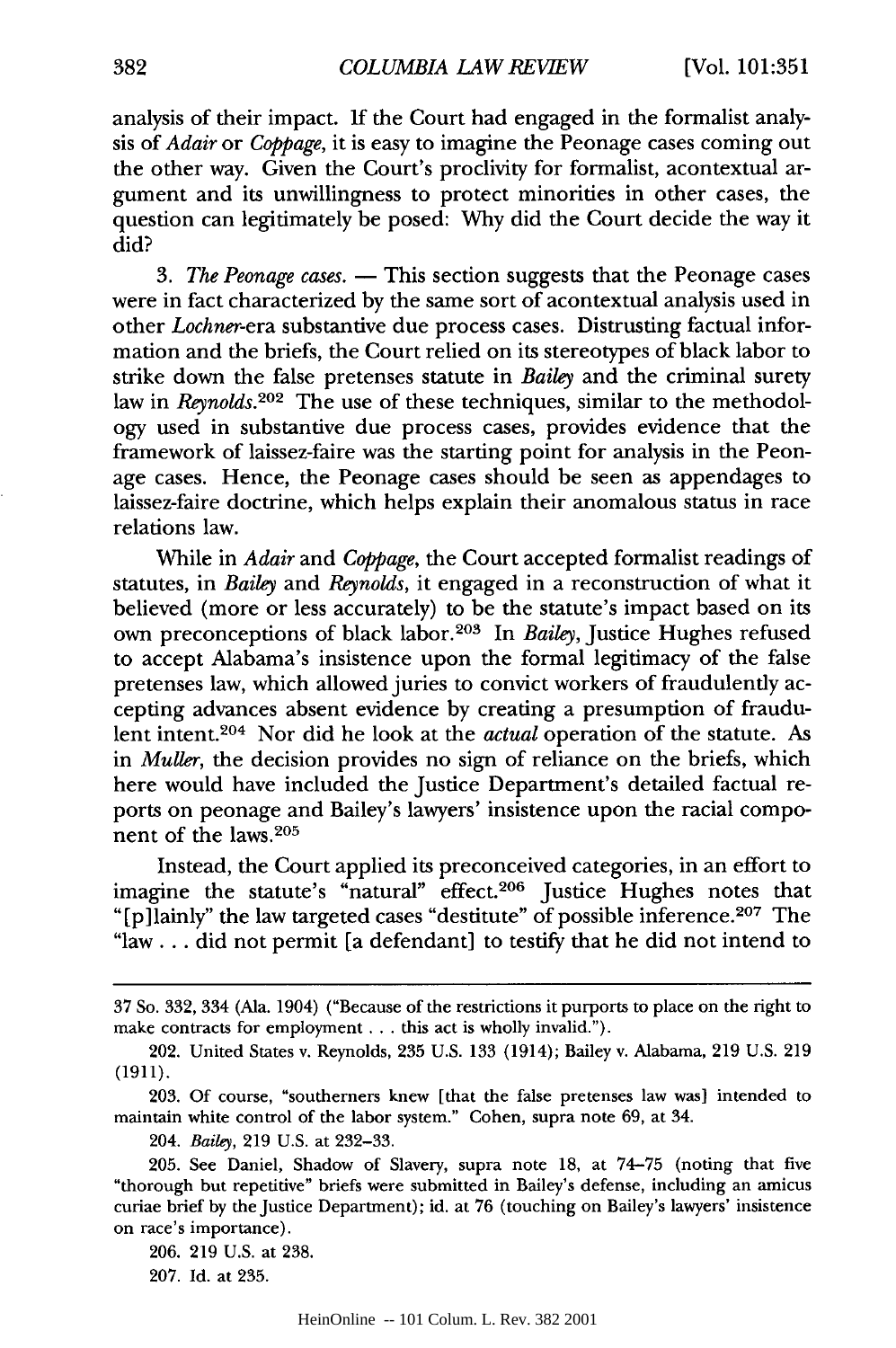injure or defraud."<sup>208</sup> Justice Hughes imagined Bailey as "stripped" of his natural rights and "exposed" to the danger of conviction.<sup>209</sup> In spite of Justice Holmes's protest that evidence of the statute's de facto operation was lacking even in the case at hand, the Court imagined the statute's "natural and inevitable effect," in a way that it had been unwilling to do in *Adair* or *Coppage.210* Further, the Court could have invalidated only the particular application of the statute before it, instead of striking down the entire statute. Indeed, Justice Holmes, in denying a hearing in the first *Bailey* case, suggested that the statute's flaw, if any, lay in its application rather than its formulation.<sup>211</sup> The Court knew that the law's targets were black peons, described elsewhere as "helpless and pathetic."<sup>212</sup> Since blacks fit its preconceived notions of incapacity, it was willing to see the laws as extensions of private coercion.<sup>213</sup>

Further, in *Reynolds,* the Court performed a similar analysis on a convict surety statute, which allowed black criminals to have their fines paid by white farmers in exchange for labor.<sup>214</sup> Justice Day refused to endorse a purely formalist understanding of the statute that legitimated the imposition of a penalty pursuant to a criminal conviction. He contended that the surety was a new contract, not part of a state punishment, even though the state, through its statute, branded the surety contracts as punishment.<sup>215</sup> Justice Day also highlighted laborers' initial indebtedness, unlike the *Coppage* Court, which had refused to consider workers' initial

211. Bailey v. Alabama, 211 U.S. 452, 454 (1908) (noting that if "[w]hen the case comes to trial **...** the prosecution will not rely upon the statutory presumption, but will exhibit satisfactory proof of a fraudulent scheme," there would be no constitutional defect).

212. United States v. McClellan, 127 F. 971, 977 (S.D. Ga. 1904).

213. See Soifer, supra note 15, at 273 (arguing that Hughes "could not avoid seeing poor' and 'ignorant' farm workers").

214. In *Reynolds,* one Ed Rivers was convicted of petty larceny. To pay his fine and court costs required sixty-eight days in jail; rather, Rivers chose to work in a surety contract for nine months and twenty-four days. Deserting before its completion, Rivers was rearrested, fined again (this time, a penny, but with \$87.75 court costs), and again rereleased on a surety, this time for more than fourteen months. See Cohen, supra note 69, at 54.

215. "[H]ere the State has taken the obligation of another for the fine and costs, imposed upon one convicted for the violation of the laws of the State.... The surety and convict have made a new contract for service, in regard to the terms of which the State has not been consulted." United States v. Reynolds, 235 U.S. 133, 149-50 (1914). Justice Day's reading of the situation departs from the historical facts: The state clearly knew of and endorsed the second contract. It had written the law with the intention of extracting labor from blacks, allowing white employers to come into Court and pay the fee; then, the state inflicted increased fines, as in Rivers's case. in the event of a second breach. The

<sup>208.</sup> Id. at 236.

<sup>209.</sup> Id. at 236.

<sup>210.</sup> Id. at 238; see Adair v. United States, 208 U.S. 161 (1908) (refusing to consider the possibility that workers and employers were unequal). Holmes might have argued that the evidence of the case at hand provided only enough evidence to invalidate the law as applied, and not on its face. Hence, the Court should not have struck down a law since it was only the incompetence of a state prosecutor at issue.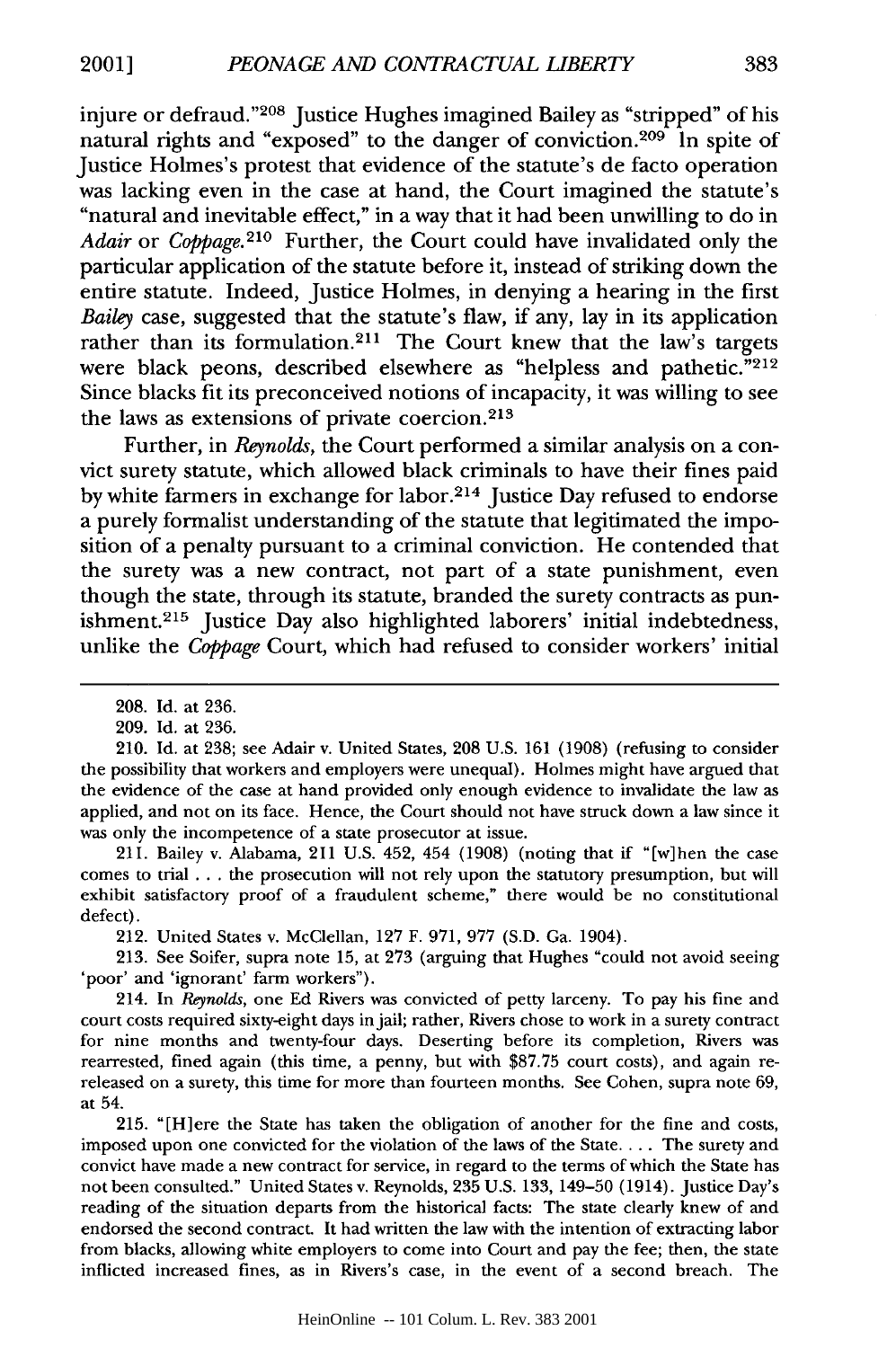positions.<sup>216</sup> He saw the new contract as a new creation, and the peon's indebtedness as manufactured by the law, instead of an inevitable background inequality. Again, the only reason to shift from *Coppage's* analytic stance was the presence of a group that the Court already perceived as weak and vulnerable-hence worthy of protection-coupled with the pressing ideological needs of laissez-faire jurisprudence outlined in Part 1.217

*4. The Holmes Opinions.* - Justice Holmes's *Bailey* dissent and *Reynolds* concurrence provide the strongest evidence for this reading. By adopting an "uncharacteristically formalistic" approach, 218 Holmes emphasized that if the statute applied to all contracts, it would be valid. Logically then, it was not the statute itself, but the fact that it was applied primarily to one vulnerable group that had persuaded the majority. Indeed, in his first *Bailey* decision, he had noted that the false pretenses law would be invalid only if "a certain class in the community was mainly affected."<sup>219</sup> Absent this evidence, Holmes implied, the Court lacked reasons to invalidate the law.<sup>220</sup>

proposition that the state's stamp of approval was lacking in these schemes was thus inaccurate.

216. See Coppage v. Kansas, 236 U.S. 1, 17 (1915) (noting that it is "impossible to uphold freedom of contract and the right of private property without at the same time recognizing as legitimate those inequalities of fortune that are the necessary result of the exercise of those rights").

217. While whites, especially Italian immigrants, were also subject to coercive false pretenses statutes in other parts of the country, the Court's adjudication of a case involving blacks probably made the striking down of the statute easier to justify. See Bickel & Schmidt, supra note 21, at 851-53; see also Pete Daniel, Up from Slavery and Down to Peonage: The Alonzo Bailey Case, 57J. Am. Hist. 654, 656 (1970) (discussing the types of people enslaved by peonage laws); Peck, supra note 186, at 849-50 (noting that Greeks, Mexicans, and Italians were also caught in coercive labor relations). There is no pattern discernable in lower courts' decisions involving different races of peons. *Davis v. United States,* for instance, seems to have involved a successful prosecution where the peon was white. 12 F.2d 253 (5th Cir. 1926). In another case, in which the defendant "refused to allow [the white peon] to stop working, and the defendant.., said . **..** that [the peon] must work for Taylor [the defendant] or go on the chain gang," the conviction was reversed because the threat was never realized. Taylor v. United States, 244 F. 321, 323 (4th Cir. 1917).

218. G. Edward White, Justice Oliver Wendell Holmes: Law and the Inner Self 337 (1993) [hereinafter White, Law and the Inner Self]. Holmes refused to consider the socioeconomic conditions of false pretenses prosecutions. How else can his defense of the prima facie standard as "only evidence, [which] may be held by a jury to make out guilt," id. at 248, be read? Certainly, this assessment bears no relation to the reality of Southern justice. See Russell, supra note 22, at 14-25 (discussing the impact of race in criminal trials).

219. Bailey v. Alabama, 211 U.S. 452, 454 (1908).

220. The decisions cannot simply be chalked up to Holmes's opposition to substantive due process. On numerous occasions, Holmes joined the Court in invalidating legislation under substantive due process grounds. See, e.g., Pa. Coal Co. v. Mahon, 260 U.S. 393, 413-16 (1922) (recognizing that regulation that goes "too far" will be construed as a taking). Readings of Justice Holmes's *Lochner* dissent often overlook the fact that he did see a role for "fundamental principles as they have been understood by the traditions of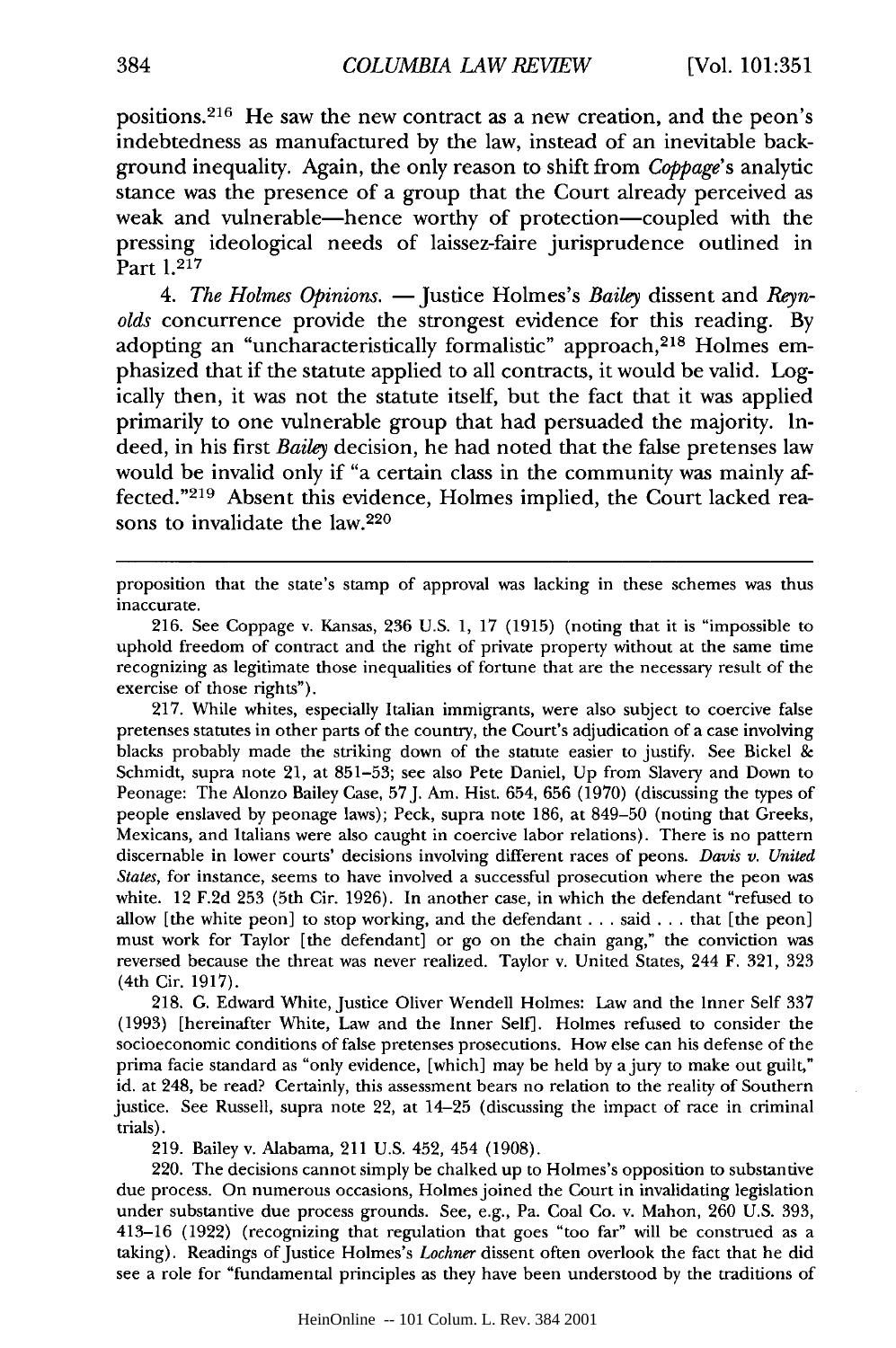Dissenting in the Court's second hearing of *Bailey,* he highlighted the case's racial content with ironic verve: " [T] he fact that in Alabama it mainly concerns the blacks does not matter.<sup>"221</sup> Immediately after noting this racial content, he reiterated the majority's reference to *Yick Wo v. Hopkins, a seminal case on disparate racial impact.<sup>222</sup> Holmes thus con*trasted the obvious racial content of the law with the fact that the majority had gone out of its way to deny this racial content proper legal significance. This ironic contrast suggests that Holmes did not take the majority's denial of the importance of race at face value. Rather, he believed that racial factors had been determinative for the majority. By stressing the obvious racial context of the law, Holmes was calling the majority's bluff, implicitly challenging their putatively race-neutral decision.<sup>223</sup> Holmes thus indicated his belief that the Court was importing subjective judgments, specifically, its beliefs that blacks were weak and merited protection, to invalidate a legislative decision. Justice Holmes's *Bailey* dissent might be read as an attempt to embarrass the Court, which was leery of inflaming fresh tensions between North and South, by parading and mocking its implicit use of racial categories. <sup>224</sup>

In *Reynolds,* Justice Holmes noted that only "impulsive people with little intelligence or foresight" would be caught in the folds of criminal surety.<sup>225</sup> These words were "the shibboleths of respectable racism in moderate Northern discourse,"226 and indicated his belief that the law was being struck down, not necessarily because it was inherently coercive, but because it was generally applied to a weak and incapable people, who needed protection from the potentially harsh outcomes of the market. One biographer, G. Edward White, suggests that Holmes might have distinguished between the permissible criminalization of breaches of labor contracts, and an impermissible taking "advantage" of "impulsive" labor-

225. United States v. Reynolds, 235 U.S. 133, 150 (1914) (Holmes, J., concurring).

226. Schmidt, supra note 164, at 700. Further, Randall Kennedy asserts that Holmes had a "low regard for blacks [in] general." Kennedy, Race Relations Law, supra note 164, at 1643.

our people." Lochner v. New York, 198 U.S. 45, 76 (1905) (Holmes, J., dissenting); see also Michael J. Phillips, The Substantive Due Process Decisions of Mr. Justice Holmes, 36 Am. Bus. LJ. 437, 450-60 (1999) (noting that, in many instances, Justice Holmes argued for the invalidation of legislation on due process grounds).

<sup>221.</sup> Bailey v. Alabama, 219 U.S. 219, 246 (1911) (Holmes, **J.,** dissenting).

<sup>222.</sup> Id. (citing Yick Wo v. Hopkins, 118 U.S. 356, 368 (1886) (upholding an equal protection challenge by "aliens and subjects of the Emperor of China")).

<sup>223.</sup> Cf. Soifer, supra note 15, at 272 ("Holmes accused the majority of tacitly assuming that Alabama juries would be prejudiced.").

<sup>224.</sup> Professor Schmidt notes that the Court was careful to stimulate "the impetus for sectional reconciliation" and that in every case in which it struck down a piece of Jim Crow, it avoided "any implication of judicial disapproval." Bickel & Schmidt, supra note 21, at 982, 987 (discussing the involuntary servitude, franchise restriction, and segregation cases). Schmidt considers but rejects the suggestion that the choice of Hughes as writer of the *Bailey* decision, instead of Harlan, who had already professed strong feelings on race, was an effort on the latter's part to minimize perceived conflict within the Court over the issue of race. See id. at 863.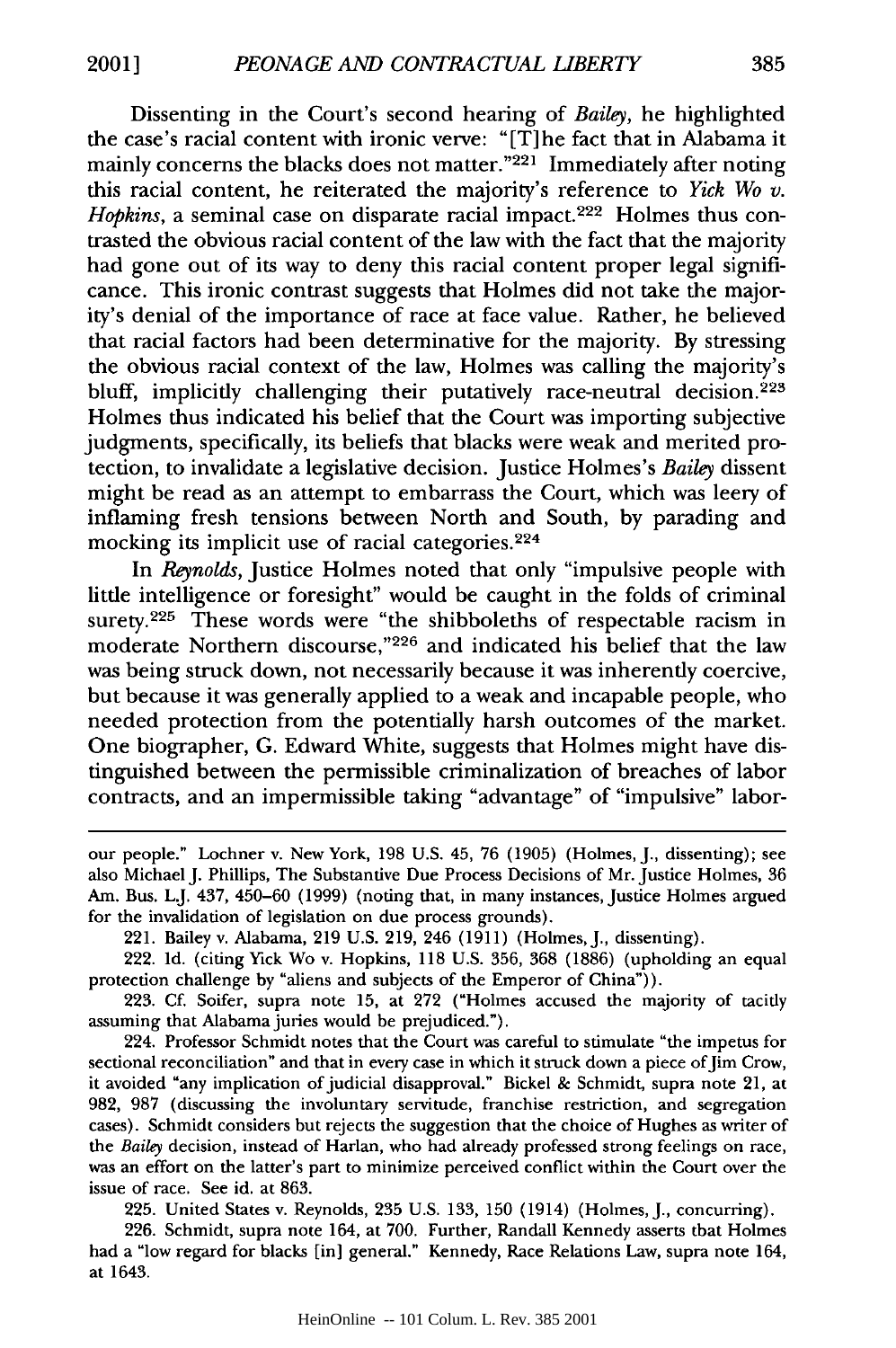ers.<sup>227</sup> For Holmes, the latter is determinative in *Reynolds* but not *Bailey.*<sup>228</sup> Hence, in both cases, the Holmes opinions illuminate a consciousness of the racial context, and his belief that it was crucial for the majorities' decisions. Later peonage decisions, perhaps influenced by Holmes's irony, acknowledged the salience of race.<sup>229</sup>

In conclusion, *Bailey* and *Reynolds* do not need to be seen as anomalies in the era of judicial hostility to racial claims. Rather, they transpired at a moment when laissez-faire ideology urgently required a definition of unfree labor to staunch majoritarian cries for redistributive legislation. The Court's solution to this problem-permitting coercion claims from only those groups it understood as weak-seeped into the Peonage cases. Where minorities' claims had been rejected in *Plessy v. Ferguson230* and the *Civil Rights Cases,23 <sup>1</sup>*the pleas of black laborers were heard in *Bailey* and *Reynolds* because such recognition proved congruent with the ideological necessities of laissez-faire. For an instant, black subordination was remedied, not for the sake of justice or equality, but for ideological coherence. Other scholars have noted similar contemporaneous moments of interest convergence. According to Professor David Bernstein, freedom of contract jurisprudence also "protected African Americans from facially neutral legislation that restricted their access to, and mobility in, the labor market."232 He concludes that such protection was "a fortuitous by-product of Lochnerism's hostility to special-interest legislation rather than a product of a conscious decision by the courts to protect these groups."<sup>233</sup> A focus upon the Peonage cases, however, counsels for a less sanguine view of fortuitous judicial aid.<sup>234</sup> The practical effects of decisions concerning peonage for blacks were limited since "peonage continued, not only in Alahama but throughout the South."235 The Pe-

**233. Id.** at **115.**

234. Professor Bernstein also argues that the history of freedom of contract jurisprudence also casts doubt on the "purported social benefits of the modern regulatory Id. at 116. Unlike Professor Bernstein's work, this Note contains insight into neither the public choice dynamics of economic legislation, nor the relative possibilities of conflict and cooperation between various subalteru groups.

**235.** Daniel, Shadow of Slavery, supra note **18,** at **79;** see also Kennedy, Race Relations Law, supra note 164, at 1648 **("[A]** thick web of peonage-like legal arrangements were left untouched **by** *Bailey* and its immediate progeny."). Hence the Court "perpetuat[ed] racial subordination in practice while paying deference to the formalities of equal treatment under the law." **Id.** at 1649.

<sup>227.</sup> White, Law and the Inner Self, supra note 218, at 339.

<sup>228.</sup> One remaining question is why Holmes would dissent in *Bailey* and concur in *Reynolds,* since substantively the same sort of law was involved in both cases. White, not particularly helpfully, suggests that the two decisions reflect the tension between his positivism and "his interest in exposing the practical consequences of legal rules." Id.

<sup>229.</sup> E.g., Pollock v. Williams, 322 U.S. 4, 15 (1944) ("He [the peon] was an illiterate Negro laborer in the toils of the law for the want of \$5.").

<sup>230. 163</sup> U.S. 537 (1896).

<sup>231. 109</sup> U.S. 3 (1883).

<sup>232.</sup> David E. Bernstein, Only One Place of Redress: African Americans, Labor Regulations, & the Courts from Reconstruction to the New Deal **7** (2001).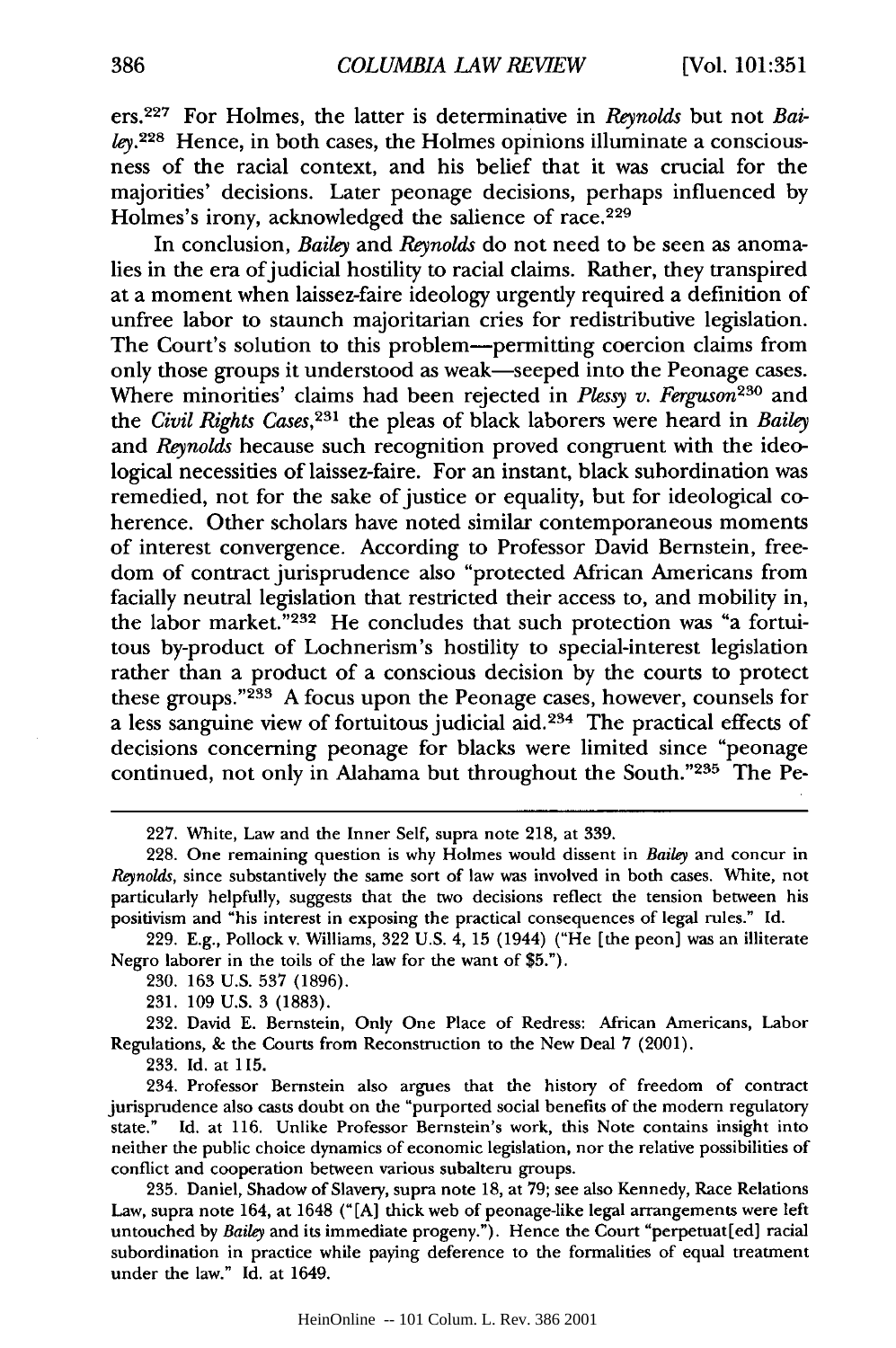onage cases as rules of law for "many agricultural workers ... proved impotent,"236 especially as those U.S. Attorneys who continued to work on peonage cases received little aid from the Justice Department. 237 The Peonage cases thus provided a way for the Court to cement the cohesion and integrity of laissez-faire jurisprudence at minimal cost to white supremacy.

#### *B. The Continuing Relevance of the Peonage Cases' Logic:* Kozminski

If the Court's preconceived categories determined who would receive Thirteenth Amendment protection, a dearth of jurisprudence might follow naturally. As the Court abandoned blatantly prejudicial views, and its perception of subordinate groups as weaker withered, Thirteenth Amendment protection of the latter died on the vine.<sup>238</sup> Further, by the end of the 1930s, the Court had ceased to review economic legislation.<sup>239</sup> And yet, the persistence of the aforementioned model is apparent in a 1988 Supreme Court decision construing the Thirteenth Amend-

237. See id. at 148; see also id. at 110-31 (describing the manifold difficulties of a peonage prosecution in Georgia).

238. According to Risa Goluboff, another reason for this change was the shift in the NAACP's litigation strategy in the 1940s. See Risa L. Goluboff, A Road Not Taken: The Thirteenth Amendment and the Lost Origins of Civil Rights, **50** Duke LJ. (forthcoming April 2001) (manuscript at 5-6, on file with the *Columbia Law Review).* The Court decided one major case under the Thirteenth Amendment since its skirmishes with peonage, a case that ended up as a lonely, little-cited outlier in constitutional jurisprudence. See Jones v. Alfred H. Mayer Co., 392 U.S. 409 (1968) (holding that racial discrimination in the real and personal property market could be regulated by Congress under the Thirteenth Amendment); Note, The "New" Thirteenth Amendment: A Preliminary Analysis, 82 Harv. L. Rev. 1294, 1300 (1969) ("The [T]hirteenth [A]mendment as it appears to have been originally understood bears little relation to the "new" [T] hirteenth **[A]** mendment applied **in** *Jones.).*

For examples of other cases decided under the Thirteenth Amendment, see, e.g., United States v. Mussry, 726 F.2d 1448, 1450 (9th Cir. 1984) (holding that withholding passports and airline tickets while indigent immigrants worked off the cost of travel violated the Thirteenth Amendment); Jobson v. Henne, 355 F.2d 129, 134 (2d Cir. 1966) (holding that state mental institution personnel who subjected an inmate to conditions like involuntary servitude could be held liable under civil rights statutes).

239. See, e.g., United States v. Carolene Products Co., 304 U.S. 144, 152-53 n.4 (1938) (outlining limited categories that would trigger heightened judicial scrutiny, and conspicuously omitting economic regulation); West Coast Hotel Co. v. Parrish, 300 U.S. 379, 391 (1937) (upholding the validity of a Washington minimum wage statute and rejecting the constitutionalization of freedom of contract).

<sup>236.</sup> Daniel, Shadow of Slavery, supra note 18, at 80. Daniel begins his account by criticizing the "inability of federal, state, and local law-enforcement officials to end peonage." Id. at xi.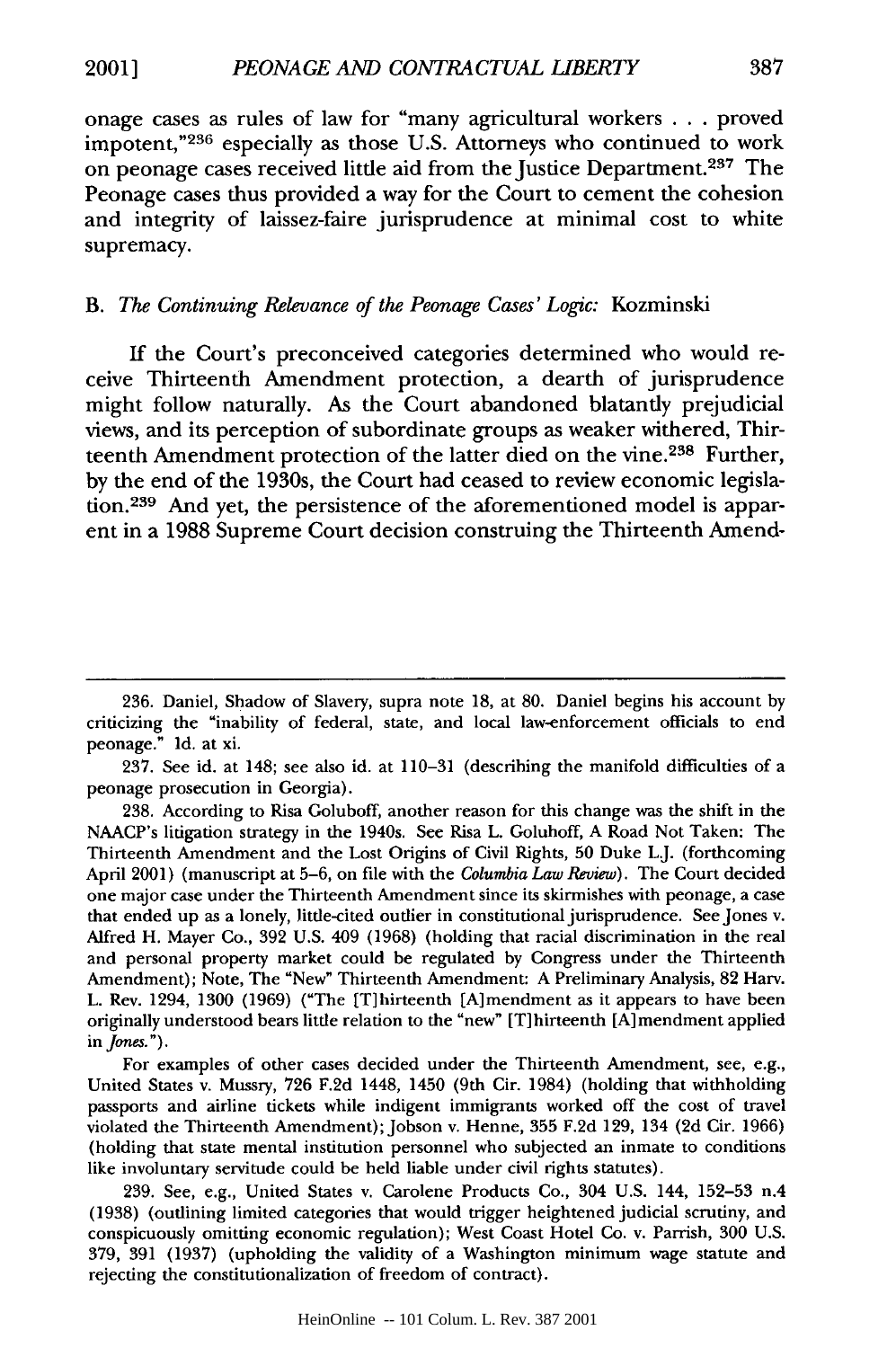ment through its statutory armatures 18 U.S.C. § 241 and 18 U.S.C. § 1584,240 a decision entitled *United States v. Kozminski.<sup>24</sup> <sup>1</sup>*

*Kozminski* concerned the criminal prosecution of farmers who had held by force and threats, and then extracted labor from, two mentally handicapped individuals. Justice O'Connor held that the standard for involuntary servitude under these statutes was the "use or threatened use of physical or legal coercion." 242 Noting that the "exact range of conditions [the Amendment] prohibits is hard[ ] to define," provoking problems of notice in the use of criminal sanctions, 243 she "abruptly concluded that psychological coercion would not satisfy its test."244 Further, she rejected definitions of involuntary servitude that encompassed psychological coercion or "slavelike conditions" because of the same rule of law problem.<sup>245</sup> Her standard thus attempted to exclude uncertainty in the definition of coercion by avoiding a subjective definition. <sup>246</sup>

Nevertheless, it is far from clear that the majority's standard *does* exclude subjective judgments. Defining legal coercion requires that courts confront a baseline problem: Determining when the exercise of a legal right is coercive. 247 One problem is that a law might be only *part* of the reason for accepting work. Where the law plays a part in coercing work, but other factors also play a role, the Court might have to determine

241. 487 U.S. at 931.

242. Id. at 953. The Court explicitly drew "no conclusions **...** about the potential scope of the Thirteenth Amendment." Id. at 944.

<sup>240.</sup> See 18 U.S.C. § 241 (1988) (criminalizing conspiracies to "injure, oppress, threaten, or intimidate any inhabitant of any State, Territory, or District in the free exercise or enjoyment of any right or privilege secured to him by the Constitution . . **.");** 18 U.S.C. § 1584 (1988) (penalizing a person who "knowingly and willfully holds to involuntary servitude or sells into any condition of involuntary servitude, any other person for any term **....** ). The Court deems that the "Congress intended the phrase to have the same meaning in both places. . . **."** United States v. Kozminski, 487 U.S. 931, 945 (1988).

<sup>243.</sup> Id. at 942, 949-55. Contra Kares, supra note 2, at 390 ("The use of the criminal standard in federal tort cases achieves the same effect as the stringent requirements for bringing civil rights actions under § 1985(3): it limits the availability of a constitutional tort.").

<sup>244.</sup> ScottJ. Gorsline, Casenote, Criminal Law-Involuntary Servitude, 66 U. Det. L. Rev. 297, 304 (1989).

<sup>245.</sup> United States v. Kozminski, 487 U.S. 931, 951 (1988). Justice O'Connor describes as "inherently legislative" the task of "determining what type of coercive activities are so morally reprehensible that they should be punished as crimes" since there is "no objective indication of the conduct or condition they prohibit." Id. at 949.

<sup>246.</sup> In addition, the Court wanted to assuage problems of notice in *Kozminski* itself. See id. at 942-44.

<sup>247.</sup> See id. at 931, 948. For a brief discussion of this problem, see supra note 113. A legal realist view of law might require the Court to acknowledge that law, in the form of property right allocations-particularly the property of others-always restricts options. Law is hence *always* a partial constraint. See Hale, Coercion and Distribution, supra note 113, at 473.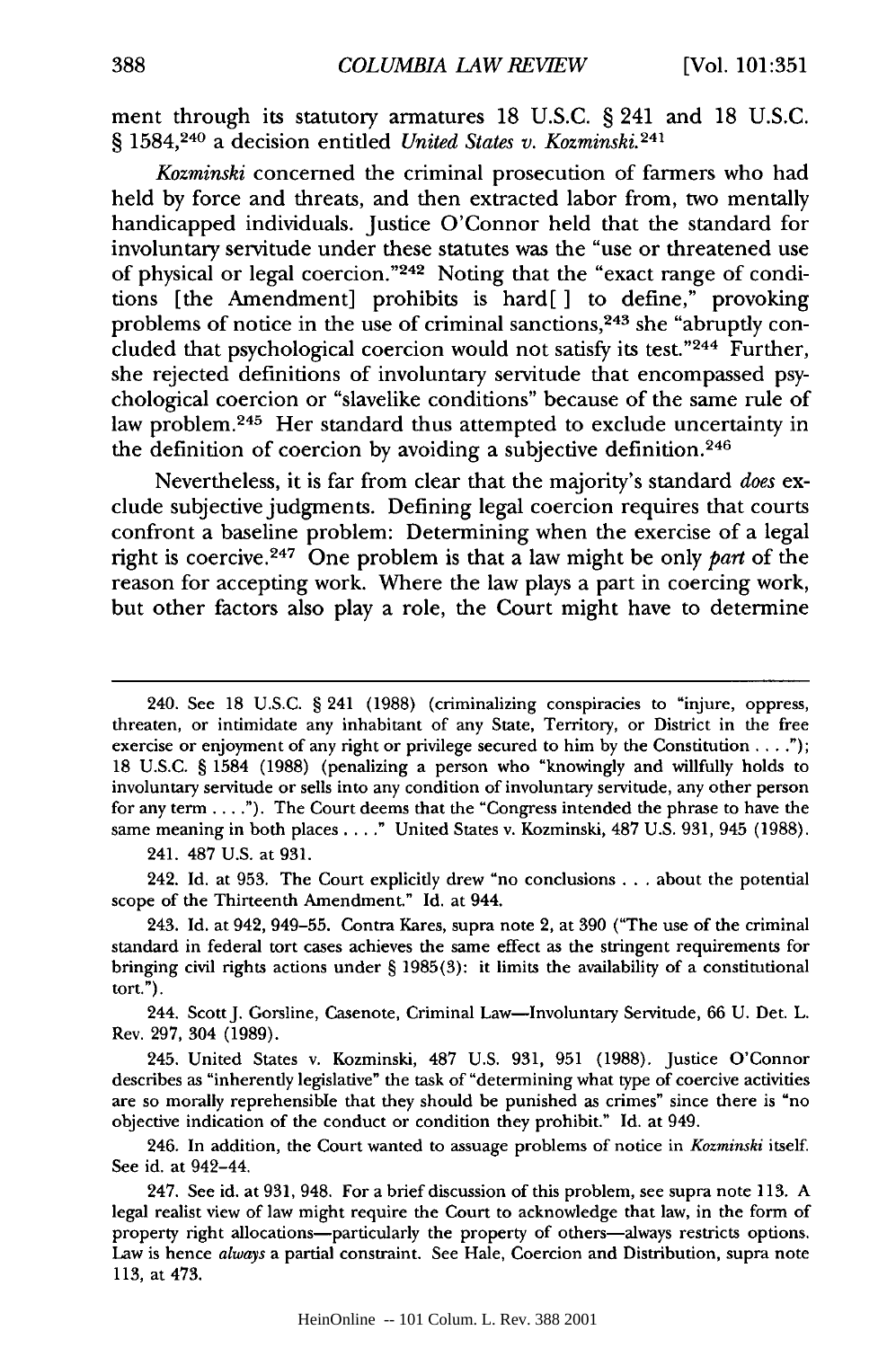whether the subjective reasons for submitting to the threat pertained to the exercise of the legal right or to non-legal factors.<sup>248</sup>

However, Justice O'Connor's opinion contains sub rosa strands of another analytic technique for closeting coercion, one with roots in the Lochner era. Rather than examining the plaintiff's subjective view of the coercion in question, the Court categorized victims into different classes based on the Court's conception of whether the victim was suitably weak and incapable. Justice O'Connor gave several examples of 18 U.S.C. § 241 and § 1584 violations: "children . . . stranded in large, hostile cities"; a "child who is told he can go home late at night in the dark through a strange area"; "an incompetent [threatened with] institutionalization" and "an immigrant [threatened] with deportation."249 On the other hand, "a parent who coerced an *adult* son or daughter into working in the family business by threatening withdrawal of affection," could not be described as coercive.<sup>250</sup> Religious and political leaders who obtain "work without pay" or "personal services" from adult followers are also excluded from involuntary servitude prosecution.<sup>251</sup> Finally, an at-will firing was a "beneficial" situation that would be compromised by coercion liability. $252$  A common thread illuminates these examples: Only plaintiffs with special vulnerabilities, or who lack capacity, are protected.<sup>253</sup> The "vulnerabilities of the victim" and "evidence of other means of coercion" are not only "relevant," but, given the difficulty of articulating a baseline for legal coercion, may be determinative. 254 Courts following *Kozminski* will inevitably look to these examples, even though they are dicta, to identify legal coercion. The First Circuit, the only circuit yet to analyze *Kozminski* extensively, has noted the "evidentiary role of the victim's 'special

<sup>248.</sup> For instance, if an immigrant accepted work rather than returning home, and was threatened by an employer with a loss of work authorization, would it make a difference to the Court in a coercion analysis if the immigrant in this case was a welleducated professional from Canada, or a manual laborer from a poorer country which was suffering from a major civil war? It seems unavoidable that these contextual factors, besides the type of legal pressure applied, would make a difference in the Court's adjudication.

<sup>249. 487</sup> U.S. at 947-48.

<sup>250.</sup> *Kozminski,* 487 U.S. at 949 (emphasis added). Justice O'Connor emphasizes that this example arose in oral argument, suggesting its importance to the Court.

<sup>251.</sup> Id.

<sup>252.</sup> Id. at 950 (agreeing that "[t]he most ardent believer in civil rights legislation might not think that cause would be advanced by permitting the awful machinery of the criminal law to be brought into play whenever an employee asserts that his will to quit has been subdued by a threat which seriously affects his future welfare") (quoting United States v. Shackney, 333 F.2d 475, 487 (2d Cir. 1964)).

<sup>253.</sup> This occurred in *Kozminski.* Even though the case was reversed and remanded, the Court recognized the special weakness of the two "mentally retarded" men held by the Kozminskis. According to the Sixth Circuit Court of Appeals, the I.Q.s of the two farmhands were 67 and 60. See United States v. Kozminski, 821 F.2d 1186, 1188 (6th Cir. 1987).

<sup>254.</sup> *Kozminski.* 487 U.S. at 952.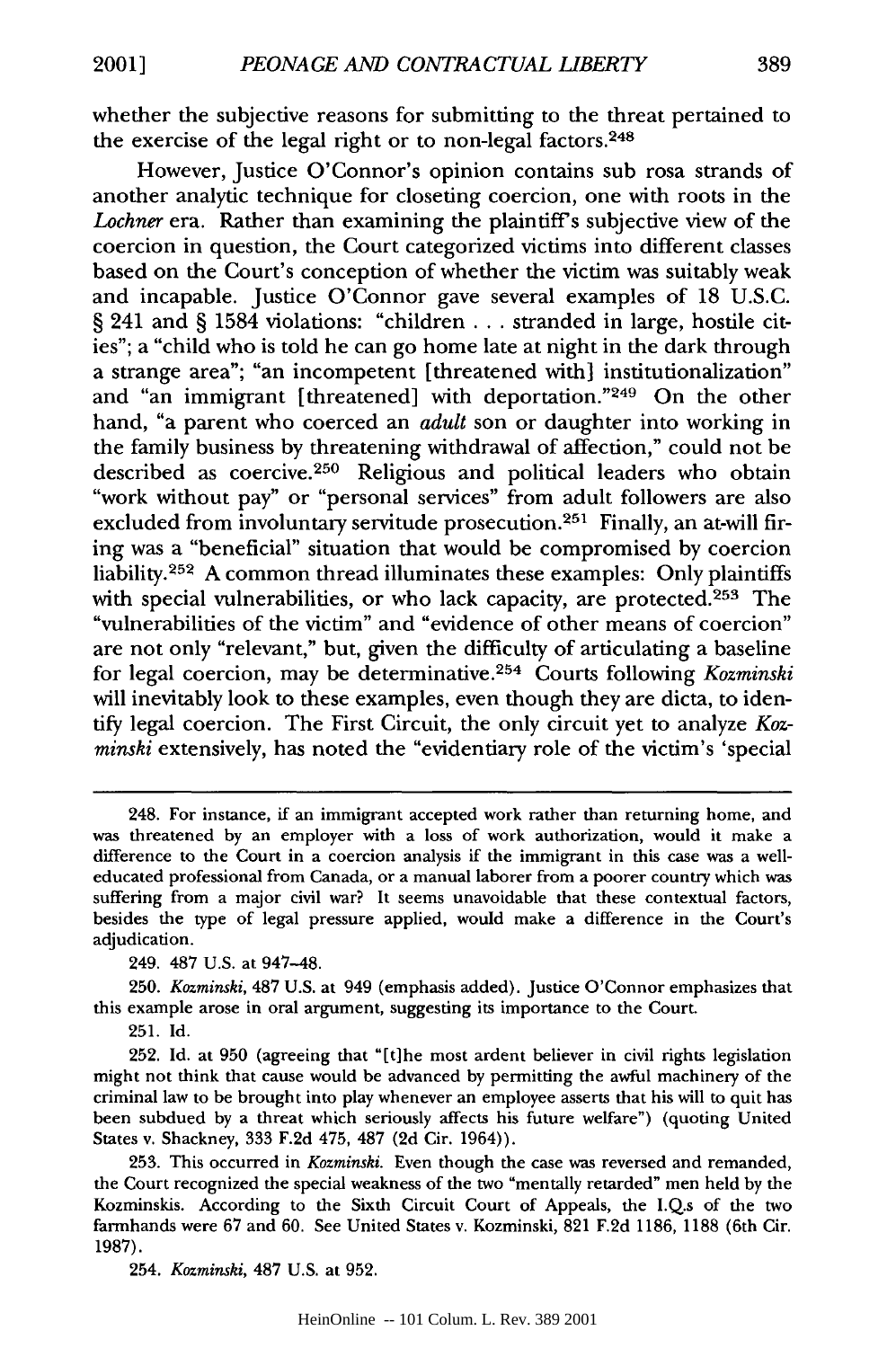vulnerabilities,'" which the court must draw to the jury's attention.<sup>255</sup> *Kozminski* hence demands that plaintiffs construct themselves as hapless victims.

In sum, the *Kozminski* standard solves the coercion problem by drawing on the *Lochner-era's* model, thus drastically limiting the scope of Thirteenth Amendment protection. 256 Yet such a constricted definition of involuntary servitude is not a necessary result. With close scrutiny of the impact of background economic conditions, courts could proceed in a case-by-case manner to outline a shared sense of coercion. Even absent "apparent consensus in society or in the legal community, [the Court] can often create some kind of agreement in the context of the narrow case, and through the case enlighten attitudes in the larger community."257 So long as only parties understood as weak and incapable, such as the idiot and the child, merit judicial protection, the Thirteenth Amendment will fall far short of its full potential. <sup>258</sup>

257. **Id.** at 384. Concurring in *Kozminzki,* Justice Stevens was confident that sufficient social agreement already existed concerning the meaning of involuntary servitude, that, in a majority of cases, outcomes would be sufficiently predictable to assuage rule of law problems. Further, he argued that since "[n]o legal rule **.. .** produces certainty," a degree of uncertainty must *always* be accepted. *Kozminski,* 487 U.S. at 965-66, 967 n.1 (Stevens, J., concurring). A standard for coercion could be "developed in the common-law tradition of case-by-case adjudication." Id. at 965-66.

Justice Stevens's model of legal interpretation abandons the Court's monopoly on the meaning of coercion and "puts ... emphasis on ordinary understanding and purpose." Kent Greenawalt, The Nature of Rules and the Meaning of Meaning, 72 Notre Dame L. Rev., 1449, 1477 (1997). It opens the interpretive inquiry to "individuals attempting to conform their conduct to the rule of law, prosecutors, and jurors," *Kozminski,* 487 U.S. at 969 (Stevens, J., concurring), and abandons the idea that "law is something handed down to the populace by high officials." William N. Eskridge, Jr., Public Law from the Bottom Up, 97 W. Va. L. Rev. 141, 142 (1994). Acknowledging the difficulty of articulating a consistent normative standard for coercion,Justice Stevens urged the Court to broaden the enterprise of constitutional interpretation, allowing the Court to serve as a prism through which manifold visions of coercion could be reconciled.

258. Asking people to construe themselves as victims effectively prevents many people from claiming they have been subject to coercion. "[W]hen blacks are told that they should not be deploying the use of victimology as a way of articulating demands, they are essentially being forced into a catch-22." KimberI6 Williams Crenshaw, Color Blindness, History, and the Law, *in* The House That Race Built 280, 287 (Wahneema Lubiano ed., 1997). Justice O'Connor acknowledges, at least implicitly, what Lawrence Sager has called the "constricted reach of the federal judicial doctrines which govern the enforcement of constitutional norms." Lawrence Gene Sager, Fair Measure: The Legal Status of Underenforced Constitutional Norms, 91 Harv. L. Rev. 1212, 1263 (1978). Professor Sager describes instances where "the Court, because of institutional concerns, has failed to enforce a provision of the Constitution to its full conceptual boundaries." Id. at 1213.

<sup>255.</sup> United States v. Alzanki, 54 F.3d 994, 1000-01 n.4 (1st Cir. 1995) (finding that "the jury is to consider the victim's 'special vulnerabilities,' with a view to 'whether the physical or legal coercion or threats thereof could plausibly have compelled the victim to serve'").

<sup>256.</sup> See also William N. Eskridge, Jr. & Philip P. Frickey, Statutory Interpretation as Practical Reasoning, 42 Stan. L. Rev. 321, **376** (1990) (arguing that the *Kozminski* court did not accord sufficient weight to fairness values).